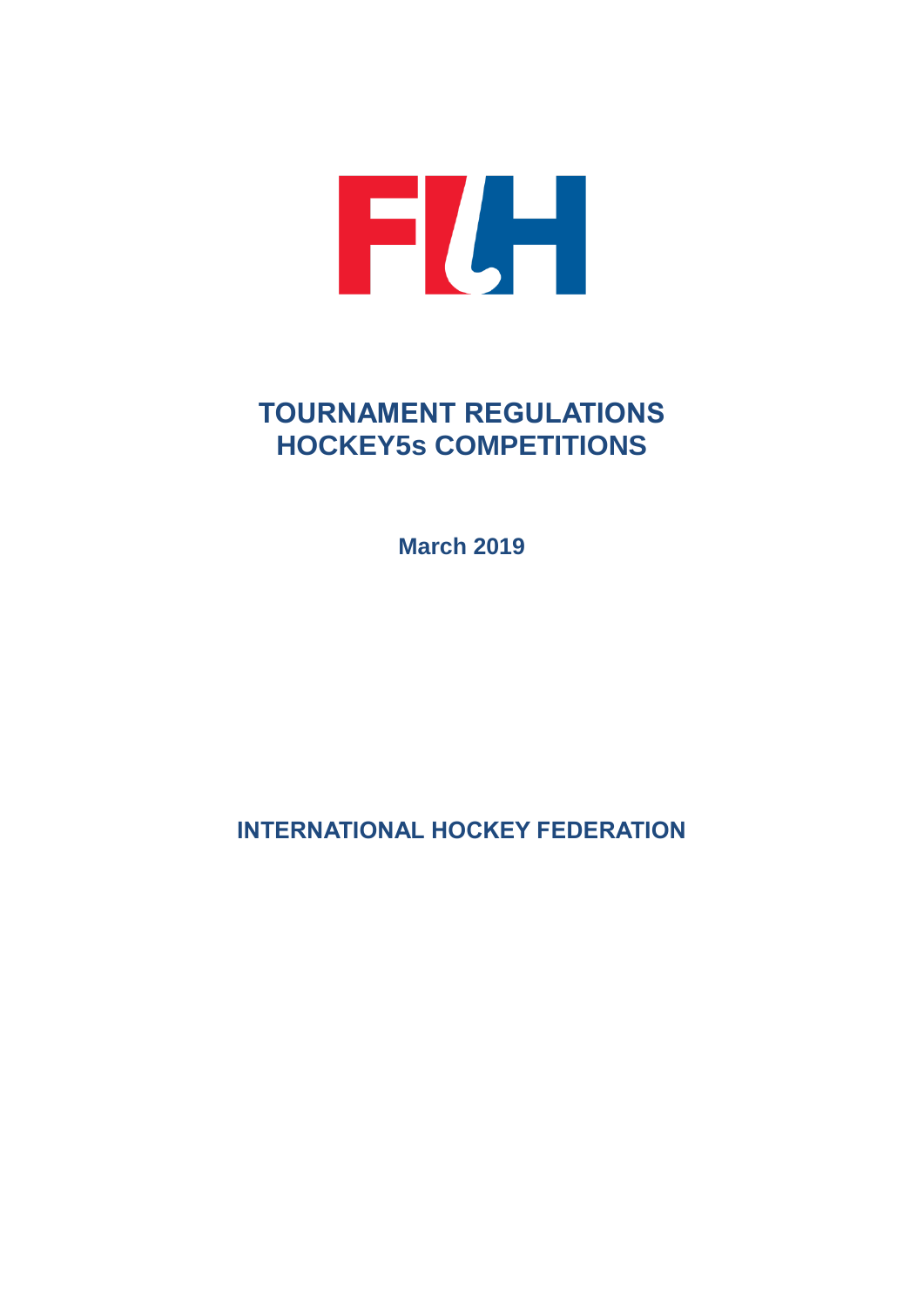# **CONTENTS**

- 1 Rules of competition
- 2 Tournament Officials
- 3 Team entry
- 4 Pre-tournament briefing meetings
- 5 Composition of a team
- 6 Team clothing, equipment and colours
- 7 Duration of matches
- 8 Substitution of players
- 9 Admission to the field of play
- 10 Interruptions of a match
- 11 Medical Data
- 12 Match report forms
- 13 Disqualification or failure to play
- 14 Code of conduct and sanctions
- 15 Protests
- 16 Appeal Jury
- 17 Appeals
- 18 Anti-Doping
- 19 Unforeseen events

# **APPENDICES**

- Appendix 1 Schedule of Variation to Rules of Hockey Applicable to Inter-Nations Events
- Appendix 2 One Pool Competition Plan
- Appendix 3 Ranking in a Pool
- Appendix 4 Two Pool 8-team Competition (Knock Out classification matches) Plan and Ranking
- Appendix 5 Two Pool 10-team Competition (Knock Out classification matches) Plan and Ranking
- Appendix 6 Three Pool 8-team Competition (Pool C classification matches) Plan and Ranking
- Appendix 7 Four Pool 16-team Competition (Knock Out classification matches) Plan and Ranking
- Appendix 8 Challenge Shoot-Out Competition
- Appendix 9 FIH Code of Conduct
- Appendix 10 FIH Code of Conduct Guidelines to Technical Delegates on Process for Hearing and Determining any Reported Offence
- Appendix 11 Media Policy
- Appendix 12 Uniform Advertising Policy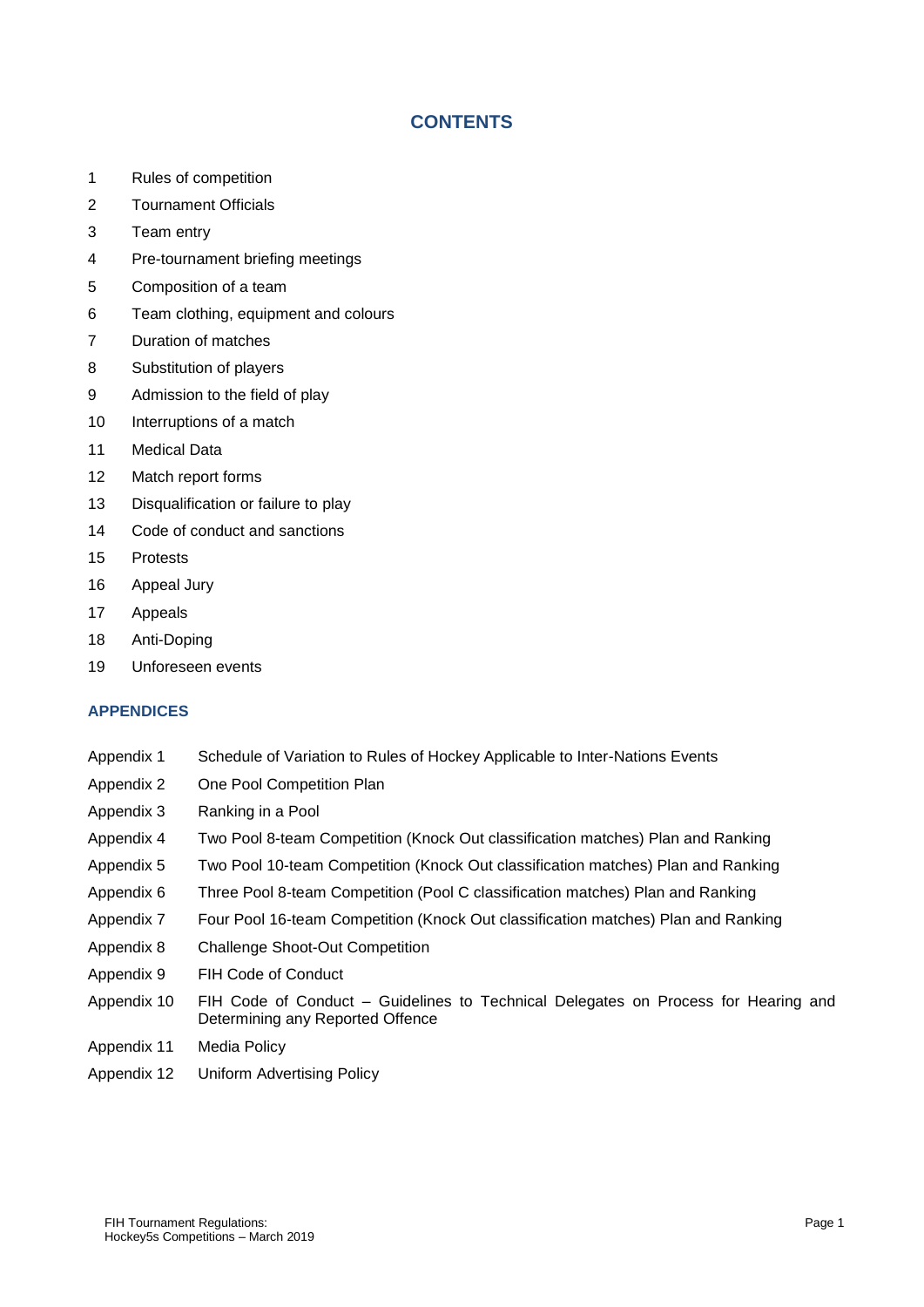# *1 RULES OF THE COMPETITION*

- 1.1 The competition shall be conducted in accordance with the Rules of Hockey5s and the Rules of Hockey in force on the first playing day of the competition except as varied by Appendix 1 of these Regulations and in accordance with these Regulations.
- 1.2 The various competition plans and ranking schemes are set out in Appendices 2 7
- 1.3 Tournament Regulations will be published by the FIH on its website [www.fih.ch](http://www.fih.ch/) from time to time.
- 1.4 For FIH competitions and for competitions that qualify for FIH managed competitions, FIH in its absolute discretion will formulate and arrange for the publishing of the Match Schedule for the competition. FIH reserves the right to amend this schedule as a result of any circumstances that may arise.
- 1.5 In order to be eligible to compete in an Under 16, Under 18 or Under 21 competition, a player must be under 16, under 18 or under 21 years of age (as applicable) on the 31 December of the year preceding the start of the relevant competition.
- 1.6 In order to be eligible to compete in any Masters competition, a player must be over the designated age limit on the 31 December of the year of the relevant competition.
- 1.7 The FIH Code of Conduct (Appendix 12) will apply at all International Events. For the purposes of these Tournament Regulations, "International Event" shall mean a duly sanctioned match as set out in Regulation1.1.
- 1.8 The FIH Media Policy (Appendix 11) will apply at all FIH Hockey5s competitions. This will include continental tournaments that qualify teams for an FIH event or a Youth Olympic Games.
- 1.9 In addition to Articles 1.7 and 1.8 above, the FIH Statutes and General Regulations, Rules of Hockey, FIH Tournament Regulations, FIH Anti-Doping Rules, FIH Ethics Code, FIH Standard Event Operating Procedures and any other rules and regulations that are applicable and may come into force from time to time, shall apply at all FIH International Events.

# *2 TOURNAMENT OFFICIALS*

- 2.1 The President of the FIH (or, in his absence, one or more officials formally designated by the FIH President), shall be the FIH Representative(s) during the tournament.
- 2.2 Where an FIH Representative is not the President and any doubt arises at any time during a tournament as to the role of the Representative or any other matter affecting their duties, contact must immediately be made with the President or Chief Executive Officer for guidance and instructions.
- 2.3 A Technical Delegate is appointed by the FIH. The Technical Delegate has the full power and authority of the FIH in relation to technical matters concerning the conduct of the tournament in accordance with these Regulations.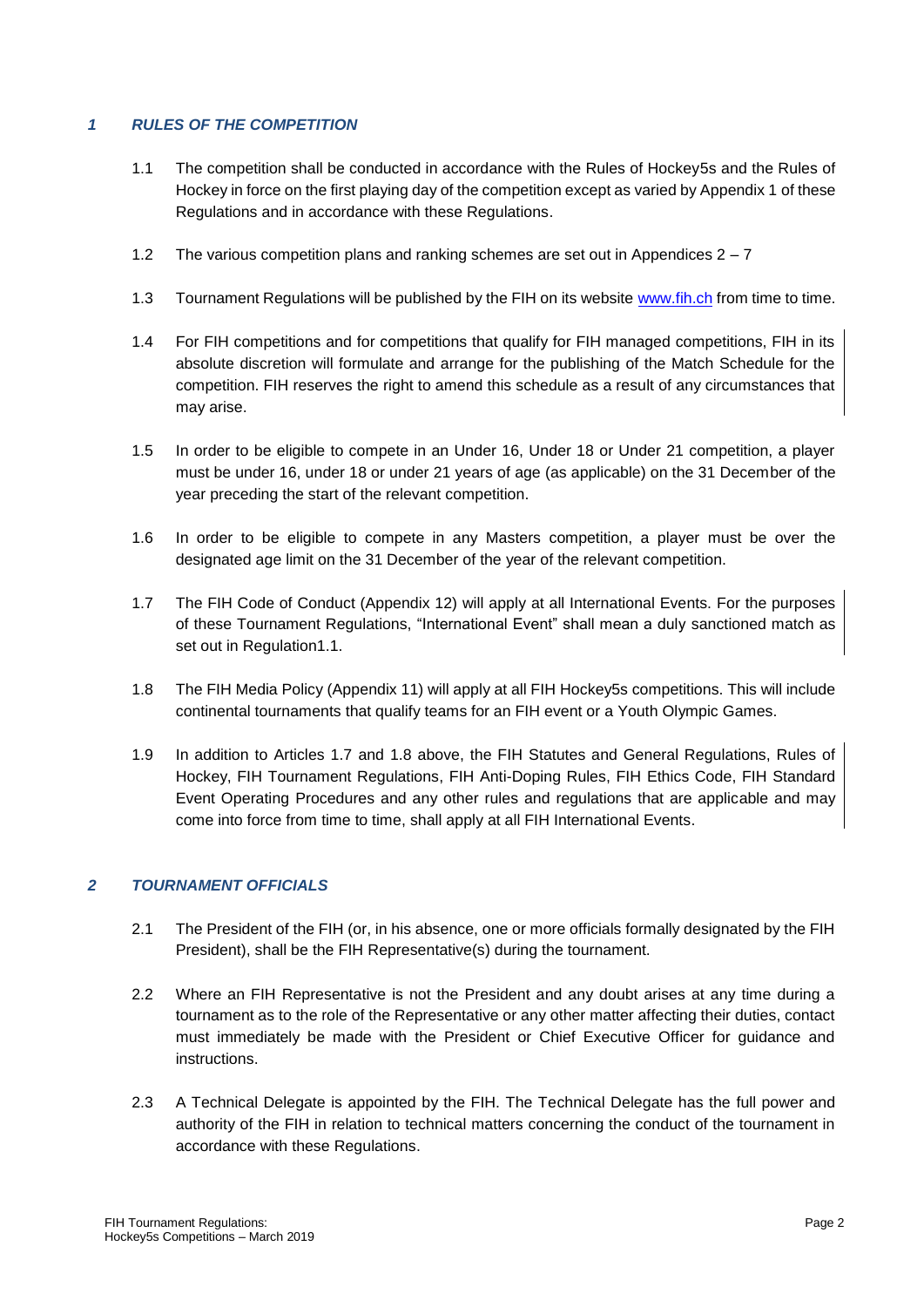- 2.4 The Technical Delegate appoints the Umpires, Technical Officers and Judges for each match from among the persons appointed by the FIH to officiate in the competition provided that:
	- a Match Umpires must not be appointed to a match in which their country is playing (it being the case that whenever possible, the same principle will apply to any technical official on duty for a match);
	- b an official of a participating team is not permitted to be a Technical Official of the tournament.
- 2.5 The Technical Delegate ensures that all participants abide by the FIH Code of Conduct (Appendix 8) and, unless the Statutes of the FIH or any regulations passed by the FIH in accordance with the Statutes provide otherwise, has authority to take action in accordance with the Code of Conduct, the Statutes and / or the relevant regulations (as applicable).
- 2.6 With the consent of the FIH Chief Executive, the Technical Delegate may delegate the exercise of his / her powers and authorities to a Technical Official, in whole or in part and for such duration as the Technical Delegate deems necessary.

# **3** *TEAM ENTRY*

- 3.1 The official Team Entry Form must be forwarded by all participating countries to both the FIH and the Organising Committee not later than 14 days before the start of the tournament.
- 3.2 By virtue of a Team submitting a Team Entry Form to an International Event, all Team members are automatically bound by and required to comply with all of the provisions of the FIH Tournament Regulations, Code of Conduct, Media Policy and Uniform Advertising Policy.
- 3.3 All players must be identified by their respective playing shirts numbered within the range 1 99 which must remain the same throughout the competition.
- 3.4 The Team Entry Form must include:
	- a the names of up to 9 players wishing to take part in the tournament identified by their respective playing shirt numbers;
	- b the name of the Team Manager, not being the Head Coach;
	- c the name(s) of the Head Coach, any Assistant Coach, Team Physiotherapist and Team Medical Doctor, if present and wishing to be authorised to sit on the team bench;
	- d details of the primary and alternative colours of field players clothing. Each piece in one set must consist of at least 80% single colour. No colour that is in one set of clothing may be repeated in the other relevant item of uniform (ie shirts, shorts, skirts / skorts and socks) except in collars, edging, piping or other decorative features (eg an accepted manufacturer's branding); and
	- e details as to primary and alternate colours of goalkeeper's shirts which must consist of colours completely different from each other and must not include any colours of the field players' shirts.
- 3.5 If required, the Team Entry Form must be accompanied by a completed Age Verification Form and supporting Age Verification Documents in respect of each player named on the Team Entry Form, as set out in the FIH Participant Eligibility Regulations. FIH may at any time require players to undergo age determination tests to confirm their eligibility to play in a competition. Any player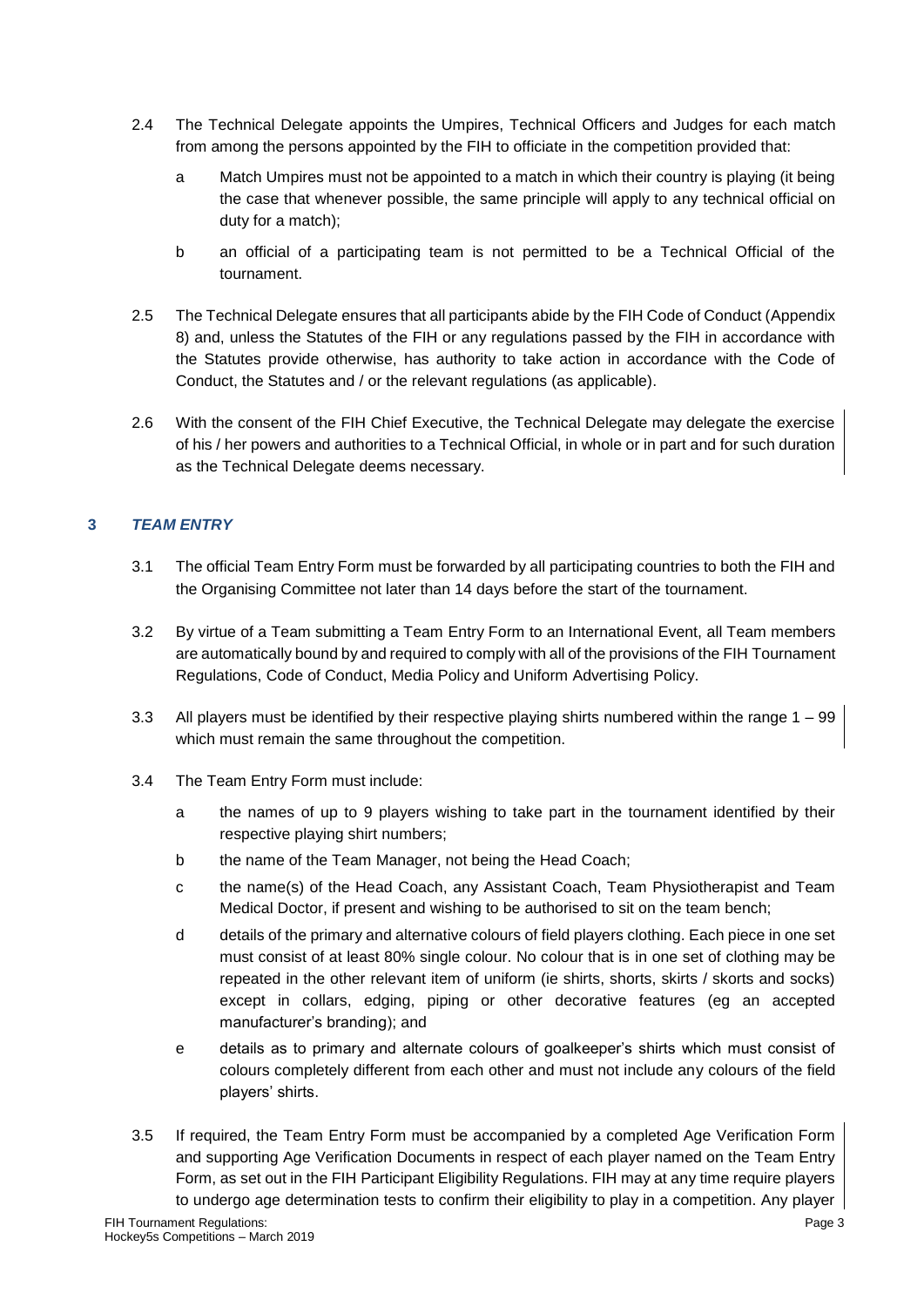who fails such a test, or who refuses or fails without compelling justification to submit to such test, or evades such test, shall be excluded from the competition, and proceedings may be brought before the FIH Disciplinary Commissioner seeking further sanctions against the player, and / or his / her team / National Association, and / or any official complicit in his / her breach of the competition eligibility requirements, as appropriate.

- 3.6 In the event that a tournament is played at the same time as another tournament at the same venue, the Team Manager named in the Team Entry Form must be a different Team Manager named in the Team Entry Form for that other tournament.
- 3.7 Notification in writing of any amendment to an entry form must be delivered by the Team Manager to the Technical Delegate not later than 12:00 (local time) on the day before the first match of the tournament or at the Event Briefing Meeting, whichever is the later, provided that a team may not replace any player who was named on the Team Entry Form and subsequently suspended by the Technical Delegate for a breach of the Code of Conduct. Any such notification must be accompanied by a completed Age Verification Form and supporting Age Verification Documents in respect of each player who is being added to the Team Entry Form, as set out in the FIH Participants Eligibility Regulations. No further amendments to the players listed on the entry form will be accepted after the deadline concerned.
- 3.8 In the event of withdrawal of one or more teams, the participation of a replacement team(s) is:
	- a to be approved by FIH in the case of an invitational tournament;
	- b the prerogative of FIH in any other case;
	- c the host country, the participating countries and the media will be notified accordingly prior to the tournament commencing.

# *4 PRE-EVENT BRIEFING MEETINGS*

- 4.1 Team Managers must attend the Event Briefing Meeting at a time and place to be specified.
- 4.2 Team Managers must bring to this meeting or such other meeting specified by the Technical Delegate:
	- a samples of the clothing of their field players and goalkeepers (primary and alternate colours) and all playing equipment for approval prior to the commencement of the competition; equipment includes goalkeepers' headgear, hand protectors, leg guards and kickers together with any protective equipment such as face masks and hand protectors worn by field players; sticks for all players will also be checked but the Technical Delegate may authorise this to be done at another time;
	- b The passports of players for proof of identity, nationality and (if applicable) age; no other form of documentation (eg national identity card) is acceptable. The Technical Delegate may require a player to attend the meeting with his / her passport.
- 4.3 The Team Medical Doctor (if any) must attend the meeting with the tournament appointed Medical Officer at a time and place to be specified. If a team has not nominated a Team Medical Doctor, the Team Physiotherapist or other team medical person must attend the meeting.
- 4.4 A Team's Head Coach must attend the meeting with the tournament appointed Umpires Manager(s) at a time and place to be specified.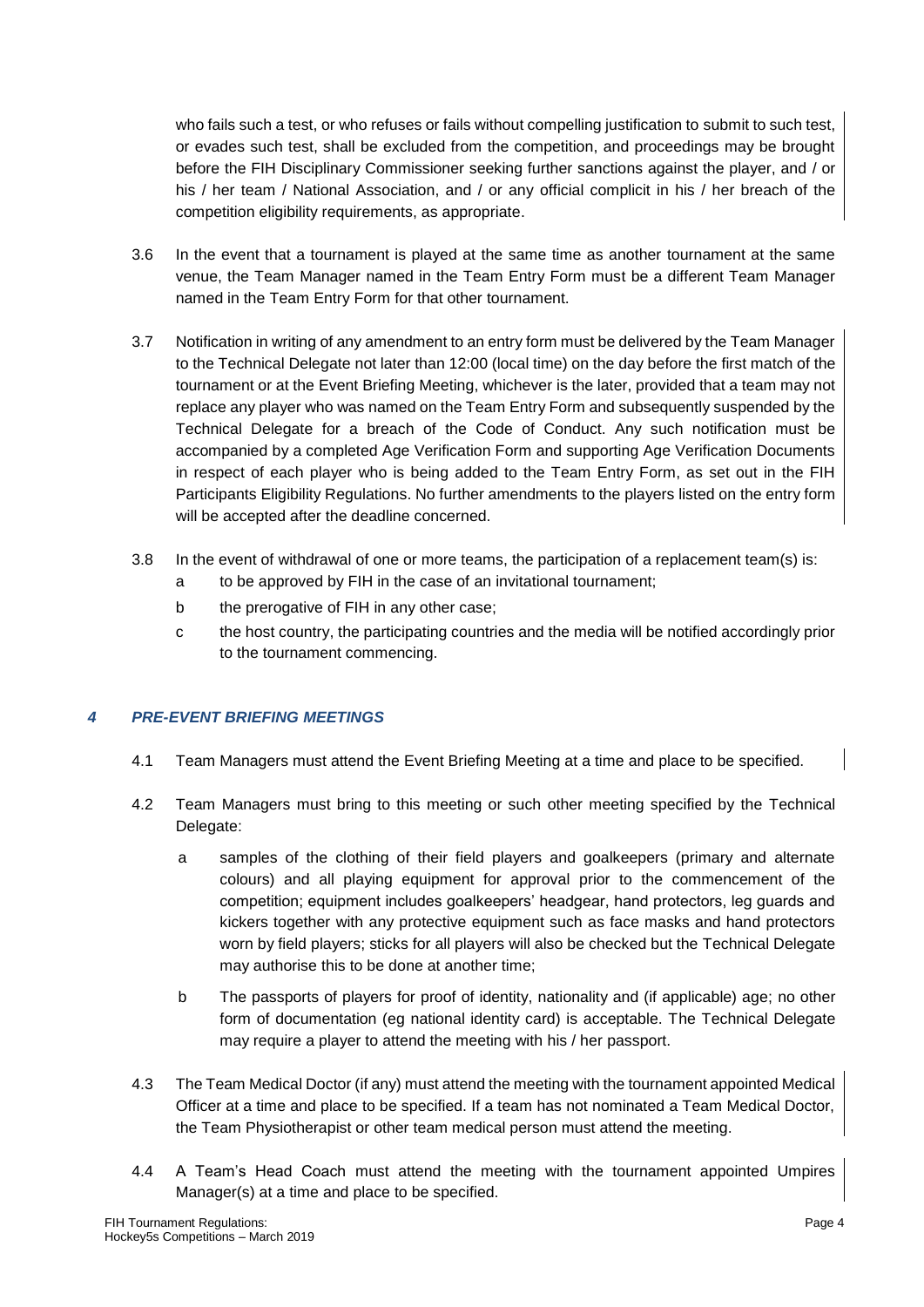# *5 COMPOSITION OF A TEAM*

- 5.1 A maximum of 9 players may be used by a team in a match, of whom at least one must be a goalkeeper wearing full protective equipment. If a player(s) has been suspended by the Technical Delegate for one or more matches then, for those matches, the number of players the team concerned may use will be reduced by the number of players suspended.
- 5.2 At a time and place to be agreed upon with the Technical Delegate during the Event Briefing Meeting, each Team Manager must deliver the appropriate form nominating:
	- a the five players who will be on the field of play at the commencement of the match;
	- b up to four players who will start on the team bench (unless one or more players has or have been suspended for that match in which case the relevant player(s) should be included on the form but marked with an S);
	- c the captain and goalkeeper(s) for the match;
	- d the Team Manager for the match;
	- e the Coach on the team bench for the match;
	- f an appropriately qualified Physiotherapist (if any);
	- g an appropriately qualified Medical Doctor (if any);
	- h an additional person as required (if any).
- 5.3 Nominations can only be made from the players and team officials whose names appear on the Team Entry Form, excluding any person who has been suspended from participating in the match by the Technical Delegate.
- 5.4 A player nominated to start the match who becomes incapacitated during warm-up or practice may be replaced by a player whose name appears on the Team Entry Form. The Team Manager must notify the Technical Officer on duty accordingly, who will inform the Team Manager of the opposing team and the media.

# *6 TEAM CLOTHING, EQUIPMENT AND COLOURS*

- 6.1 The Technical Delegate, at his / her absolute discretion, shall specify to the Team Managers the clothing to be worn by their field players and goalkeepers for each match.
- 6.2 Any additional items of clothing worn by a player during a match must be the same colour as the adjoining piece of clothing. Head or wrist sweatbands may be any plain (but not fluorescent) colour other than the predominant colour(s) of the opposition shirts.
- 6.3 When warming up during a match, substitutes must wear bibs or some other form of clothing in a colour different to both teams.
- 6.4 Each field player's number must:
	- a appear in distinctive filled (not outlined) figure(s);
	- b be not less than 16 cm and not more than 20 cm in height on the back of the player's shirt;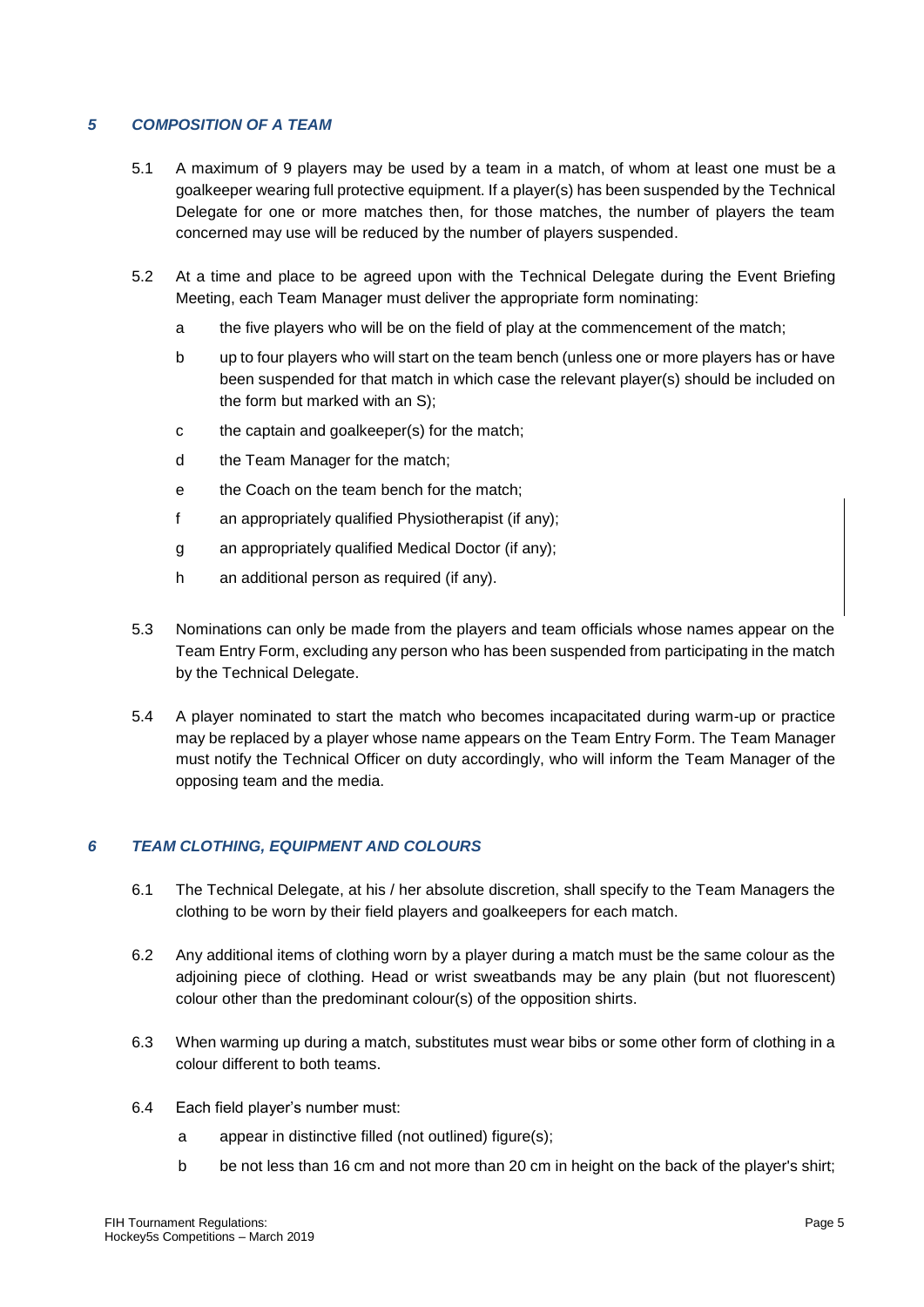- c be not less than 7 cm and not more than 9 cm in height on the front of the player's shorts/skirt/skorts at thigh level.
- 6.5 Each goalkeeper's number must:
	- a appear in distinctive filled (not outlined) figure(s);
	- b be not less than 16 cm and not more than 20 cm in height on the back of the goalkeeper's shirt;
	- c be not less than 7 cm and not more than 20 cm in height on the front of the goalkeeper's shirt.

Each of the above sizes shall be measured stretched, that is as worn by the player.

- 6.6 The display of the family name of the player is compulsory for specified FIH Events. Each player's name must:
	- a appear on the back of their shirt (except if they are taking part at that time as a field player with goalkeeping privileges);
	- b be in distinctive filled (not outlined) letters not less than 6 cm and not more than 10 cm in height;
	- c be positioned above the player's number so that the number remains clearly visible.
- 6.7 The display of the FIH logo on players' shirts is compulsory for specified FIH Events. The logo must be
	- a a minimum size of 77mm x 40 mm. If larger, the logo must remain in these proportions (ie 77 x 40);
	- b placed between the name of the player and the neck line of the shirt;
	- c Details of the logo can be found on the FIH web site under [http://www.fih.ch/files/logos/Others/FIH%20Logo%20for%20Team%20Uniforms.a](http://www.fih.ch/files/logos/Others/FIH%20Logo%20for%20Team%20Uniforms.)i and <http://www.fih.ch/files/logos/Others/FIH%20Logo%20for%20Team%20Uniforms.png>
- 6.8 Each team involved in a match must have available with it two spare sets of players clothing without number plus suitable material for numbering in an emergency such as replacement of blood-stained clothing.
- 6.9 All players must be uniformly and neatly dressed at all times during a match.
- 6.10 Field players must:
	- a wear shin guards inside the socks and below the knee at all times during a match;
	- b wear any form of body protection (including leg protection) underneath normal playing clothing; knee pads may be worn outside the socks, provided that the colour of the knee pads is the same as the colour of the socks.
	- c not wear any additional protective equipment related to 'medical reasons' or similar as specified in the Rules of Hockey unless approved by FIH.
- 6.11 No advertisement may appear on any item of clothing or equipment used by any player or team official except as permitted in Appendix 12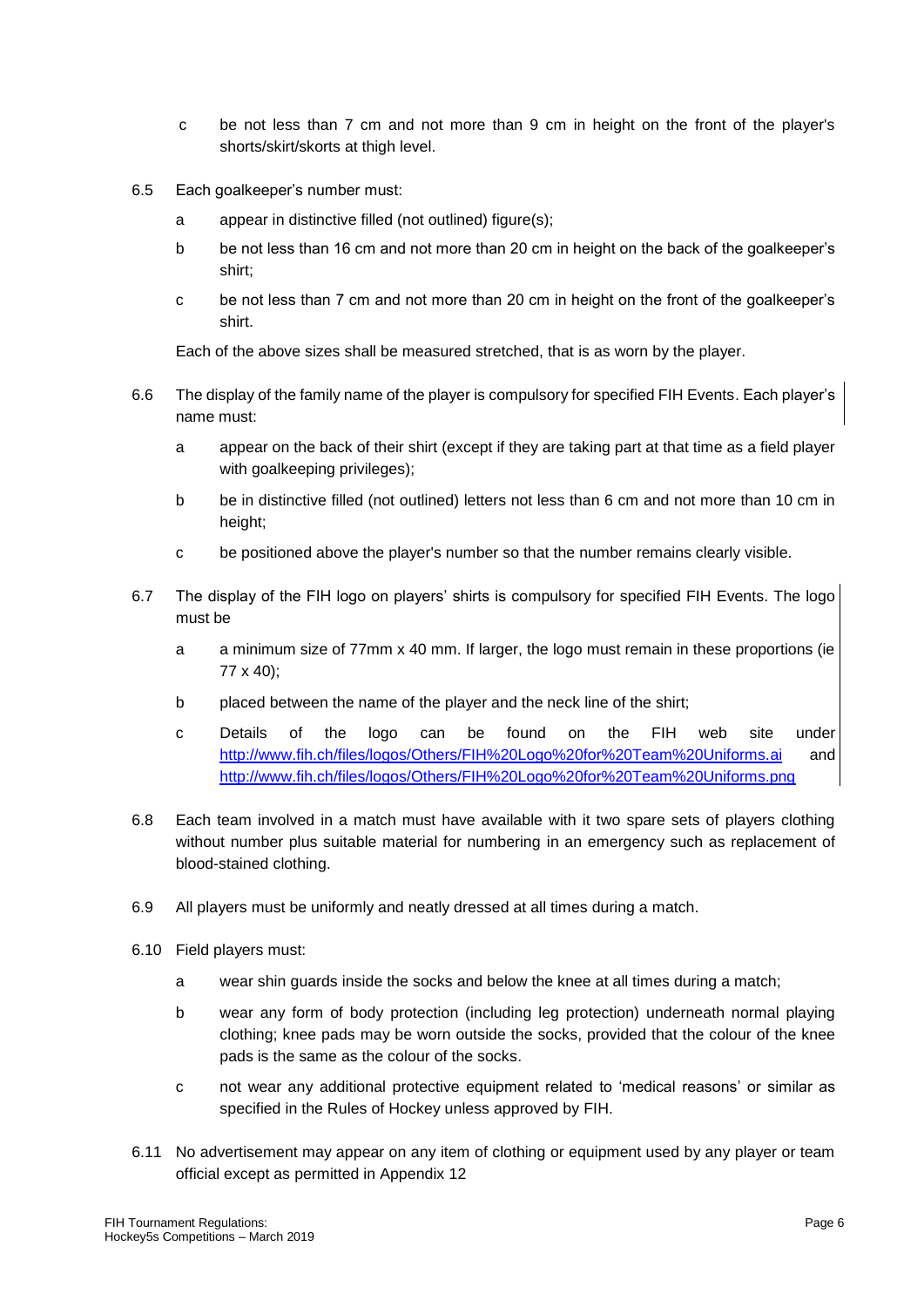- 6.11 Manufacturer identification(s) on a particular item of clothing worn by players or team officials or equipment used by players whilst playing is permitted in accordance with Appendix 12.
- 6.12 Any team wishing to wear black arm bands for a specific match must obtain beforehand the approval of the FIH Chief Executive Officer, or in his absence the FIH Event Director. Applications must be made in writing (for example by email) at least 6 hours before the start of the match in question. In exceptional circumstances, and at the absolute discretion of the FIH Chief Executive Officer, or in his absence the FIH Event Director, this notice period may be reduced. The wearing of black arm bands will be limited to indicating a mark of respect for the death of a significant international figure or a significant public figure of the team requesting approval. Where it is agreed that black armbands may be worn, it will be appropriate to observe a minute's silence as a mark of respect of the person concerned.
- 6.13 A player on the field of play must not use or be equipped with any device to receive communication.

# *7 TIMING OF MATCHES*

- 7.1 The Umpires start and re-start the match; they also signal to the Technical Officials on duty every time stoppage they order and the subsequent re-start.
- 7.2 Time-keeping is controlled by the Technical Officials on duty; they are responsible for signalling the end of each period.

# *8 SUBSTITUTION OF PLAYERS*

- 8.1 Substitution takes place as specified in the Rules of Hockey5s from the players named in the Team Entry Form.
- 8.2 Substitution takes place under the supervision of a Technical Official on duty.
- 8.3 After leaving the field of play having been substituted, a player must immediately go to the team bench.
- 8.4 Team Managers are responsible for the proper application of the procedures.

#### *9 ADMISSION TO THE FIELD OF PLAY*

- 9.1 The Coach on the team bench may not enter the Field of Play during playing time under any circumstances but may do so during a Challenge shoot-out competition.
- 9.2 The Team Manager and substitute players nominated for that match must remain seated on the team bench during playing time, including time stoppages, or when implementing the substitution procedures. The Coach nominated for the match must remain in an area designated by the Technical Officer on duty but need not be seated. Substitutes may leave their seats to warm up in an area designated by the Technical Officer on duty. The Team Medical Doctor and Physiotherapist may leave their seats to treat players; wherever possible treatment should take place at the end of the team bench.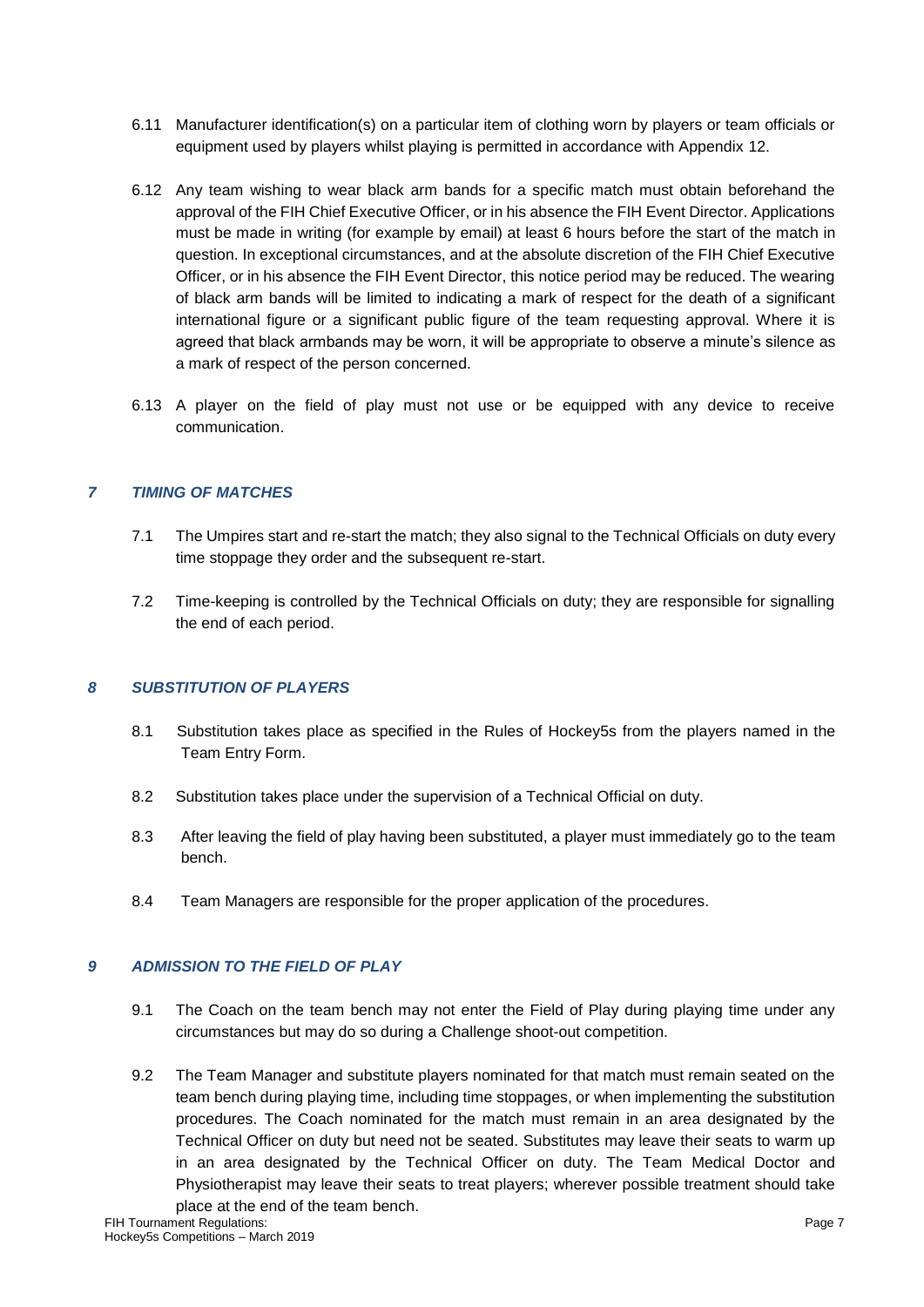- 9.3 The nominated Team Manager for a match is responsible for the conduct of all persons occupying the team bench.
- 9.4 Vocal communication by team officials and / or players on the team bench must not be directed at the technical officials seated at the table, the Umpires and / or the players of the opposing team.
- 9.5 If misconduct occurs after a Team Manager has been warned about acts of misconduct on his / her team bench, the Technical Officer on duty is empowered to order the person or persons involved to leave the team bench and remain in the team changing room for the rest of the match. After the match, the Technical Officer will report the circumstances to the Technical Delegate who may take further disciplinary action.
- 9.6 Except for goalkeepers, no incapacity treatment is permitted on the Field of Play unless the Physiotherapist or Team Doctor reasonably believe that a player requires medical attention and for that reason they may enter the Field of Play without permission:
	- a if a team does not have such registered medical officials referred to in Regulations 5.2f and 5.2g above, the on-duty Medical Officer or Team Manager in the case that the on-duty Medical Officer is not present, may enter the Field of Play if they reasonably believe that a player requires medical attention;
	- b if necessary, stretcher bearers may enter the Field of Play
	- c persons authorised to enter the Field of Play are required to assist and remove the player concerned from the Field of Play as soon as it is safe to do so.
- 9.7 If any person from the team bench and / or the on-duty Medical Officer enters the Field of Play and attends a player at any time:
	- a that player must leave the Field of Play and return to the team bench area for a minimum of two minutes of playing time;
	- b the two minutes period will be managed by the Technical Officials on duty;
	- c the player required to leave the Field of Play may be substituted in accordance with the Rules of Hockey5s.
- 9.8 If blood staining to the Field of Play occurs cleaning must immediately take place using a Non-Acid Disinfectant Surface Cleaner which is effective against antibiotic-resistant bacteria or, if such a material is not available, an 80% alcohol solution. During this operation there must be a time stoppage of play.
- 9.9 No liquid or other refreshment may be consumed on the Field of Play. Any player wishing to take refreshment during a match, including during time stoppages must leave the Field of Play. A goalkeeper may leave and re-enter the Field of Play adjacent to the goal.
- 9.10 Team officials and players may not leave the technical facility area surrounding the Field of Play during the intervals.
- 9.11 If specified at the Event Briefing, the end of a match, all players and team officials must leave the field of play through the Mixed Zone.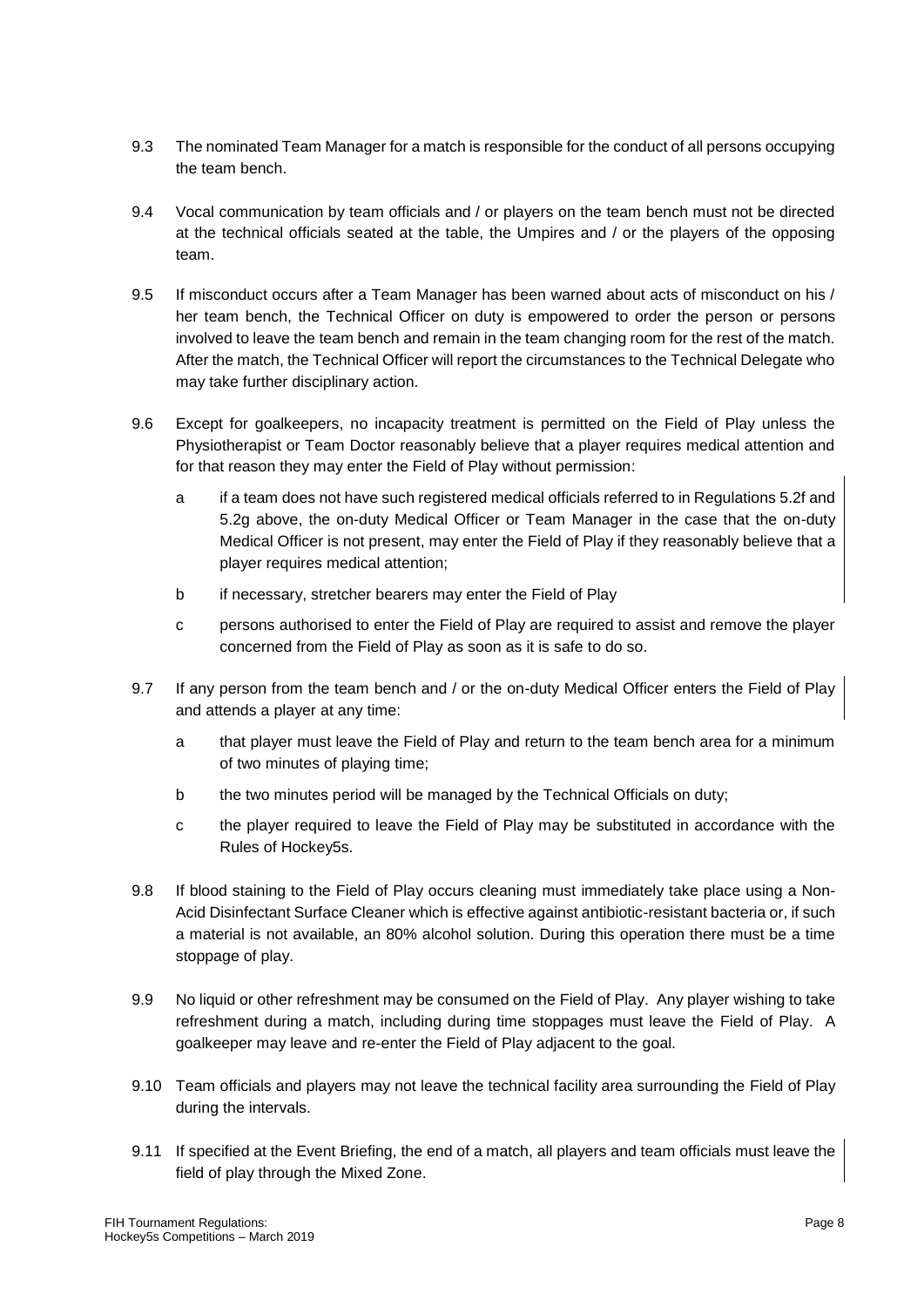9.12 Coaching and audible vocal communication may only take place from designated areas only, namely from the team bench, coaches boxes (if provided) and designated seats, as identified at the Pre-Event Briefing Meeting.

# *10 INTERRUPTIONS OF A MATCH*

- 10.1 If a match is interrupted by the umpires (eg because of weather or Field of Play conditions) or by the Technical Officials (eg because of thunderstorm with lightning), this match must be resumed as soon as possible (not necessarily on the same Field of Play or on the same day), under the following conditions:
	- a the match must be completed up to the regulation full time, the score on the resumption being that at the time the interruption took place;
	- b on resumption, Regulation 8 relating to the substitution of players shall apply as though there had been no interruption to the match.

# *11 MEDICAL DATA*

- 11.1 FIH may collect and assess injury data in the game in order to monitor injuries sustained by all players within International Events. Such studies are conducted in the interests of players' health and safety.
- 11.2 Players shall participate in any FIH medical injury surveillance study conducted in connection with International Events. For the avoidance of doubt any information gathered in the course of any medical injury surveillance study shall not identify players personally and shall be used for statistical purposes only. It is the right of players not to participate in any medical injury survey should he or she not wish to do so.

# *12 MATCH REPORT FORMS*

- 12.1 At the end of a match, a Match Report is produced at the technical table. This is a summary of the match showing the names of all players, team officials and technical officials nominated for the match and the key match statistics, including the result.
- 12.2 Within five minutes of the end of the match, the Team Manager of each participating team must sign the Match Report even if a protest is contemplated.
- 12.3 The match officials must also sign the Match Report once both Team Managers have done so.

# *13 DISQUALIFICATION OR FAILURE TO PLAY*

- 13.1 During the pool matches:
	- a A team either disqualified or refusing to play or failing to complete a match is deemed to have withdrawn from the competition.
	- b If a team so withdraws from the competition: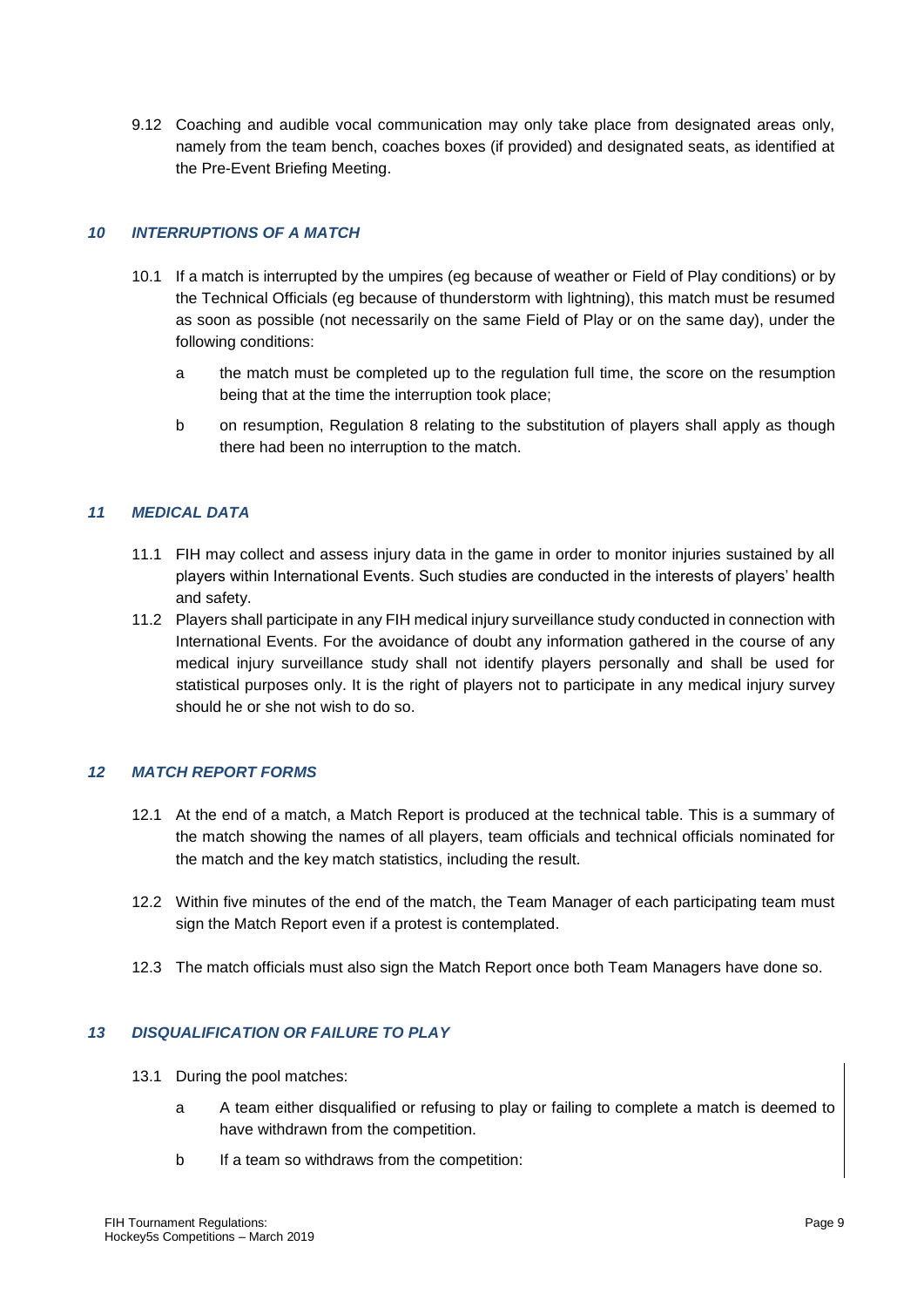- i any matches it has played until then, as well as all the matches it has still to play, will be recorded as a 5 - 0 loss;
- ii that team will be disqualified and will not be ranked in the competition;
- iii the team will not be entitled to any FIH World Ranking points for the competition;
- iv the pool points table and ranking table will be adjusted accordingly for all teams;
- v the team will not be entitled to any FIH World Ranking points for the competition;
- vi statistics for the team (other than the result referred to in Reg 13.1 i) and individual player statistics will be retained for all matches played up to and until the point of withdrawal.
- 13.2 During a classification match:
	- a A team either disqualified or refusing to play or to complete a match is deemed to have withdrawn from the competition at that stage.
	- b If a team so withdraws from the competition at the classification stage:
		- i the team is deemed to have lost the match in question;
		- ii the team will be disqualified and will not be ranked in the competition;
		- iii the team will not be entitled to any FIH World Ranking points for the competition;
		- iv all teams ranked below the team at the time of the withdrawal will be advanced by one place in the final ranking.
		- v statistics for the team (other than the result referred to in Reg 13.2 i) and individual statistics will be retained for all match played up to and until the point of withdrawal.
- 13.3 Depending on the time of withdrawal of a team during the classification stage, FIH reserves the right to determine how a final ranking will be determined.
- 13.4 A team which is deemed to have withdrawn may be subject to further disciplinary action.
- 13.5 A team shall not be deemed to have withdrawn from a match if such withdrawal is caused or brought about by an Event of Force Majeure
- 13.6 An Event of Force Majeure in these Regulations is meant to cover circumstances beyond the control of a team that is unforeseeable and cannot be resisted and includes but not restricted to:
	- a Acts of God (such as but not limited to, fires, explosions, earthquakes, drought, tidal waves and floods);
	- b War, hostilities (whether war is declared or not), invasion, act of foreign enemies, mobilization, requisition or embargo;
	- c Riot, commotion, strikes, go slows, lock outs, or disorder;
	- d Acts of terrorism;
	- e Acts of governments or government authorities (such as, but not limited to, refusal of visas, ministerial orders and travel restrictions).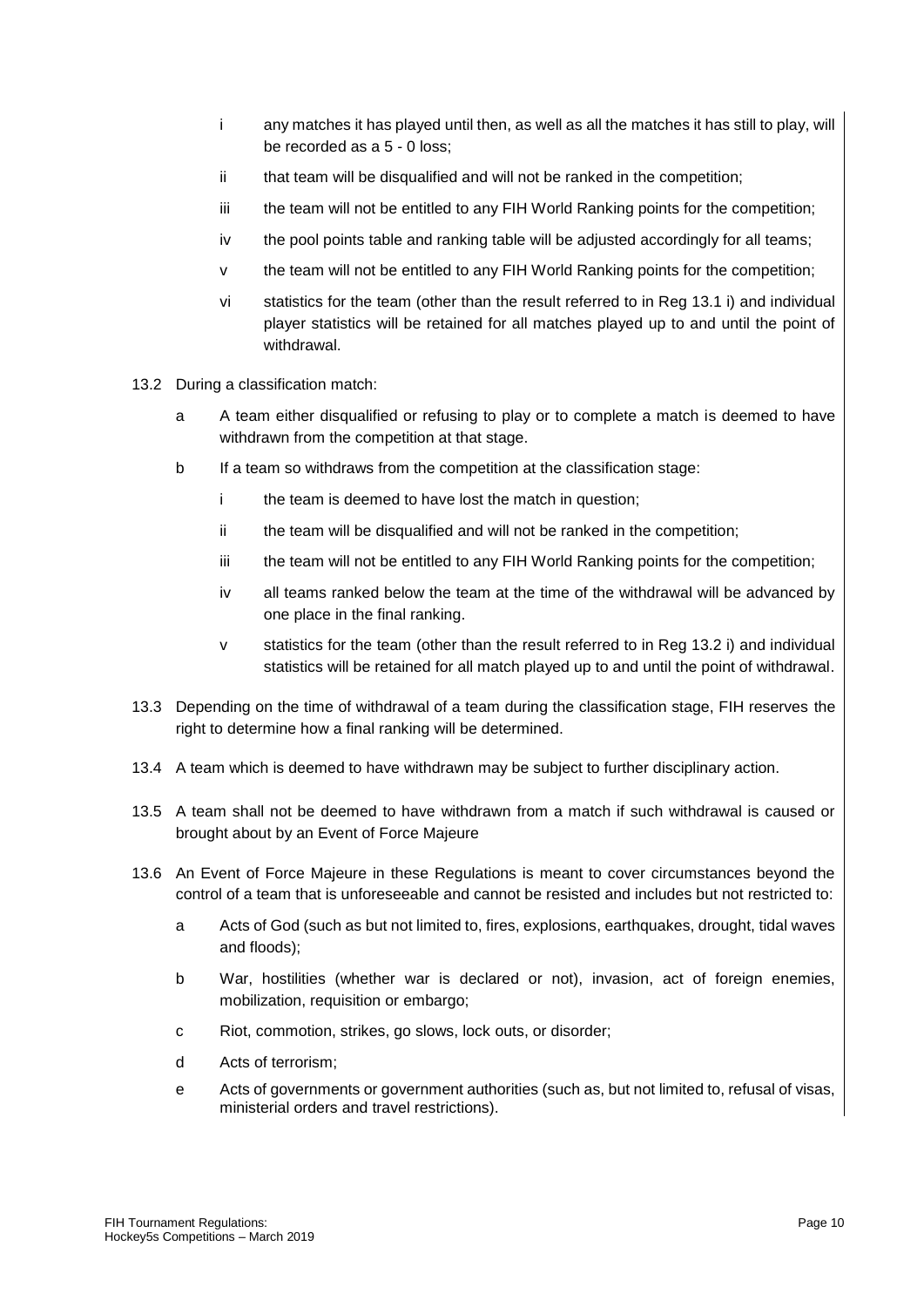# *14 CODE OF CONDUCT AND SANCTIONS*

- 14.1 The FIH Code of Conduct applies to all Participants (as defined in the Code of Conduct) including all National Association team members and officials, FIH tournament officials and host National Association representatives and the members of the organising committee, in FIH International **Events**
- 14.2 Appendix 9 to these Regulations provides further information for the Technical Delegate about the application of the Code of Conduct, Appeal Process, guidelines on sanctions and the Process for Hearing and Determining Any Reported Offence
- 14.3 In deciding on the duration of any suspension, the Technical Delegate is limited to the remaining matches in the tournament but, if the Technical Delegate decides that the appropriate penalty may or ought to include the imposition of a suspension that affects matches or should otherwise take effect beyond the conclusion of the competition, the Technical Delegate must, within 3 days of the decision being published, give written notice of the decision to the FIH Chief Executive Officer, who will refer it to the FIH Disciplinary Commissioner to decide on any further period of suspension or other penalty to be imposed.
- 14.4 Suspended persons may not enter the field of play or the technical facility areas (including the team benches, coaches' boxes and video tower) until completion of the match or matches comprising the suspension.
- 14.5 Subject to Regulation 17 an individual or a team may appeal against any suspension during a tournament. At FIH International Events where an FIH Representative has been appointed, the appeal will be referred to an Appeal Jury. At an event where there is not an FIH representative, the appeal will be referred to the FIH Chief Executive Officer.
- 15.1 14.6 Subject to Regulation 18 if an individual or a team wishes to appeal, the Team Manager(s) must give written notice to the Technical Delegate within sixty (60) minutes after the Technical Delegate's decision is published. If no appeal is lodged within this period, the decision of the Technical Delegate is final.
- 14.7 If an appeal is lodged, the Technical Delegate must immediately inform the FIH Representative and Event Director, if one has been appointed. If there is not an FIH Representative or FIH Event Director, the Technical Delegate must advise the FIH Chief Executive Officer

# *15 PROTESTS*

- 15.1 If a team wishes to lodge a protest at the end of a match or at the end of a Challenge Shoot-out competition the Team Manager must:
	- a declare the intention to do so immediately in writing directly below their signature when signing the Match Report or Challenge Shoot-out competition form;
	- b produce in addition in writing the grounds of the protest and must hand that document to the Technical Officer on duty within 30 minutes of the completion of the match or Challenge Shoot-out competition;
	- c deposit in addition five hundred Euros  $(\epsilon$ 500) (or equivalent in freely convertible currency) with the written protest.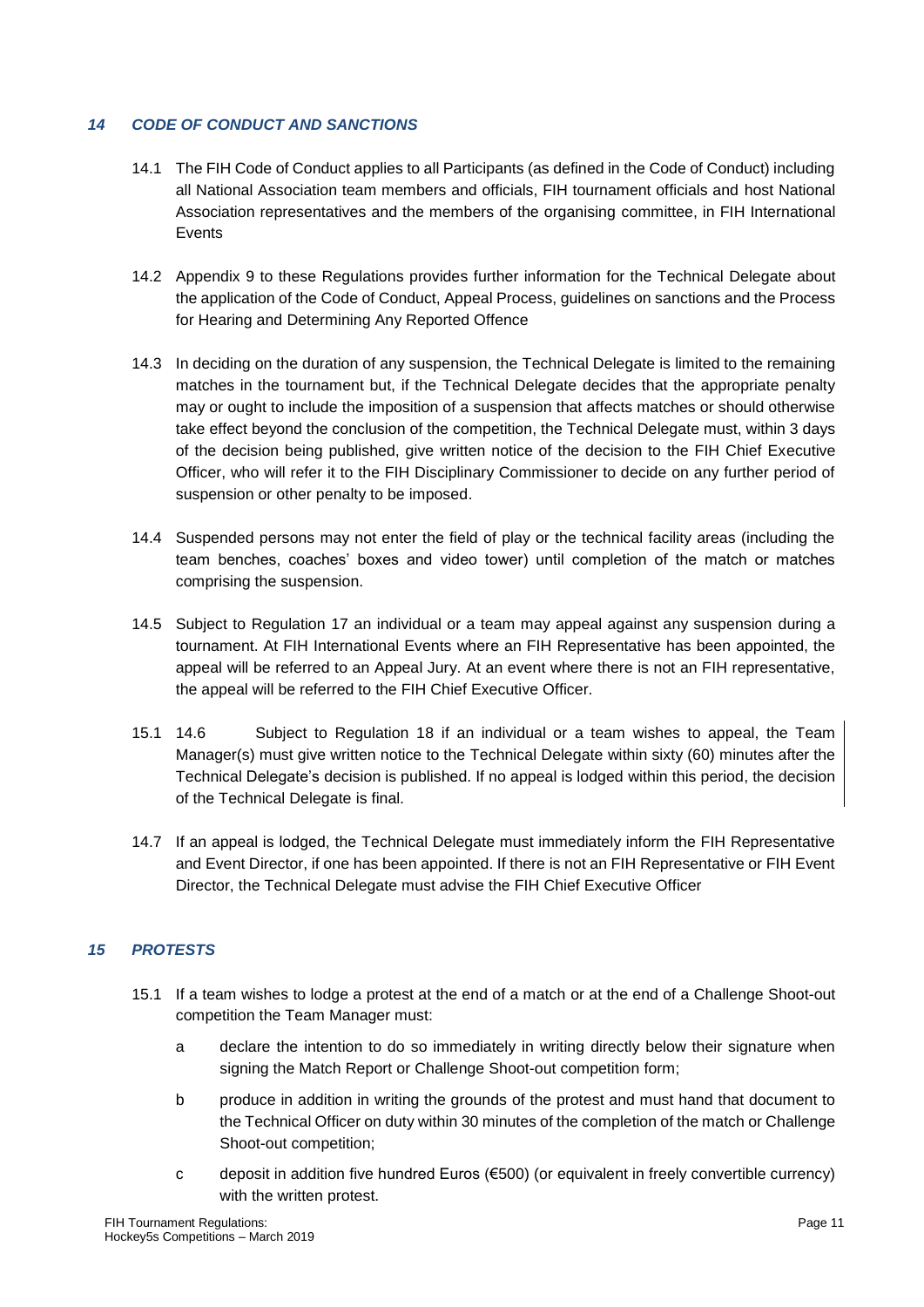- 15.2 If a protest is made, the Technical Officer on duty must immediately notify the Technical Delegate.
- 15.3 Notwithstanding the provisions of this Regulation, a protest from a decision of an Umpire or Technical Official during a match may not be made to or considered by the Technical Delegate.
- 15.4 A team may protest to the Technical Delegate about any other decision of the Technical Delegate under this Regulation or application of these Regulations, other than Regulation 1.4. If a Protest is to be made the Team Manager must:
	- a produce in writing the grounds of the protest and must hand that document to the Technical Delegate within thirty (30) minutes of the publication or other communication on which the protest is based;
	- b deposit five hundred Euros (€500) (or equivalent in freely convertible currency) with the written protest.
- 15.5 The Technical Delegate must make a decision and publish it within two hours from the submission of a protest, save for protests relating to the nationality or age of a player where further time is required in order to properly investigate the protest (in which case the Technical Delegate must make a decision and publish it as soon as reasonably possible); if possible, the Technical Delegate should also orally notify the decision to the Team Manager concerned immediately after making the decision.
- 15.6 The Team Manager must make arrangements with the Technical Delegate so that (s)he is available to receive the decision from the Technical Delegate.
- 15.7 Failure to comply with any part of this Regulation will result in dismissal of the protest.
- 15.8 The deposit may be refunded in whole or in part if the protest is allowed, at the discretion of the FIH Executive Board, who will consider the matter at an appropriate time after the match or the event.
- 15.9 If a team involved in a protest wishes to appeal the decision of the Technical Delegate resulting from any protest under these Regulations, the Team Manager(s) must give written notice to the Technical Delegate within sixty (60) minutes after the Technical Delegate's decision is published. If no such appeal is lodged, the decision of the Technical Delegate is final.
- 15.10 If an appeal is lodged, the Technical Delegate must immediately inform the FIH Representative. For tournaments in which there is no FIH Representative see Article 17.14 (below).

# *16 APPEAL JURY*

- 16.1 The FIH Chief Executive Officer or FIH Event Director will appoint an Appeal Jury.
- 16.2 An Appeal Jury shall consist of a minimum of three persons and a maximum of five persons.
- 16.3 Any person who has taken part in any previous proceedings relating to the matter under appeal must not be appointed to a particular Appeal Jury.
- 16.4 Reasonable steps should be taken to ensure that at least one member of an Appeal Jury for a particular hearing has played senior international hockey within the previous 10 years.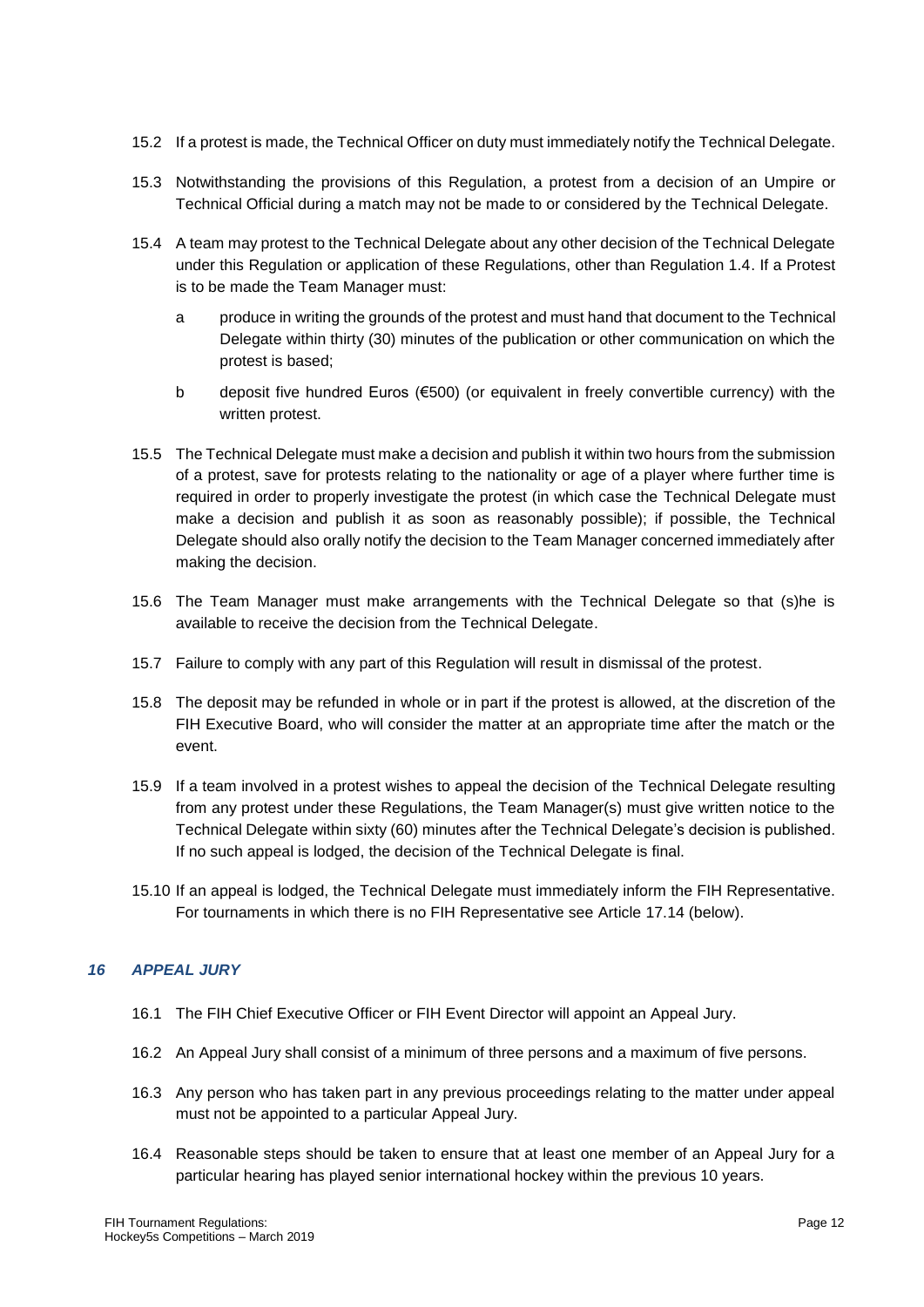# *17 APPEALS*

- 17.1 An individual or a team may lodge an appeal against:
	- a a decision by a Technical Delegate to suspend a player, team official or other official;
	- b a decision of a Technical Delegate following a protest.
- 17.2 An appeal may not be lodged for consideration by an Appeal Jury in respect of any decision of the Technical Delegate unless the decision appealed against is in respect of a suspension or other penalty imposed to have effect during the remainder of the tournament. Where the decision appealed against is in respect only of a period of suspension or other penalty that may take effect after the conclusion of the tournament, a written notice of appeal must be given, within 3 days of the Technical Delegate's Decision being published, to the FIH Chief Executive Officer, who will refer it to the FIH Disciplinary Commissioner.
- 17.3 A deposit of five hundred Euros (€500) (or equivalent in freely convertible currency) must be paid if the appeal is against a decision by a Technical Delegate to suspend a player or team official; the deposit must accompany the written notice of appeal.
- 17.4 The written notice of appeal must contain a statement outlining the grounds of appeal and indicating whether the appeal is against:
	- a a finding;
	- b a penalty imposed;
	- c both a finding and a penalty;
	- d procedural irregularities of a Technical Delegate hearing.
- 17.5 The appeal is not by way of a re-hearing of the evidence. It is limited to a review of the decision of the Technical Delegate to ensure compliance with the Regulations, Code of Conduct Guidelines and principles of natural justice.
- 17.6 No fresh evidence shall be presented to the Appeal Jury without its approval. If approval is sought to present fresh evidence, particulars of such evidence and the reasons why it was not presented to the earlier decision-maker must also be included in the written notice of appeal.
- 17.7 The parties are entitled to make oral representations to the Appeal Jury at the hearing.
- 17.8 The Appeal Jury may conduct the hearing in such a manner and at such time and in such a way as it considers desirable and / or suitable. This may include holding the hearing by video link or any other appropriate form of communications technology. If any party fails to attend the hearing, the Appeal Jury may proceed in the absence of that or any other party.
- 17.9 The Appeal Jury must publish a decision in writing. A copy must be provided to the FIH Representative, FIH Event Director and the Technical Delegate; it must be published as soon as possible but not later than two hours before the start of the next match in which the individual or team that is the subject of the Appeal is due to participate. Wherever possible, the Chair of the Appeal Jury which heard the case should orally notify the decision to the Team Manager or official concerned immediately after making the decision.
- 17.10 The decision of the Appeal Jury is final and binding on all parties concerned.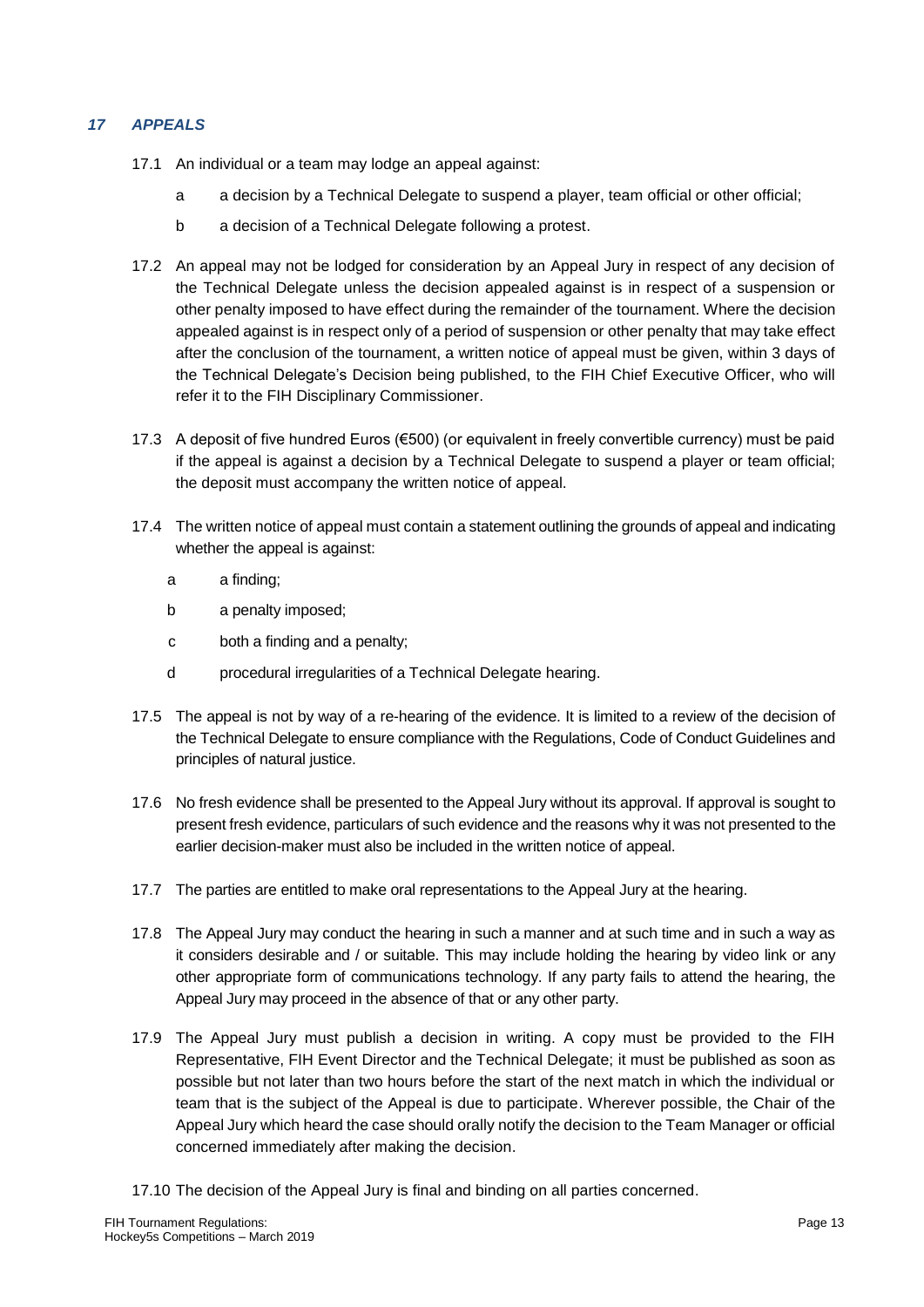- 17.11 Notwithstanding the test set out in Article 17.5, the decision of the Appeal Jury shall be based on the balance of probabilities (more likely than not).
- 17.12 An Appeal Jury has the power:
	- a to allow or dismiss the appeal;
	- b to vary the decision of the Technical Delegate;
	- c to increase, decrease, remit or otherwise vary any penalty included in the decision of the Technical Delegate;
	- d to impose such other penalty or sanction as it deems fit;
	- e to order that the deposit be refunded or forfeited;
	- f to make an order for payment of costs.
- 17.13 If the Appeal Jury decides, whether or not it allows the appeal in whole or part, that any period of suspension or other penalty may or ought to include the imposition of a suspension that affects matches or otherwise should take effect beyond the conclusion of the tournament, the Appeal Jury must, within 3 days, give written notice of its decision to the FIH Chief Executive Officer, who will refer it to the FIH Disciplinary Commissioner to decide on any further period of suspension or other penalty to be imposed.
- 17.14 At events where an FIH Representative has not been appointed, any appeal against a decision of a Technical Delegate must be communicated to the FIH Chief Executive Officer, who will refer it to the FIH Disciplinary Commissioner. The procedures in articles 15.10, 17.2 and 17.3 must be followed. As it may not be possible for the FIH Disciplinary Commissioner to reach a decision on any appeal within the timeframe in article 17.9, any decision of the Technical Delegate will stand until the FIH Disciplinary Commissioner has considered the appeal.

# *18* **ANTI - DOPING**

- 18.1 As a pre-condition of their participation in specified FIH International Events, all players must have undertaken an anti-doping education program prior to the commencement of the FIH International Event (if not completed within the preceding 24 months). Each National Association is free to choose which education program is most suitable for its players, such as the World Anti-Doping Agency's on-line course ALPHA, or a National Anti-Doping Organisation / Regional Anti-Doping Organisation organised training.
- 18.2 All anti-doping tests will be carried out in accordance with the World Anti-Doping Code and the FIH Anti-Doping Rules relevant as at the first playing day of the tournament.
- 18.3 All matches are subject to anti-doping tests as the FIH may direct.
- 18.4 Team Managers will be advised about anti-doping test procedures at the Event Briefing meeting.
- 18.5 Any player may be the subject of an anti-doping test after a match even if that player has remained on the team bench throughout the match. A player may be the subject of more than one antidoping test during the competition.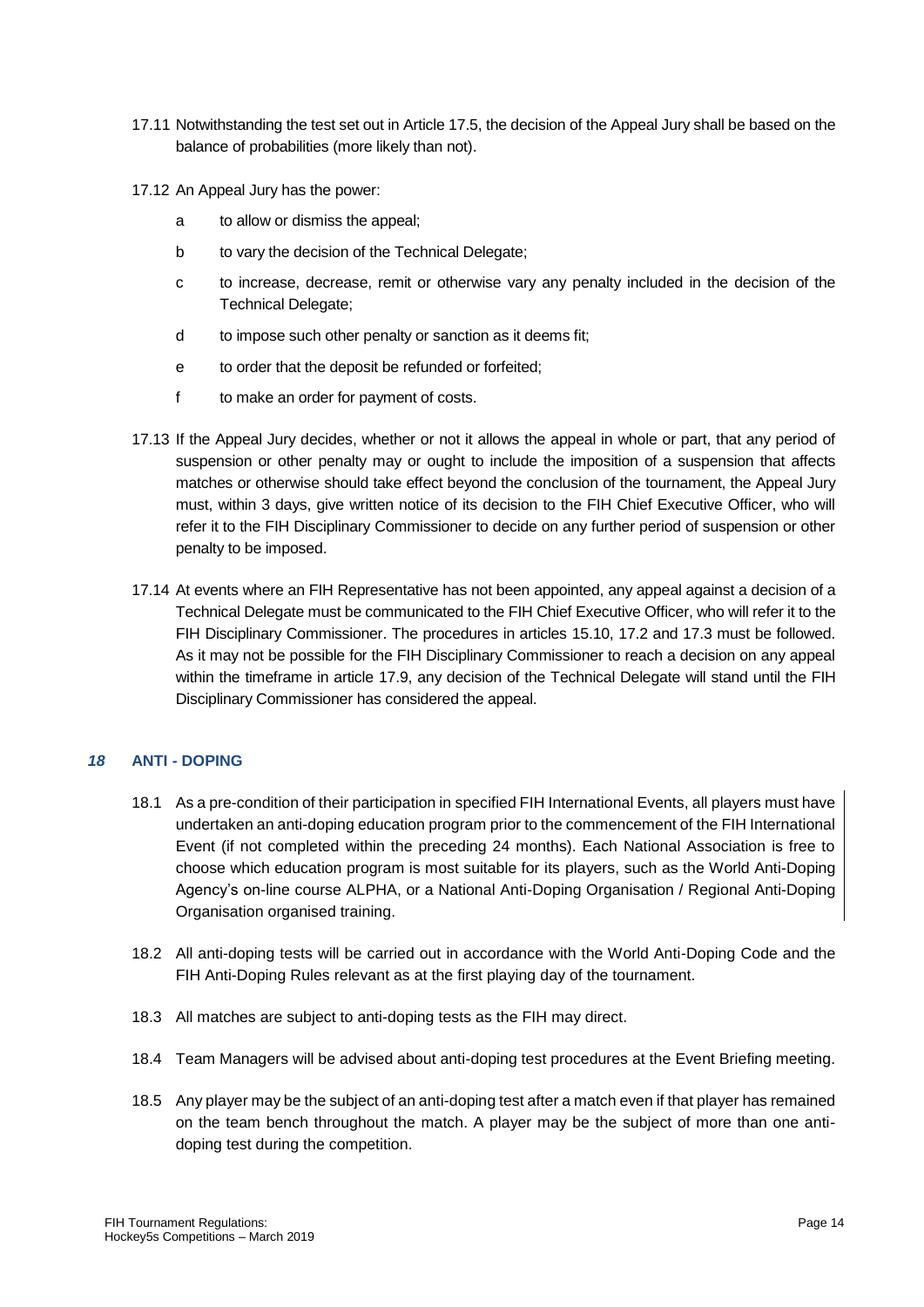18.6 A player selected for an anti-doping test may not take a shower, bath, ice-bath or similar before providing a urine/blood sample which meets the requirements in the International Standard for Testing.

# *19 UNFORESEEN EVENTS*

- 19.1 If circumstances arise which are not provided for in these Regulations, the Technical Delegate will determine any actions necessary.
- 19.2 If any team affected by a decision of the Technical Delegate under article 19.1 wishes to protest, it may do so following the procedures set out in Regulation 15.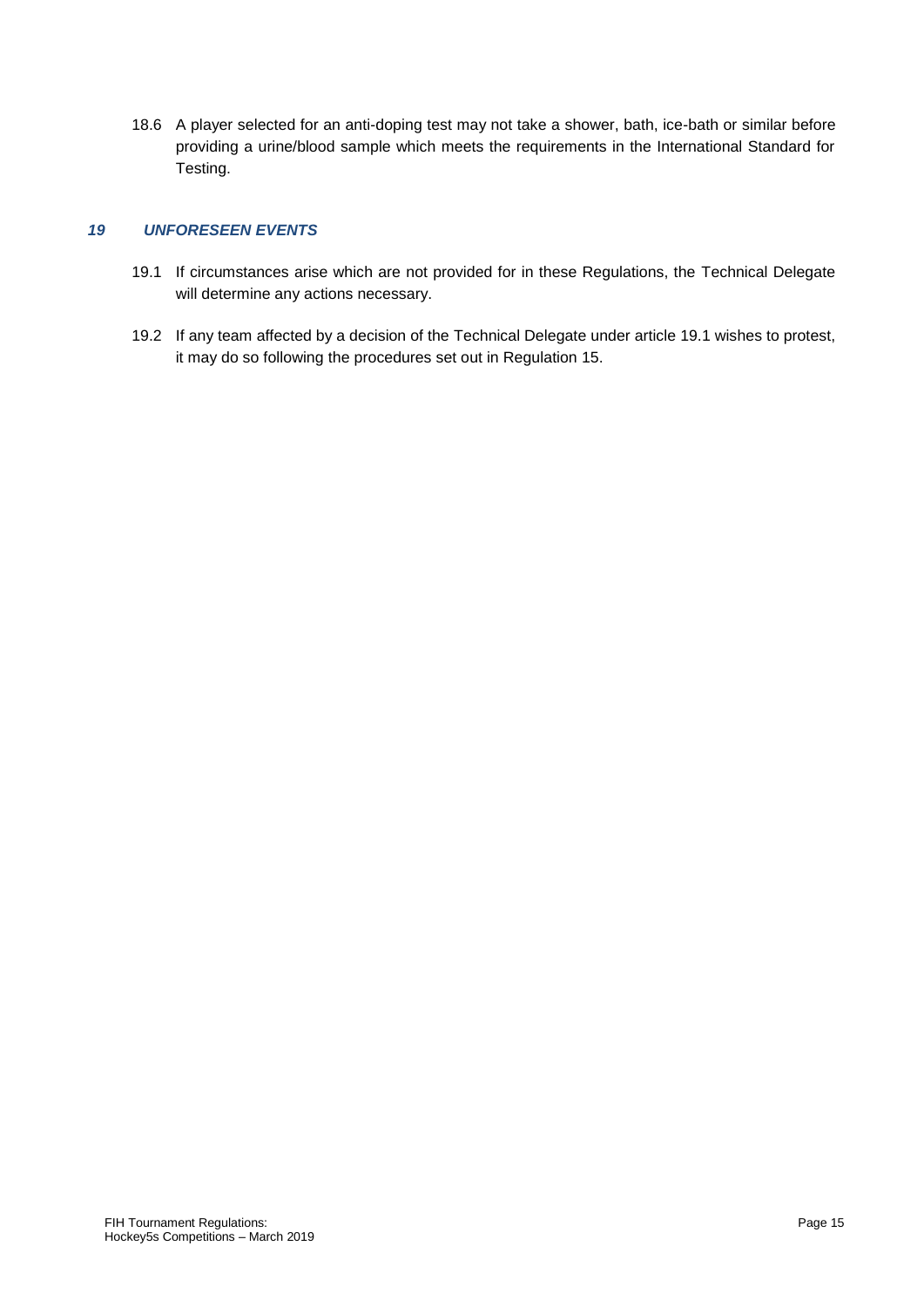#### *SCHEDULE OF VARIATIONS TO THE RULES OF HOCKEY APPLICABLE TO INTER-NATIONS EVENTS*

Below is a list of Regulations which supersede the Rules of Hockey5s

#### *1 CAPTAINS*

- Rule 3.3: Captains must wear a distinctive arm-band or similar distinguishing article on an upper arm or shoulder or over the upper part of a sock.
- Regulation: Captains must wear a distinctive single colour (not black) or in the team's national colour(s) arm-band orsimilar distinguishing article on an upper arm or shoulder or over the upper part of a sock.

#### *2 GREEN CARD – ONE MINUTE SUSPENSION*

- Rule 14.1.b: For any offence, the offending player may be warned and temporarily suspended for 1 minute of playing time (indicated by a green card).
- Regulation: For any offence, the offending player may be warned and temporarily suspended for 1 minute of playing time (indicated by a green card).
	- a For the duration of each temporary suspension, the offending team plays with one less player.
	- b If a field player receives a green card, the Umpires stop the match (but not necessarily the time) to issue the card; if time has been stopped, the Umpires restart it immediately after issuing the card.
		- c If a goalkeeper is awarded a green card, the team may nominate a field player to serve the suspension on their behalf.
	- d The offending player leaves the court immediately; if they interfere with play on their way to the designated suspension area the Umpires may further penalise the player in accordance with the Rules of Hockey.
	- e The one minute temporary suspension starts when the player is seated in the designated area.
	- f Timing of the suspension is controlled by a Technical Official on duty.
	- g The offending player is permitted to resume play when the Technical Official on duty indicates that the period of suspension has been completed unless this occurs during the taking of a challenge in which case the player cannot return until the challenge has been completed or another challenge is awarded.
	- h The suspended player may return to the court immediately the opposing team scores a goal.

#### *2 YELLOW CARD – TWO MINUTES SUSPENSION*

Rule 14.1.c: For any offence, the offending player may be temporarily suspended for a minimum of 2 minutes of playing time (indicated by a yellow card)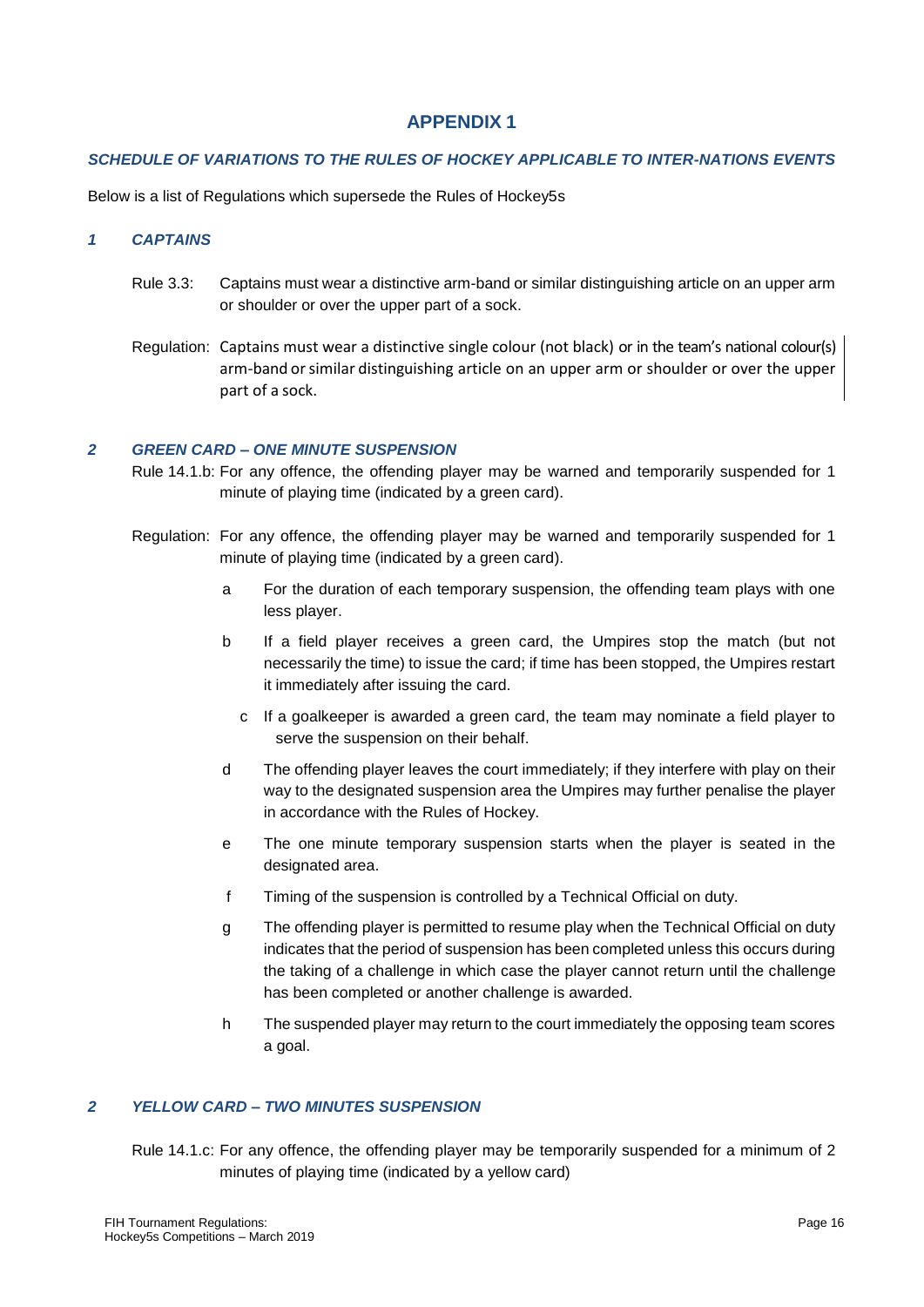- Regulation: For any offence, the offending player may be temporarily suspended for a minimum of 2 minutes of playing time (indicated by a yellow card).
	- a For the duration of each temporary suspension, the offending team plays with one less player.
	- b If a field player receives a yellow card, the Umpires stop the match (but not necessarily the time) to issue the card; if time has been stopped, the Umpires restart it immediately after issuing the card.
	- c If a goalkeeper receives a yellow card, the Umpires stop the time and re-start it once a replacement goalkeeper has entered the pitch in accordance with Rule 2.4f.
	- d The offending player leaves the field immediately; if they interfere with play on their way to the designated suspension area the Umpires may further penalise the player in accordance with the Rules of Hockey.
	- e The two minutes temporary suspension starts when the player is seated in the designated area.
	- f Timing of the suspension is controlled by a Technical Official on duty.
	- g The offending player is permitted to resume play when the Technical Official on duty indicates that the period of suspension has been completed unless this occurs during the taking of a challenge in which case the player cannot return until the challenge has been completed or another challenge is awarded.
	- h If the offending player is a goalkeeper, the Technical Official on duty notifies the Umpires when the period of suspension has been completed; the Umpires stop the time at the next stoppage of play to enable that player to resume play.

# **NOTE: The following Articles apply to the Youth Olympic Games. They also apply to its Qualifying Events unless agreed otherwise with FIH.**

# *4 MATCH AND RESULT*

Rule 4.1 A match consists of three periods of 10 minutes with an interval of 3 minutes between each period.

Regulation A match consists of two periods of 10 minutes and a half-time interval of 2 minutes.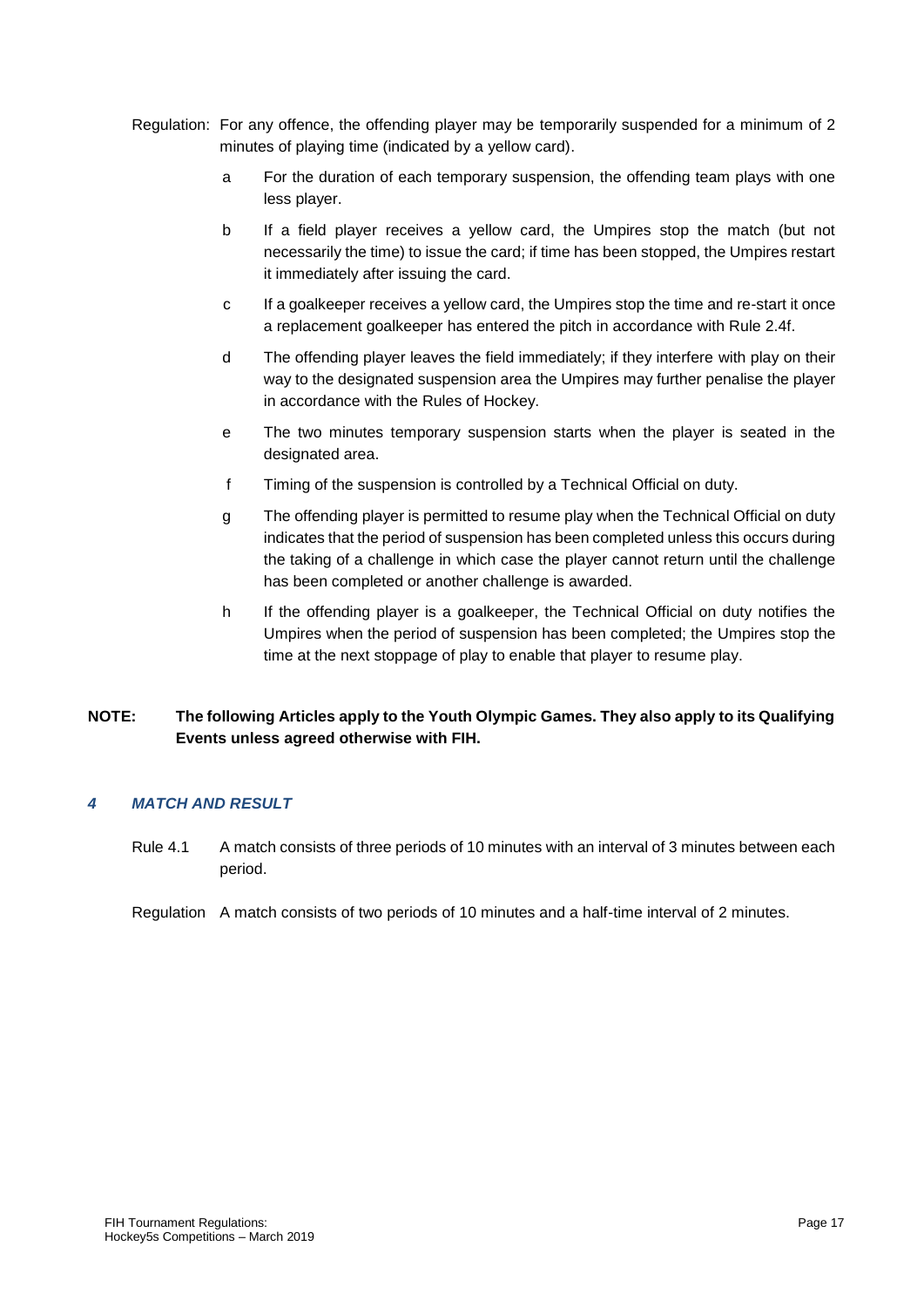### *ONE POOL COMPETITION PLAN*

#### *1 PLAN OF THE COMPETITION*

1.1 There will be one pool comprising of all participating teams.

# *2 RANKING IN THE POOLS*

- 2.1 In any one pool competition, points will be awarded according to clause 2.1 in Appendix 3.
- 2.2 Ranking in a pool is determined according to clause 2.2 in Appendix 3.

#### *3 CLASSIFICATION MATCHES*

3.1 The teams for the classification matches will be as follows although the matches will not necessarily be played in this order:

| 9 <sup>th</sup> Ranked Team v | 10 <sup>th</sup> Ranked Team | (to determine 9 <sup>th</sup> and 10 <sup>th</sup> places) |
|-------------------------------|------------------------------|------------------------------------------------------------|
| 1 <sup>st</sup> Ranked Team v | 8 <sup>th</sup> Ranked Team  | Match 1                                                    |
| 4 <sup>th</sup> Ranked Team v | 5 <sup>th</sup> Ranked Team  | Match 2                                                    |
| 3rd Ranked Team v             | 6 <sup>th</sup> Ranked Team  | Match 3                                                    |
| $2nd$ Ranked Team $\vee$      | 7 <sup>th</sup> Ranked Team  | Match 4                                                    |

The winners of matches 1 – 4 will play for 1<sup>st</sup> to 4<sup>th</sup> places and the losing teams will play for 5<sup>th</sup> to 8<sup>th</sup> places.

3.2 The semi-finals will be as follows although the matches will not necessarily be played in this order:

| Winner Match 1 | Winner Match 2 |
|----------------|----------------|
| Winner Match 3 | Winner Match 4 |

- 3.3 The winners of these matches will play for  $1<sup>st</sup>$  and  $2<sup>nd</sup>$  places (the final) and the losers will play for 3<sup>rd</sup> and 4<sup>th</sup> places.
- 3.5 The classification matches for 5th to 8th places will be as follows although the matches will not necessarily be played in this order:

| Loser Match 1 | Loser Match 2 |
|---------------|---------------|
| Loser Match 3 | Loser Match 4 |

- 3.6 The winners of these matches will play for  $5<sup>th</sup>$  and  $6<sup>th</sup>$  places and the losers will play for  $7<sup>th</sup>$  and  $8<sup>th</sup>$ places.
- 3.7 The score at the end of the regulation time of any match will be registered by the FIH as the result of the match.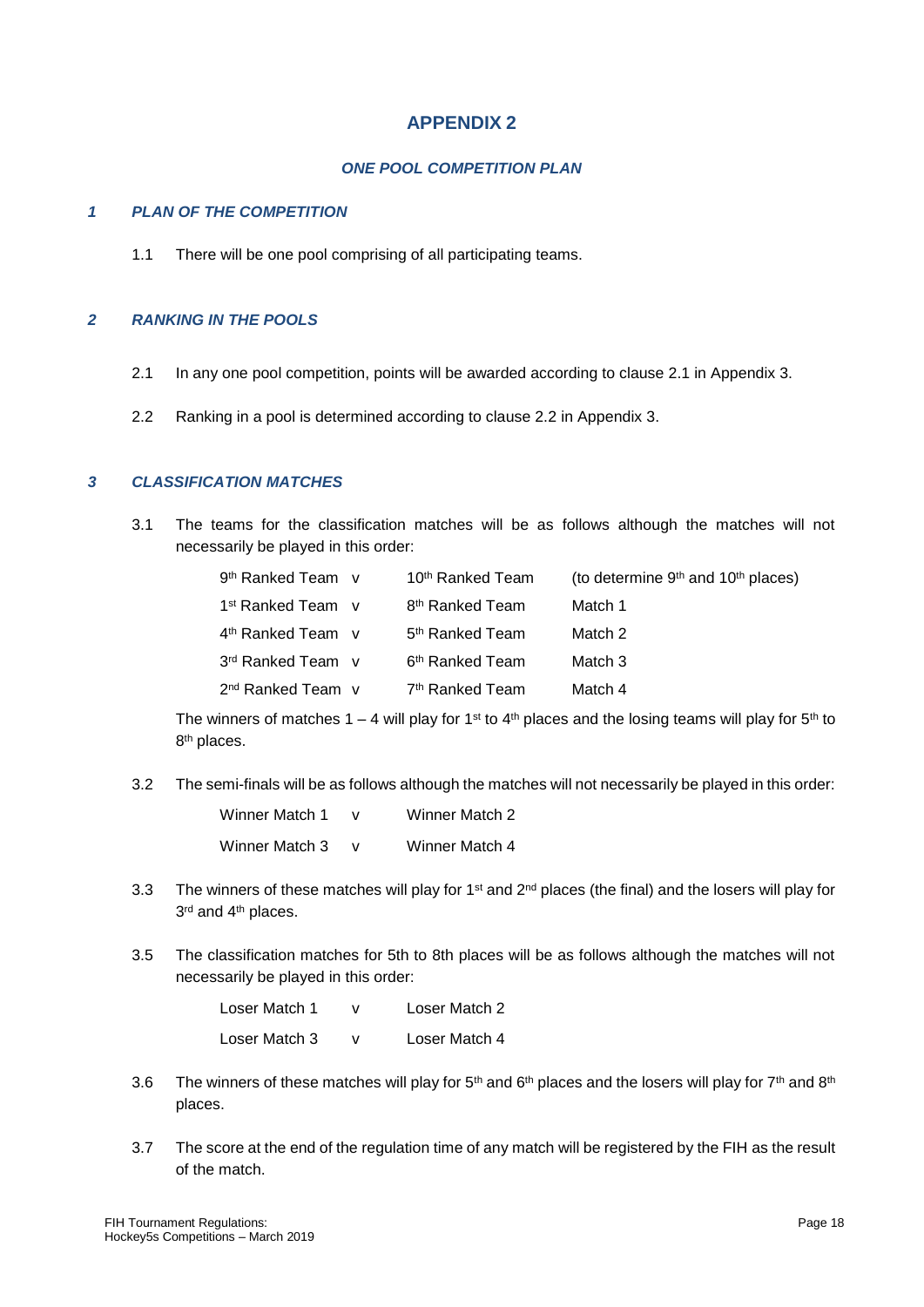3.8 If at the end of the regulation time the result is a draw, in order to establish an outright winner of a classification match for the purpose of the competition, a Challenge Shoot-out Competition as described in Appendix 8 will be played.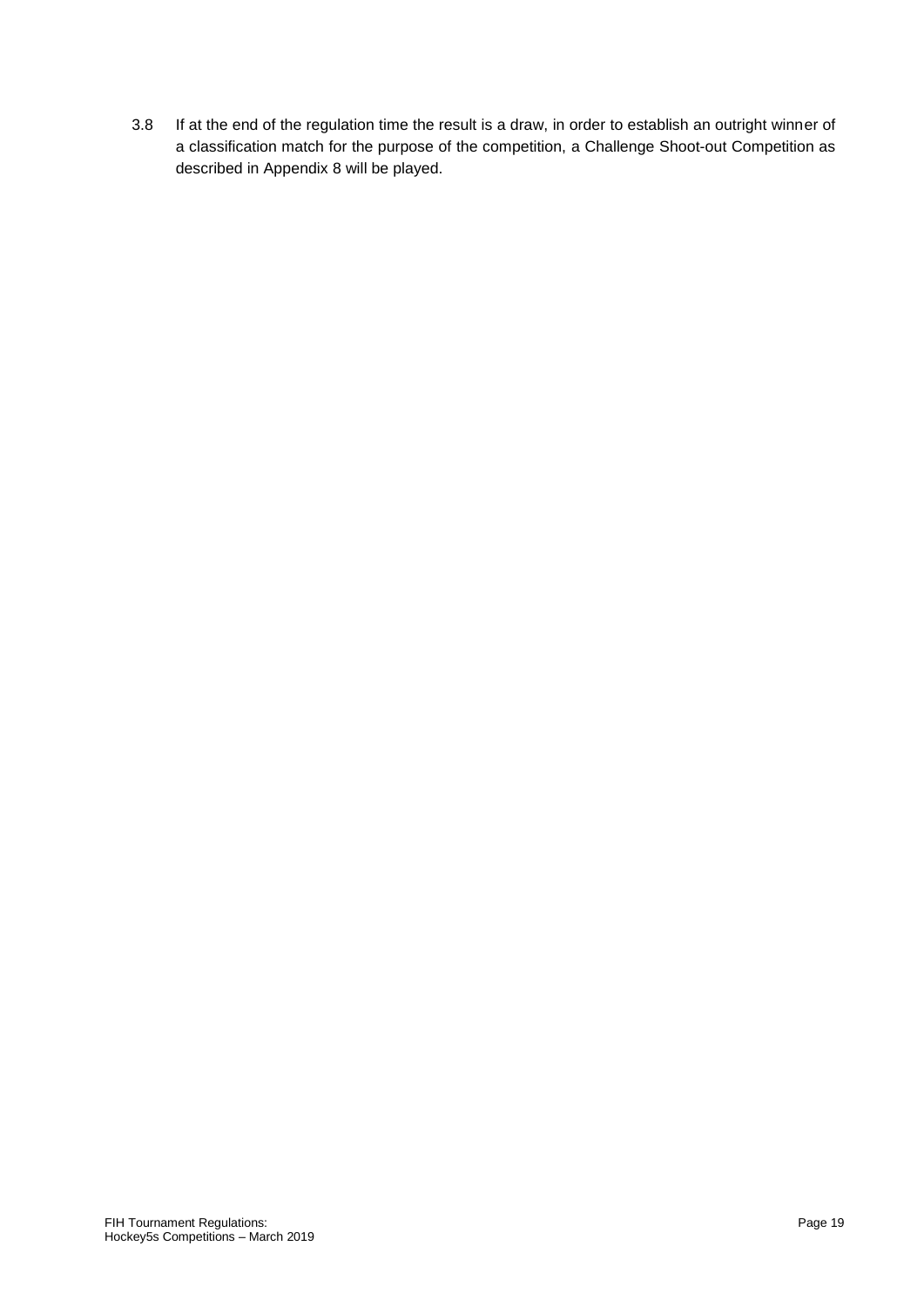# *RANKING IN A POOL*

- 1 In each pool, all the teams will play against each other, and the following points will be awarded for each match :
	- three points to the winner;
	- one point to each team, in the event of a draw;
	- no points to the loser.
- 2 In each pool, teams will be ranked according to the number of points each has accumulated in the competition.
	- a If at the end of the pool matches two or more teams have the same number of points for any place in a pool, these teams will be ranked according to their respective number of matches won.
	- b If there remains equality among two or more teams, then these teams will be ranked according to their respective goal difference (which means "goals for" less "goals against"). A positive goal difference always takes precedence over a negative one.
	- c If there still remains equality among two or more teams, then these teams will be ranked according to their respective number of "goals for"'.
	- d Should there still remain equality among two teams, then the result of the match played between those teams will determine the ranking of the tied teams.
	- e If more than two teams are involved, then a ranking based upon the results of the matches among (only) them shall determine their respective position, based upon the points awarded in accordance with paragraph 2.1 of this appendix. If there remains equality, then the teams involved shall be ranked according to paragraphs 2.2.a, b, c, and d of this Appendix.
	- f If there still remains equality among two or more teams, then these teams will be ranked according to the number of Field Goals scored in the pool matches.
	- g Should there still remain equality among two teams, then the ranking will be determined by a Challenge Shoot-out competition between those teams (for details see Appendix 8 of these Regulations).
	- h If more than two teams are involved, then each team will play a Challenge Shoot-out competition against the other teams in the same sequence of play as the order of play in the competition, in accordance with Appendix 8 of these Regulations but with one round of 3 Challenge Shoot-outs only to be taken compulsorily by each team.
	- i A ranking will then be established based upon the results of the round of the Challenge Shootout competition only, with the award for each play of 3 points to the team having scored the highest number of goals, 1 point to each team having scored an equal number of goals and 0 points to the team having scored the lowest number of goals.
	- j If equality remains then teams having an equal number of points shall be ranked according to paragraphs 2.2.a, b, c and d as applied to goals recorded during the Challenge Shoot-out competition.
	- k If an equal position of three (or more) teams still remains thereafter, then the same procedure shall be repeated until the teams can be ranked. The Technical Delegate shall make a draw to establish each sequence of play if such further rounds of Challenge Shoot-outs are required.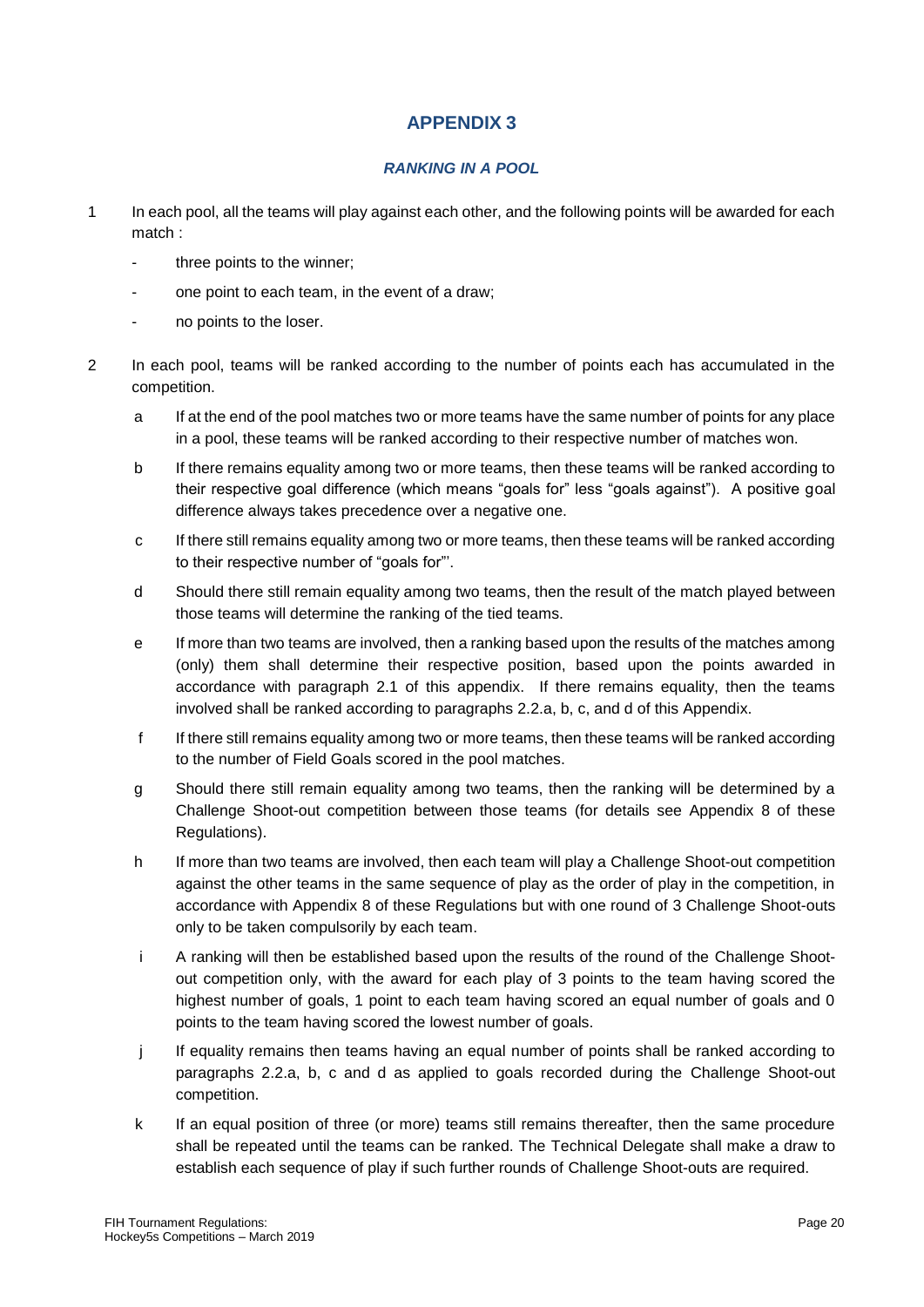### *TWO POOL 8-TEAM COMPETITION (KNOCK OUT CLASSIFICATION MATCHES) PLAN AND RANKING*

### *1. PLAN OF THE COMPETITION*

- 1.1 There will be two pools, each comprising four teams.
- 1.2 The two pools will be composed as follows based on the FIH World Ranking as at the date when the match schedule is agreed:

| POOL A | POOL B |
|--------|--------|
|        | 2      |
| 4      | 3      |
| 5      | 6      |
| 8      |        |

1.3 If one or more team(s) does not participate, a reserve team(s), if called upon, will, in principle, take the place of the defaulting team(s). FIH reserves the right to exercise an unfettered discretion to re-arrange the composition of the pools prior to the Event Briefing.

### *2. RANKING IN THE POOLS*

2.1 Ranking in a pool is determined according to Appendix 3.

# *3. CLASSIFICATION MATCHES*

3.1 The quarter-finals will be as follows although the matches will not necessarily be played in this order:

| 1st Pool A | v | 4th Pool B | Match 1 |
|------------|---|------------|---------|
| 2nd Pool B | v | 3rd Pool A | Match 2 |
| 2nd Pool A | v | 3rd Pool B | Match 3 |
| 1st Pool B | v | 4th Pool A | Match 4 |

The winners of these matches will play for 1st to 4th places and the losing teams will play for 5th to 8th places.

3.2 The semi-finals will be as follows although the matches will not necessarily be played in this order:

| Winner Match 1 | Winner Match 2 |
|----------------|----------------|
| Winner Match 3 | Winner Match 4 |

The winners of these matches will play for 1st and 2nd places (the final) and the losers will play for 3rd and 4th places.

3.3 The classification matches for 5th to 8th places will be as follows although the matches will not necessarily be played in this order:

| Loser Match 1               | Loser Match 2 |
|-----------------------------|---------------|
| Loser Match 3               | Loser Match 4 |
| purnament Regulations:      |               |
| uEo Compotitiona Marah 2010 |               |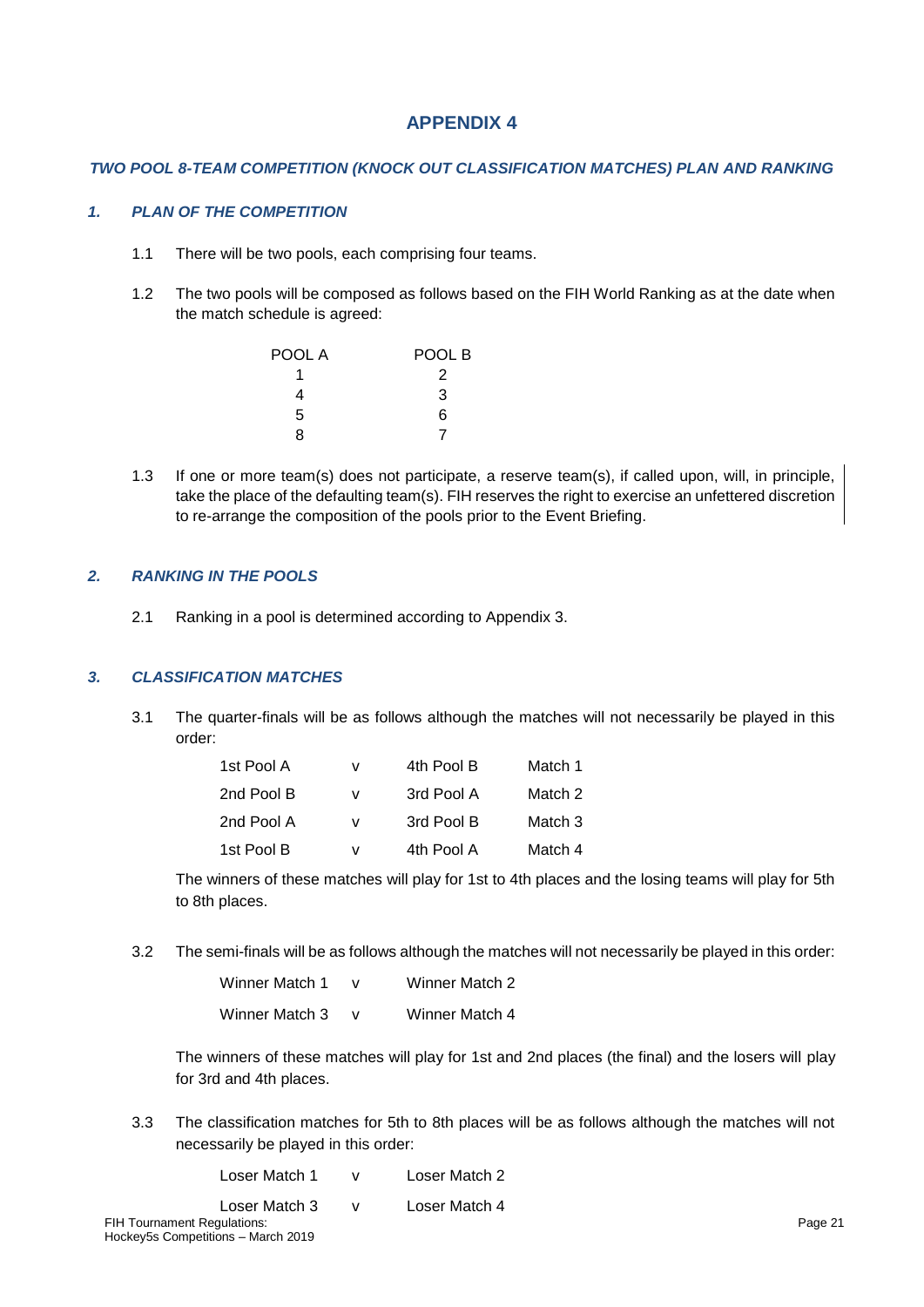The winners of these matches will play for 5th and 6th places and the losers will play for 7th and 8th places.

- 3.4 The score at the end of the regulation time of these matches will be registered by the FIH as the result of the match.
- 3.5 If at the end of the regulation time the result is a draw, in order to establish an outright winner of a classification match for the purpose of the competition, a Challenge Shoot-out competition as set out in Appendix 8 will be played.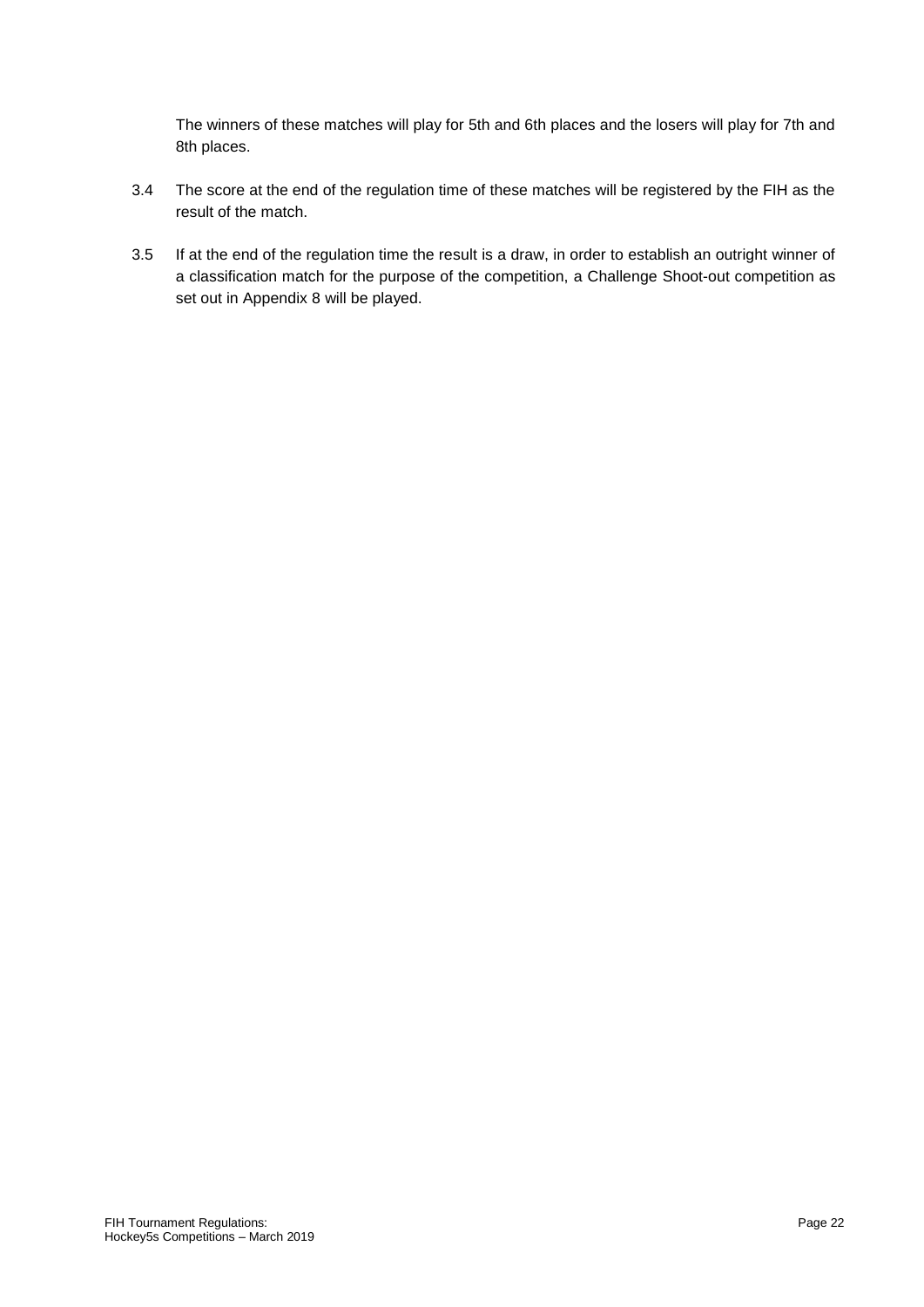### *TWO POOL 10-TEAM COMPETITION (KNOCK OUT CLASSIFICATION MATCHES) PLAN AND RANKING*

### *1. PLAN OF THE COMPETITION*

- 1.1 There will be two pools, each comprising five (5) teams.
- 1.2 The two pools will be composed as follows based on the FIH World Ranking as at the date when the match schedule is initially drafted:

| POOL A | POOL B |
|--------|--------|
|        | 2      |
| 4      | 3      |
| 5      | 6      |
| 8      | 7      |
| g      | 10     |

1.3 If one or more team(s) does not participate, a reserve team(s), if called upon, will, in principle, take the place of the defaulting team(s). FIH reserves the right to exercise an unfettered discretion to re-arrange the composition of the pools prior to the Event Briefing.

#### *2. RANKING IN THE POOLS*

2.1 Ranking in a pool is determined according to Appendix 3.

#### *3. CLASSIFICATION MATCHES*

3.1 The quarter-finals will be as follows although the matches will not necessarily be played in this order:

| 1 <sup>st</sup> Pool A | v | 4 <sup>th</sup> Pool B | Match 1 |
|------------------------|---|------------------------|---------|
| $2nd$ Pool B           | v | 3rd Pool A             | Match 2 |
| $2nd$ Pool A           | v | 3rd Pool B             | Match 3 |
| 1 <sup>st</sup> Pool B | v | 4 <sup>th</sup> Pool A | Match 4 |

The winners of these matches will play for 1<sup>st</sup> to 4<sup>th</sup> places and the losing teams will play for 5<sup>th</sup> to 8<sup>th</sup> places.

3.2 The semi-finals will be as follows although the matches will not necessarily be played in this order:

| Winner Match 1 | Winner Match 2 |
|----------------|----------------|
| Winner Match 3 | Winner Match 4 |

The winners of these matches will play for 1<sup>st</sup> and  $2<sup>nd</sup>$  places (the final) and the losers will play for 3<sup>rd</sup> and 4<sup>th</sup> places.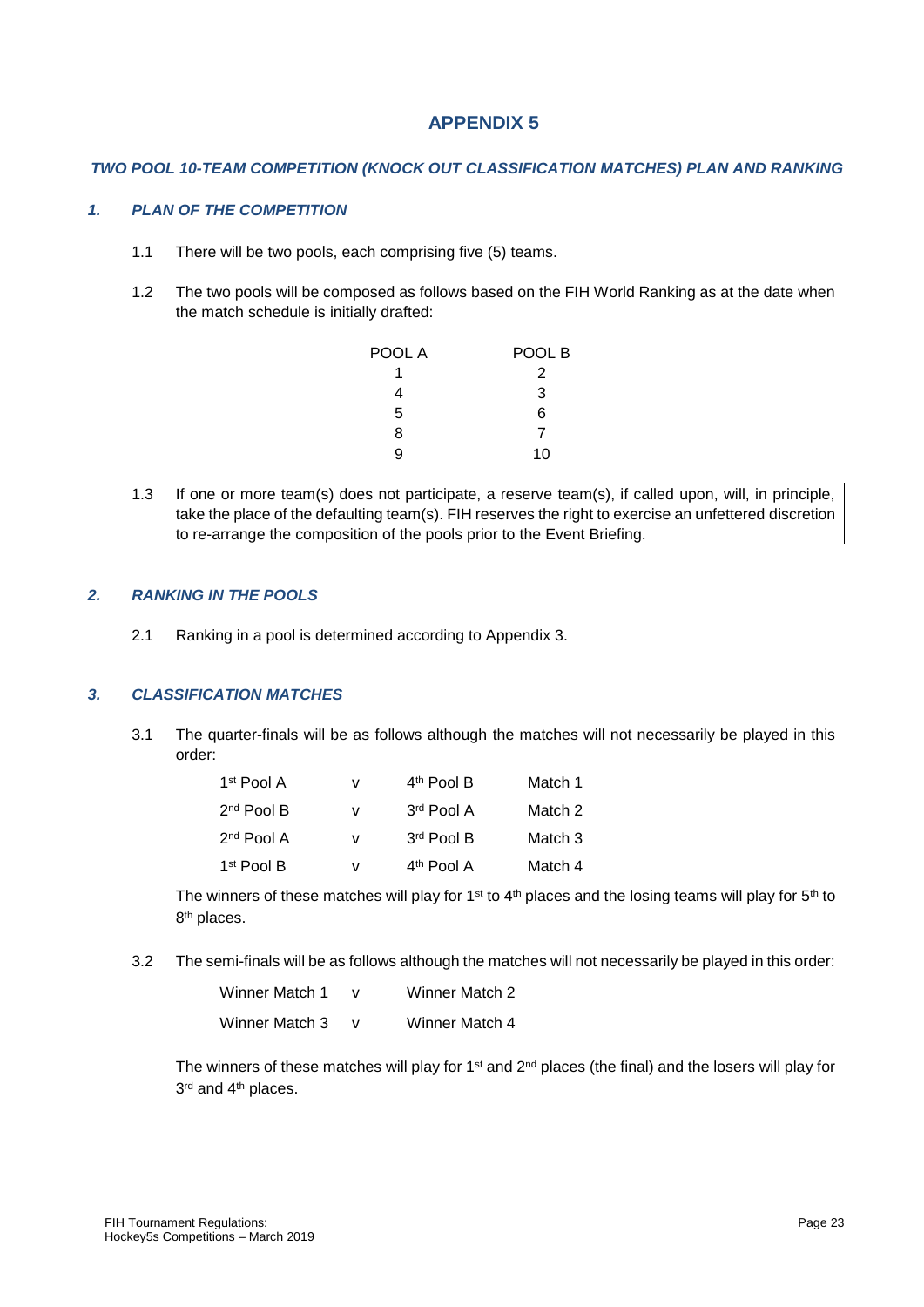3.3 The classification matches for 5th to 8th places will be as follows although the matches will not necessarily be played in this order:

> Loser Match 1 v Loser Match 2 Loser Match 3 v Loser Match 4

The winners of these matches will play for  $5<sup>th</sup>$  and  $6<sup>th</sup>$  places and the losers will play for  $7<sup>th</sup>$  and  $8<sup>th</sup>$ places.

3.4 Classification matches for  $9<sup>th</sup>$  and  $10<sup>th</sup>$  places will be as follows

5 th Pool A v 5 5<sup>th</sup> Pool B

- 3.5 The score at the end of the regulation time of these matches will be registered by the FIH as the result of the match.
- 3.6 If at the end of the regulation time the result is a draw, in order to establish an outright winner of a classification match for the purpose of the competition, a shoot-out competition as specified in Appendix 8 will be played to establish the winner of the match.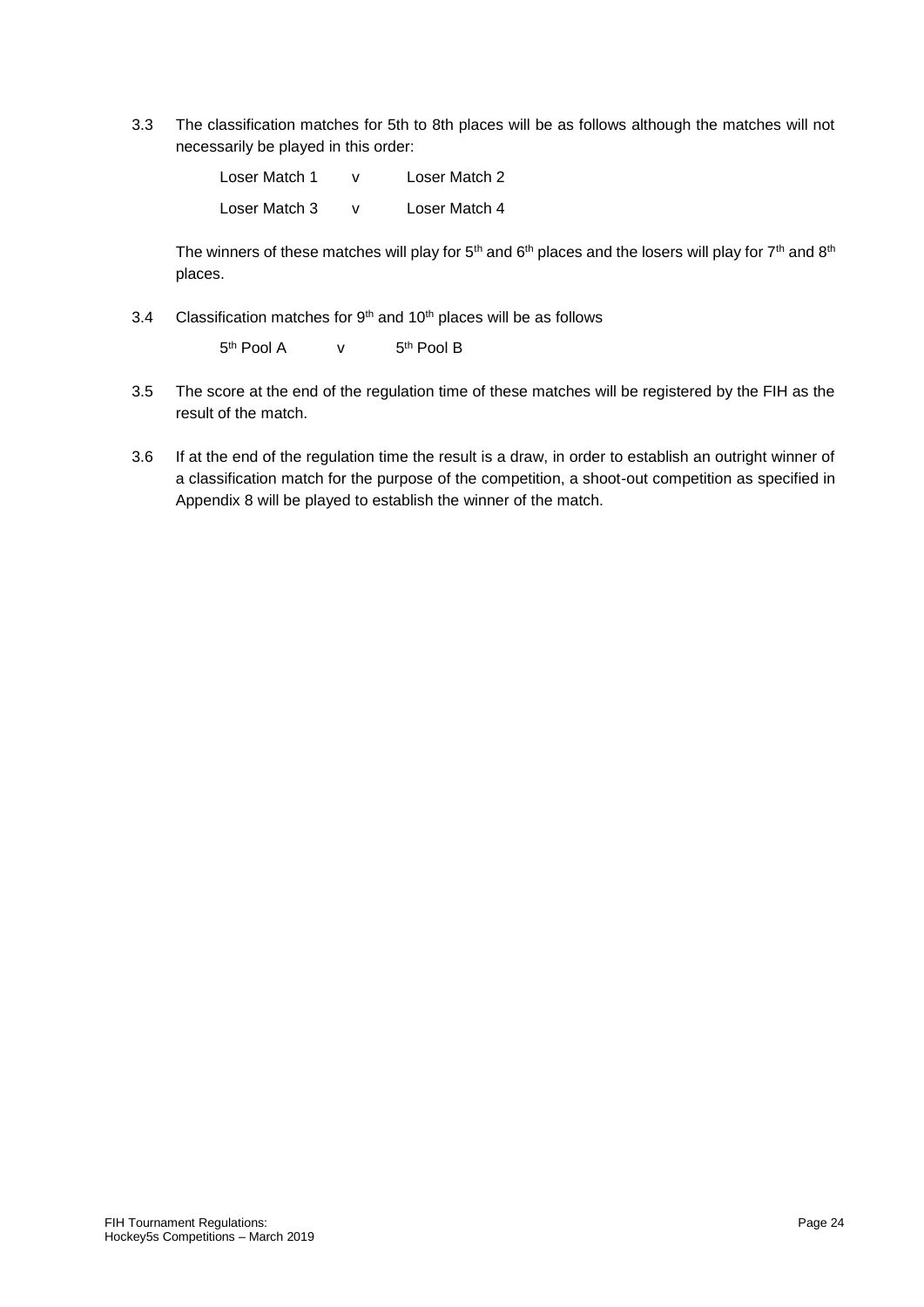### *THREE POOL 8-TEAM COMPETITION PLAN (POOL C CLASSIFICATION MATCHES) AND RANKING*

### *1. PLAN OF THE COMPETITION*

- 1.1 There will be two initial pools, each comprising four teams.
- 1.2 The two pools will be composed as follows based on the FIH World Ranking as at the date when the match schedule is agreed:

| POOL A | POOL B |
|--------|--------|
|        | 2      |
| 4      | 3      |
| 5      | 6      |
| 8      |        |

1.3 If one or more team(s) does not participate, a reserve team(s), if called upon, will, in principle, take the place of the defaulting team(s). FIH reserves the right to exercise an unfettered discretion to re-arrange the composition of the pools prior to the Event Briefing.

#### *2. RANKING IN THE POOLS*

2.1 Ranking in a pool is determined according to Appendix 3.

#### *3. CLASSIFICATION MATCHES*

3.1 The semi-finals will be as follows although the matches will not necessarily be played in this order:

| 1st Pool A | v | 2nd Pool B |
|------------|---|------------|
| 1st Pool B | v | 2nd Pool A |

The winners of these matches will play for 1st and 2nd places (the final) and the losers will play for 3rd and 4th places.

- 3.2 The score at the end of the regulation time of these matches will be registered by the FIH as the result of the match.
- 3.3 If at the end of the regulation time the result is a draw, in order to establish an outright winner of a classification match for the purpose of the competition, a Challenge Shoot-out competition as set out in Appendix 8 will be played
- 3.4 The classification matches for 5th to 8th places will be as follows:
	- a After completion of the pool matches (Pool A and Pool B) the 3rd and 4th placed teams from each pool will be placed into Pool C comprising four (4) teams.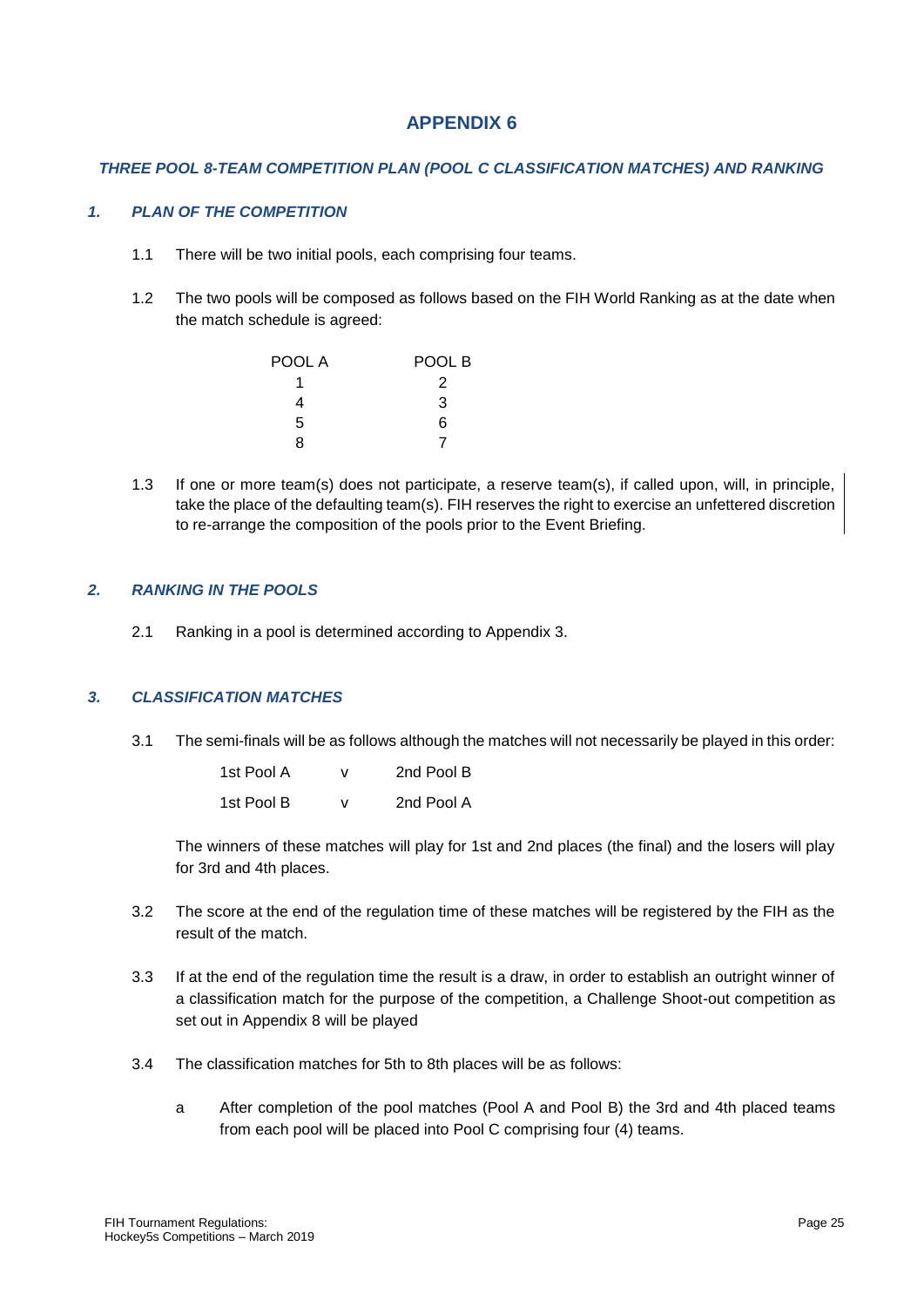- b The number of points, goals for and goals against that each of these two teams have accumulated in either Pool A or Pool B, based only upon the results of the matches played between them, will be carried forward into Pool C.
- c The four teams in Pool C will then play against each of the two teams that they have not played in the Preliminary Pool Round.
- d The matches in Pool C will be as follows although the matches will not necessarily be played in this order:

| 4th Pool A | v | 4th Pool B |
|------------|---|------------|
| 3rd Pool A | v | 3rd Pool B |
| 3rd Pool A | v | 4th Pool B |
| 3rd Pool B | v | 4th Pool A |

- e The following points will be awarded for the matches played by each team in Pool C:
	- three points to the winner
	- one point to each team, in the event of a draw
	- no points to the loser
- f Teams will be ranked according to the number of points each has accumulated in Pool C, that is the sum of the points carried forward from the matches referred to in 3.6b above and the points awarded from the matches in 3.6c above. If there is equality between two or more teams, then the teams involved will be ranked according to Clause 2.2 of Appendix 3.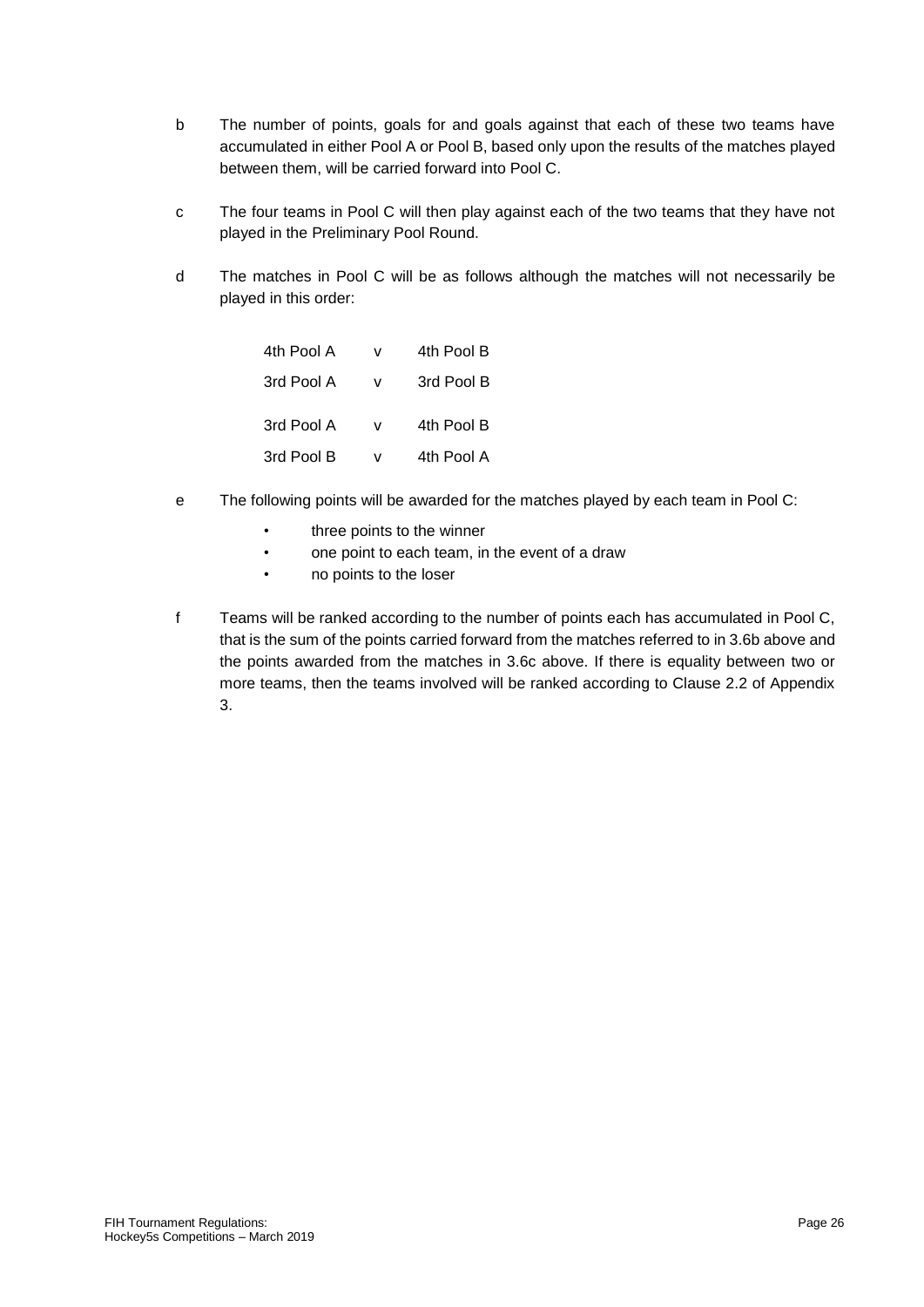# *FOUR POOL 16-TEAM COMPETITION (KNOCK OUT CLASSIFICATION MATCHES) PLAN AND RANKING*

### *1. PLAN OF THE COMPETITION*

- 1.1 There will be four pools, each comprising four teams.
- 1.2 The four pools will be composed as follows based on the FIH World Ranking as at the date when the match schedule is initially drafted:

| POOL A | POOL B | POOL C | POOL D |
|--------|--------|--------|--------|
|        |        |        |        |
| 8      |        | 6      | 5      |
| 9      | 10     | 11     | 12     |
| 16     | 15     | 14     | 13     |

1.3 If one or more team(s) does not participate, a reserve team(s), if called upon, will, in principle, take the place of the defaulting team(s). FIH reserves the right to exercise an unfettered discretion to re-arrange the composition of the pools prior to the Event Briefing.

#### *2. RANKING IN THE POOLS*

2.1 Ranking in a pool is determined according to Appendix 3.

# *3. CLASSIFICATION MATCHES*

3.1 The quarter-finals will be as follows although the matches will not necessarily be played in this order:

| 1 <sup>st</sup> Pool A | v | $2nd$ Pool B | Match 1 |
|------------------------|---|--------------|---------|
| $1st$ Pool D           | v | $2nd$ Pool C | Match 2 |
| 1 <sup>st</sup> Pool B | v | $2nd$ Pool A | Match 3 |
| 1 <sup>st</sup> Pool C | v | $2nd$ Pool D | Match 4 |

The winners of these matches will play for 1st to 4th places and the losing teams will play for 5th to 8th places.

3.2 The semi-finals will be as follows although the matches will not necessarily be played in this order:

| Winner Match 1 | Winner Match 2 |
|----------------|----------------|
| Winner Match 3 | Winner Match 4 |

The winners of these matches will play for 1<sup>st</sup> and  $2<sup>nd</sup>$  places (the final) and the losers will play for 3<sup>rd</sup> and 4<sup>th</sup> places.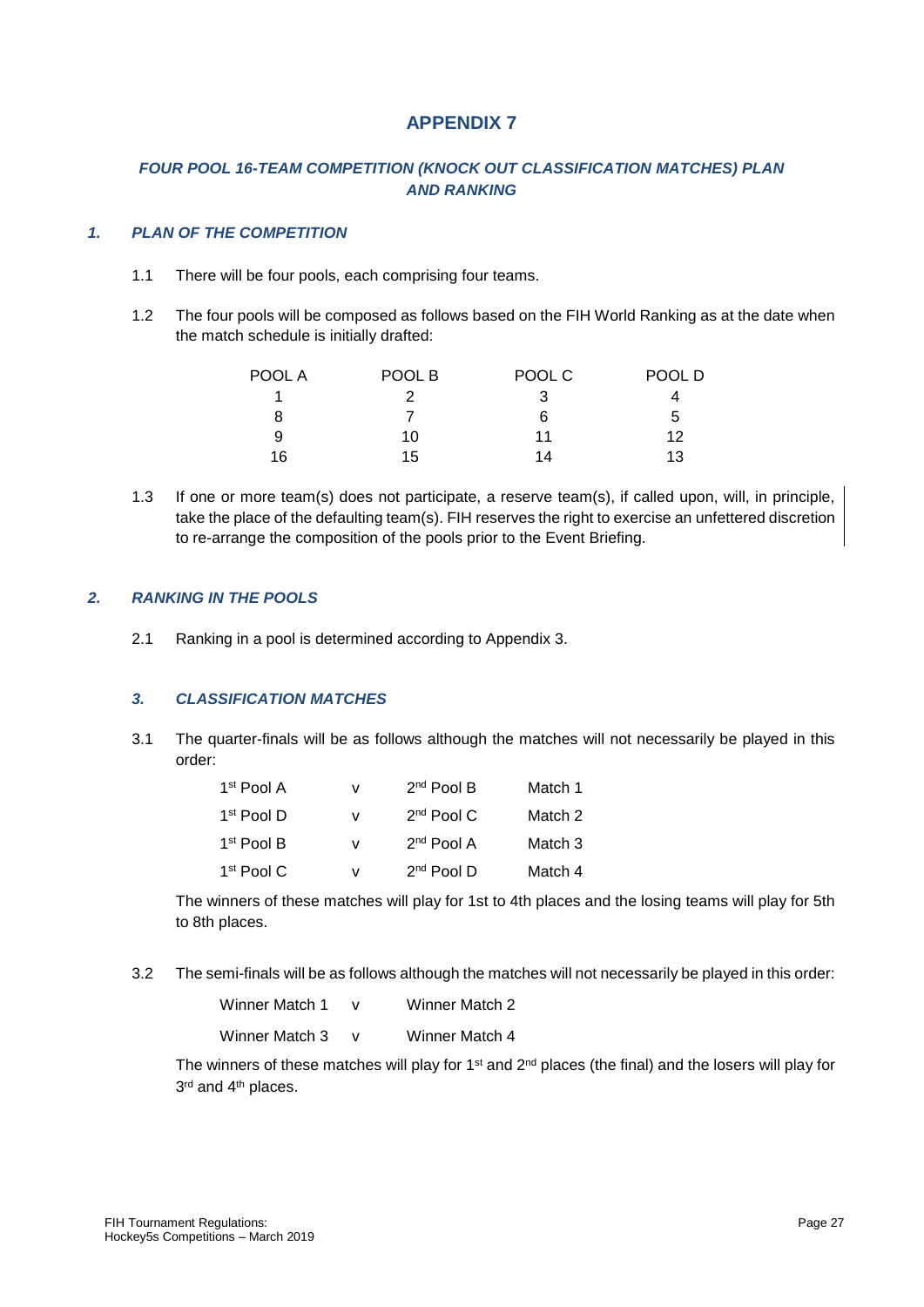3.3 The classification matches for  $5<sup>th</sup>$  to  $8<sup>th</sup>$  places will be as follows although the matches will not necessarily be played in this order:

> Loser Match 1 v Loser Match 2 Loser Match 3 v Loser Match 4

The winners of these matches will play for  $5<sup>th</sup>$  and  $6<sup>th</sup>$  places and the losers will play for  $7<sup>th</sup>$  and  $8<sup>th</sup>$ places.

3.4 The classification matches for  $9<sup>th</sup>$  to 16<sup>th</sup> places will be as follows although the matches will not necessarily be played in this order:

| 3rd Pool A             | v | 3rd Pool D             | Match 5 |
|------------------------|---|------------------------|---------|
| 3rd Pool B             | v | $3rd$ Pool C           | Match 6 |
| 4 <sup>th</sup> Pool A | v | 4 <sup>th</sup> Pool D | Match 7 |
| 4 <sup>th</sup> Pool B | v | 4 <sup>th</sup> Pool C | Match 8 |

The winners of matches 5 and 6 will play for 9th and 10<sup>th</sup> places and the losers will play for 11<sup>th</sup> and 12<sup>th</sup> places.

The winners of matches 7 and 8 will play for 13<sup>th</sup> and 14<sup>th</sup> places and the losers will be play for  $15<sup>th</sup>$  and  $16<sup>th</sup>$ .

- 3.5 The score at the end of the regulation time of these matches will be registered by the FIH as the result of the match.
- 3.6 If at the end of the regulation time the result is a draw, in order to establish an outright winner of a classification match for the purpose of the competition, a shoot-out competition as specified in Appendix 8 will be played to establish the winner of the match.
- 3.7 For 12 team tournaments using this competition format, references to in Pools and matches 7 and 8 are deleted.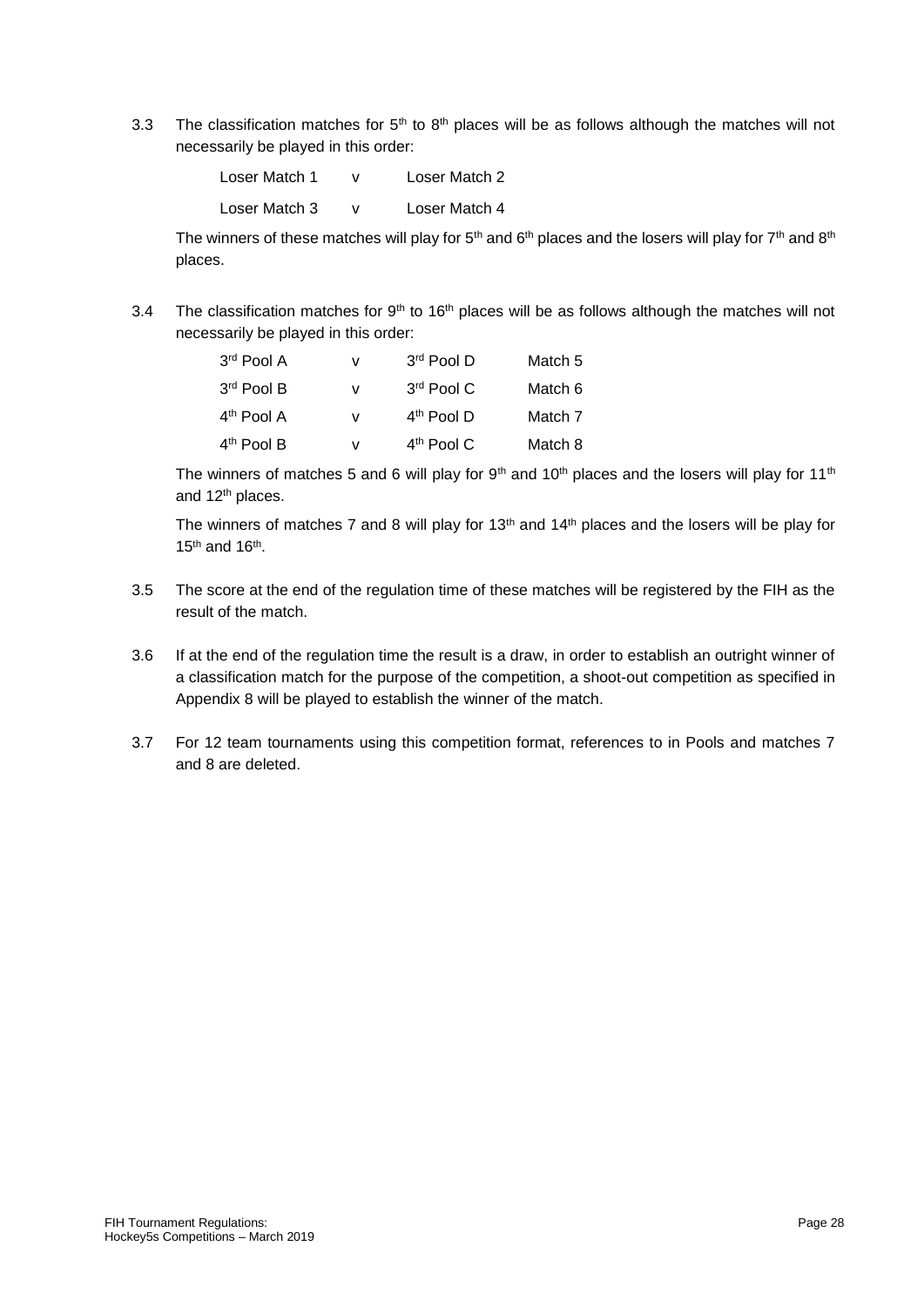# *CHALLENGE SHOOT-OUT COMPETITION*

In a Challenge Shoot-out competition, three players from each team take a one-on-one shoot-out alternately against a goalkeeper from the other team as set out in this Regulation. The Challenge Shoot-out competition comprises all series of Challenge Shoot-outs required to determine a result.

The following sets out both the playing Rules and the procedures to be followed.

- 1 The Challenge Shoot-out competition takes place after the end of a match, the above procedures must be carried out promptly so that the first shoot-out can take place within five (5) minutes of the end of the match.
- 2 A player who is still serving a disciplinary suspension by the Technical Delegate at the time the Challenge Shoot-out competition takes place or has been excluded permanently (red card) during the match which leads to the Challenge Shoot-out competition, cannot take part in that Challenge Shootout competition. A player who has been temporarily suspended (either by a green or yellow card) may take part in the Challenge Shout-out competition even if the period of suspension has not been completed at the end of the match.
- 3 The FIH Event Director, if present, or the Technical Delegate will specify the goal to be used.
- 4 The Technical Delegate will specify at the pre-competition briefing meeting the method of timing Challenge Shoot-outs taking account of the facilities available and the need to control time accurately.
- 5 A coin is tossed; the team which wins the toss has the choice to take or defend the first Challenge Shootout.
- 6 All persons listed on the Match Report other than any player who has been excluded permanently (red card) during the match which leads to the Challenge Shoot-out competition are permitted to enter the field of play outside the half used for the Challenge Shoot-out but must be at least 15 metres from the spot where the ball is placed at the start of the Challenge Shoot-out.
- 7 The goalkeeper of the team taking a Challenge Shoot-out must stand on the back-line near the corner of the pitch.
- 8 A player taking or a goalkeeper defending a Challenge Shoot-out may enter the quarter area for that purpose.
- 9 Players taking a Challenge Shoot-out and also defending those taken by their opponents are allowed reasonable time to take off their protective equipment to take their shoot-out and subsequently to put back on their protective equipment.
- 10 Three players from each team take a Challenge Shoot-out alternately against the goalkeeper of the other team making a total of 6 Challenge Shoot-outs.
- 11 Taking a Challenge Shoot-out:
	- a the ball is placed on the quarter-line ;
	- b an attacker stands behind the ball;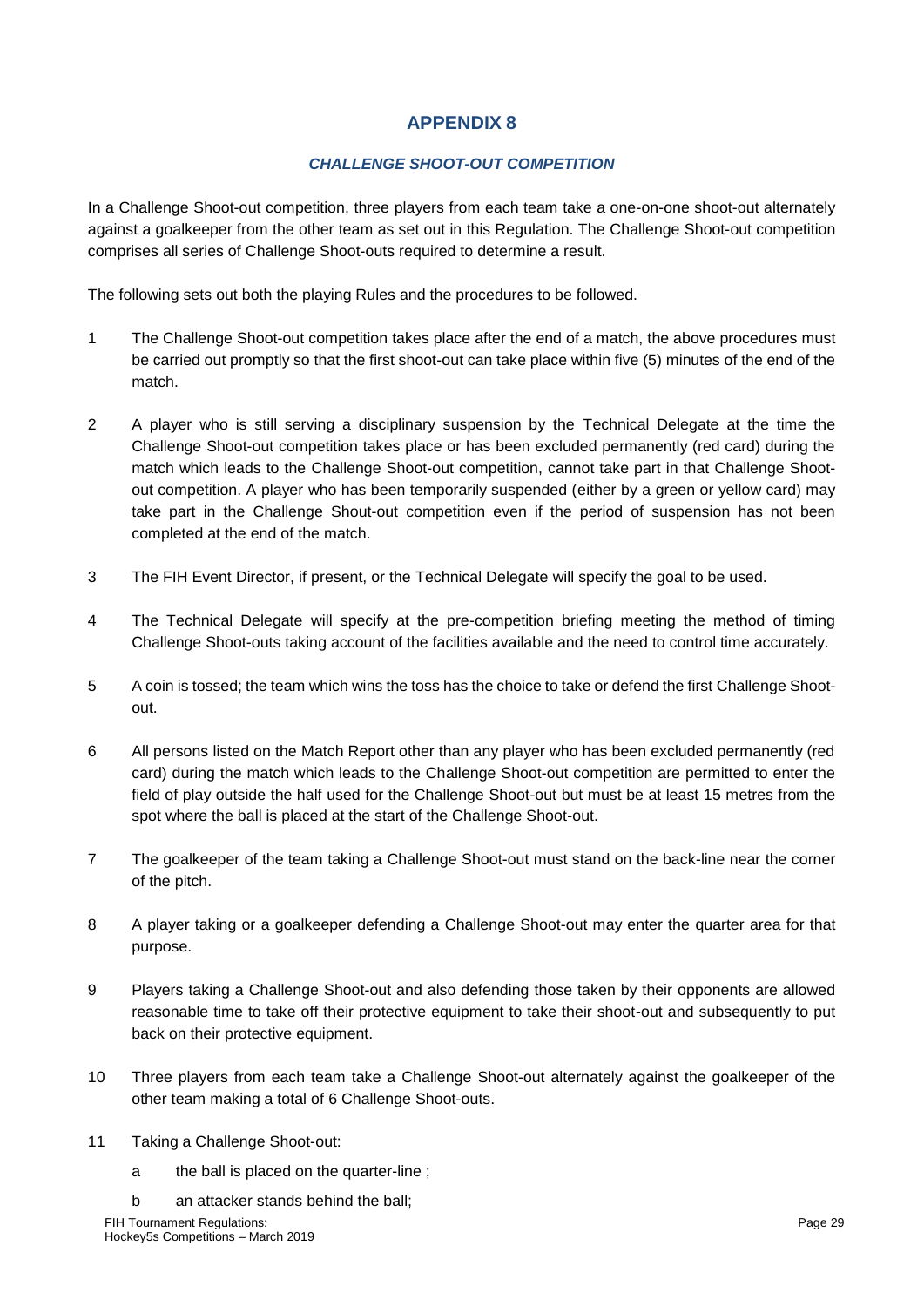- c the defending goalkeeper must stand with both feet on or behind the goal-line;
- d the Umpire signals to the technical table that the time may start;
- e an official at the technical table starts the clock which automatically issues an audible signal;
- f the attacker and the goalkeeper may then move in any direction;
- g if either the attacker or goalkeeper / defending player start the process of the challenge before the umpire has blown the whistle, the shoot-out is reset;
- h the Challenge Shoot-out is completed when:
	- i 8 seconds has elapsed since the starting signal;
	- ii a goal is scored;
	- iii the attacker commits an offence;
	- iv for any unintentional offence by the defending goalkeeper against the player taking the challenge, the challenge is taken again
	- v for any intentional offence by the defending goalkeeper against the player taking the challenge, a penalty stroke is awarded;
	- vi if a penalty stroke is awarded as specified above, it can be taken and defended by any eligible player on the Match Report subject to the provisions of Articles 14, 15 and 16 of this Appendix;
	- vii the ball goes out of play over the back-line or side-line; this includes the goalkeeper intentionally playing the ball over the back-line.
- 12 The team scoring the most goals (or ahead by more goals than the other team has untaken Challenge Shoot-outs available) is the winner.
- 13 A player may be suspended by red card but not by a yellow card during the Challenge Shoot-out competition.
- 14 If during a Challenge Shoot-out competition a player is suspended by a red card:
	- a that player takes no further part in that Challenge Shoot-out competition and, unless a goalkeeper, cannot be replaced;
	- b the replacement for a suspended goalkeeper can only come from the three players of that team nominated to take part in the Challenge Shoot-out competition:
		- i the replacement goalkeeper is allowed reasonable time to put on protective equipment similar to that which the goalkeeper they are replacing was wearing;
		- ii this player is allowed reasonable time to take off their protective equipment to take their Challenge Shoot-out and subsequently to put it on again.
	- c any Challenge Shoot-out due to be taken by a suspended player is forfeited; any goals scored by this player before being suspended count as a goal.
- 15 If during a Challenge Shoot-out competition, a goalkeeper is incapacitated:
	- a that goalkeeper may be replaced by another player from among the players listed on the Match Report for that particular match, except as excluded in this Appendix or unless suspended by an Umpire during the Challenge Shoot-out competition;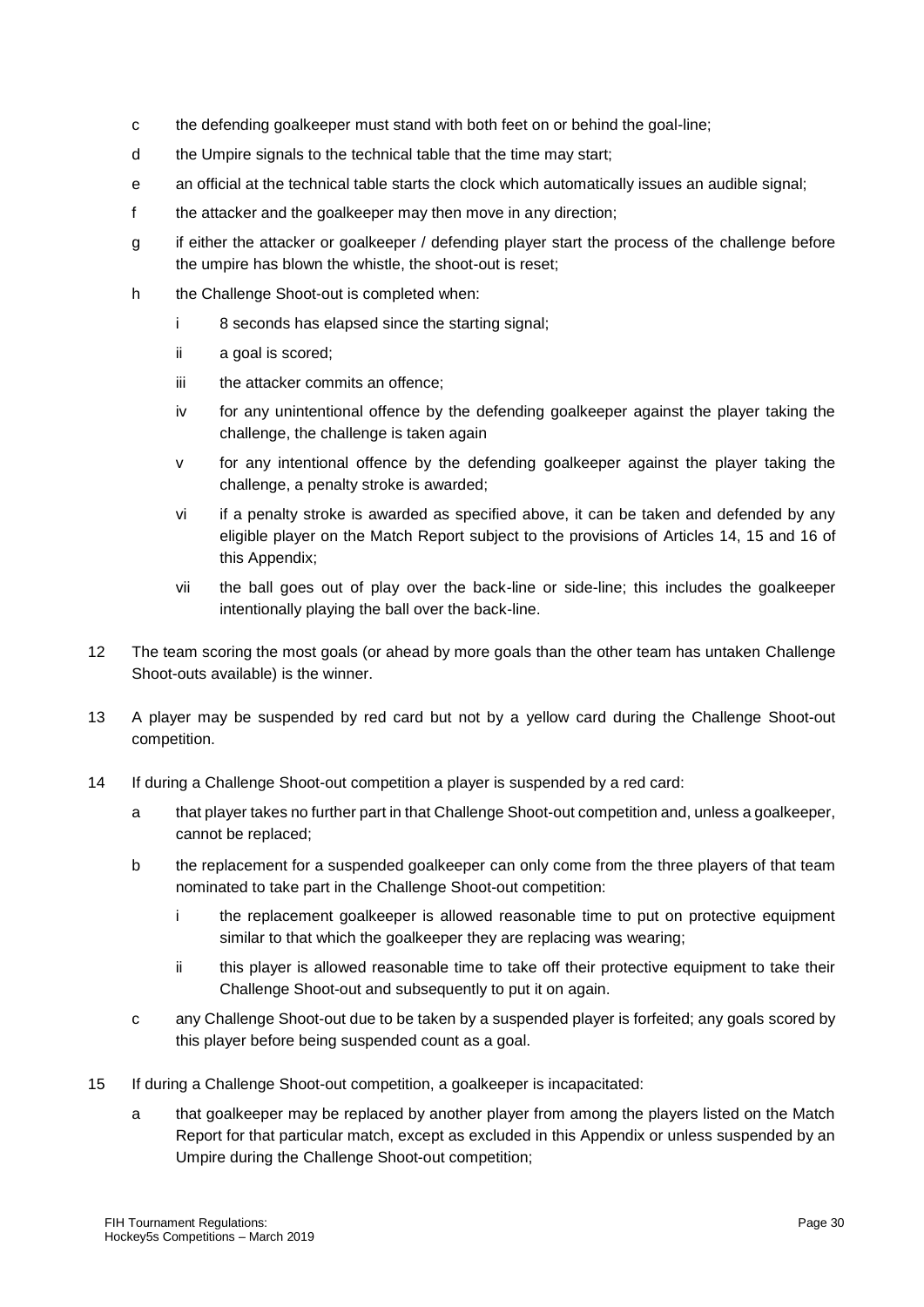- b if a team has another goalkeeper on the Match Report for that particular match, that goalkeeper replaces the incapacitated goalkeeper; if there is not another goalkeeper on the Match Report for that particular match the replacement goalkeeper:
	- i is allowed reasonable time to put on protective equipment similar to that which the incapacitated goalkeeper was wearing;
	- ii if this replacement is also nominated to take a Challenge Shoot-out, this player is allowed reasonable time to take off their protective equipment to take their Challenge Shoot-out and subsequently to put it on again.
- 16 If during a Challenge Shoot-out competition, an attacker is incapacitated, that attacker may be replaced by another player from among the players listed on the Match Report for that particular match, except as excluded above or unless suspended by an Umpire during the Challenge Shoot-out competition.
- 17 Any replaced player (defender or attacker) takes no further part in the Challenge Shoot-out competition.
- 18 If an equal number of goals are scored after each team has taken three Challenge Shoot-outs:
	- a a second series of three Challenge Shoot-outs is taken with the same players, subject to the conditions specified in this Appendix;
	- b the sequence in which the attackers take the Challenge Shoot-outs need not be the same as in the first series;
	- c the team whose player took the first Challenge Shoot-out in a series defends the first Challenge Shoot-out of the next series;
	- d when one team has scored or been awarded one more goal than the opposing team after each team has taken the same number of Challenge Shoot-outs, not necessarily being all three Challenge Shoot-outs, that team is the winner.
- 19 If an equal number of goals are scored after a second series of three Challenge Shoot-outs, additional series of Challenge Shoot-outs are taken with the same players subject to the conditions specified in this Appendix:
	- a the sequence in which the attackers take the Challenge Shoot-outs need not be the same in any subsequent series;
	- b all eligible players from each team must take a Challenge Shoot-out before any one of them can take another; any Challenge Shoot-out due to be taken by a suspended player is forfeited;
	- c the team which starts each Challenge Shoot-out series alternates for each series.
- 20 Unless varied by this Appendix or Appendix 1, the Rules of Hockey5s and the Rules of Hockey apply during a Challenge Shoot-out.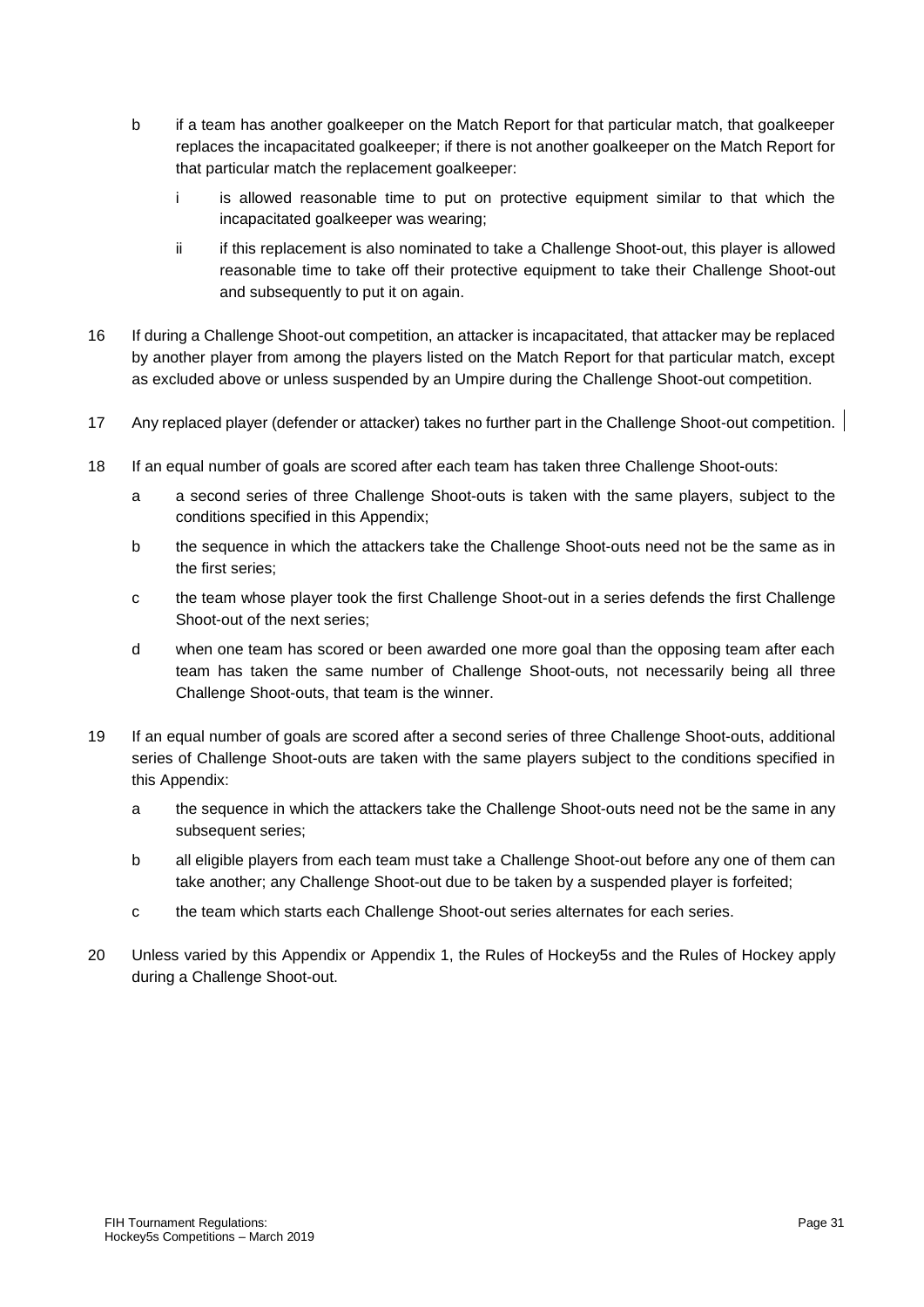# *FIH CODE OF CONDUCT*

# *1. PURPOSE, SCOPE AND APPLICATION*

- 1.1 The International Hockey Federation (FIH) is recognised by the International Olympic Committee as the sole ultimate governing body for the sport of Hockey throughout the world and the *Code of Conduct* is adopted and implemented as part of *FIH's* continuing efforts to preserve the integrity of the sport of hockey.
- 1.2 The *Code of Conduct* aims to promote the highest standard of behaviour and conduct in the administration, coaching and playing of hockey and is an effective means to deter any *Participan*t from conducting themselves improperly both on and off the field-of-play or in a manner that is contrary to the spirit of hockey.
- 1.3 Unless otherwise indicated, words in italicised text in the *Code of Conduct* are defined terms and their definitions are set out in Article 3.
- 1.4 All *Participants* are automatically bound by and required to comply with all of the provisions of the *Code of Conduct*. Accordingly, by their participation in a *Match* or an *International Event*, such *Participant* shall be deemed to have agreed that it is their personal responsibility to familiarise themselves with all of the requirements of the *Code of Conduct*, including what conduct constitutes an offence under the *Code of Conduct*.
- 1.5 The *National Association* of each participating team is responsible for informing and educating Participants about the *Code of Conduct*. *National Associations* shall share liability with *Participants* should breaches of the *Code of Conduct* occur.
- 1.6 All *Participants* are bound by the *Code of Conduct* at all times and shall continue to be bound by and required to comply with the *Code of Conduct* until they have not participated in an *International Event* during the *Applicability Period*. During the *Applicability Period*, the *FIH* shall have jurisdiction over all *Participants* under the *Code of Conduct*.
- 1.7 The Technical Delegate shall have jurisdiction to deal with breaches of the *Code of Conduct*  during the tournament (unless the Technical Delegate is in breach, in which case, the matter will be dealt with by the *FIH Chief Executive Officer*). After the International Event has been completed and at all other times, any breaches of the *Code of Conduct* shall be dealt with by the *FIH Chief Executive Officer*, who may refer matters to the *FIH Disciplinary Commissioner* for a decision, if appropriate. Breaches of the *Code of Conduct* by FIH Representatives and staff shall be dealt with in accordance with the FIH Staff Procedures.
- 1.8 Further information about the application of the *Code of Conduct*, appeal process, Guidelines on Sanctions and the Process for Hearing and Determining Any Reported Offence is contained in FIH Tournament Regulations.
- 1.9 The *Code of Conduct* came into full force and effect at *FIH* level on 1 May 2016 (the *Effective Date*) and superseded the previous *Code of Conduct* as from that date. It may be amended from time to time by *FIH.*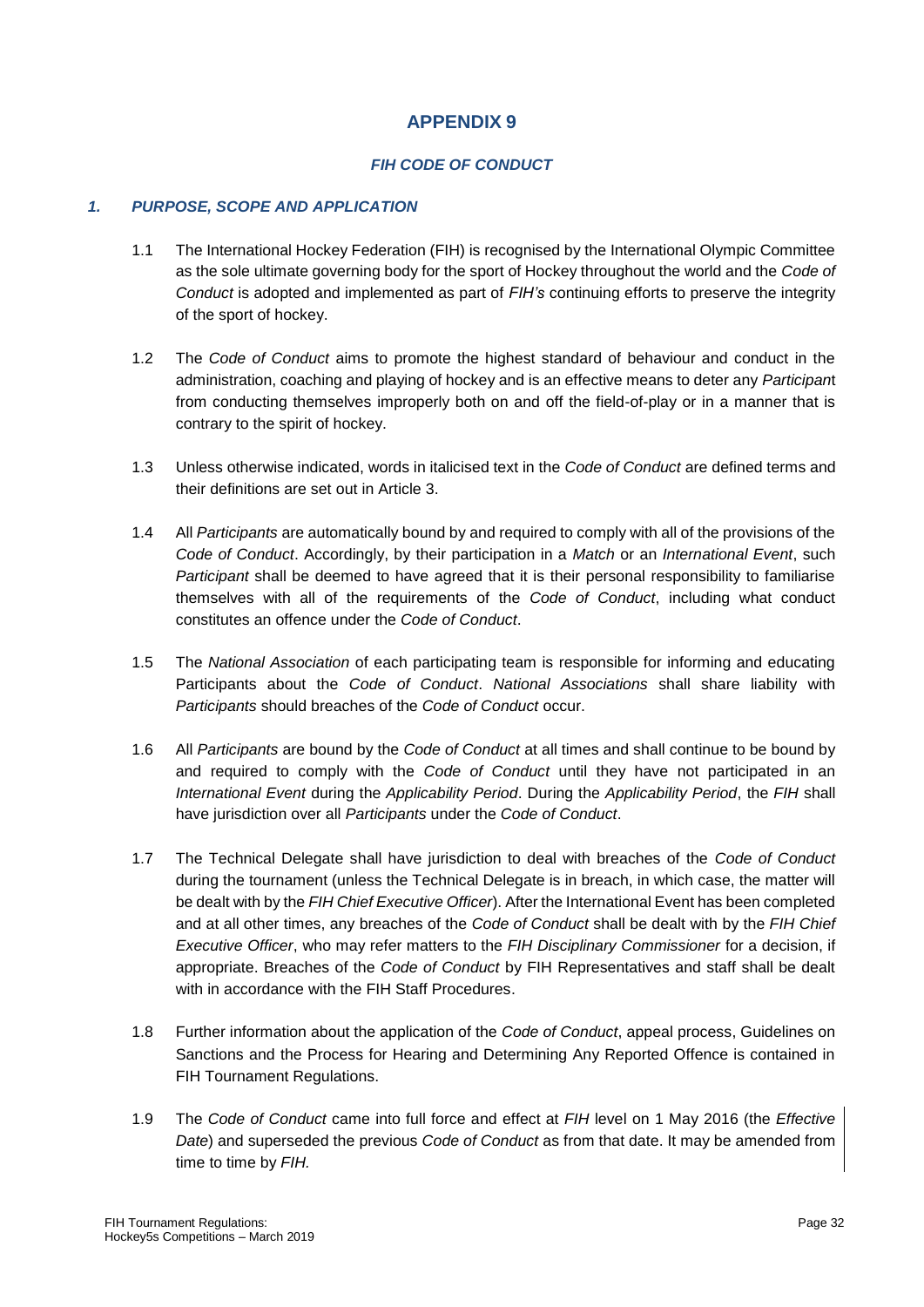# *2: CODE OF CONDUCT OFFENCES*

- 2.1 General Behaviour
	- *a Participants* shall comply at all times with the *FIH Statutes* and General Regulations, Rules of Hockey, *FIH* Tournament Regulations, *FIH* Anti-Doping Rules, *FIH* Integrity Code, the Olympic Movement Code on the Prevention of the Manipulation of Competitions, *FIH* Media Policy, *FIH Code of Conduct* and any other rules and regulations that may come into force from time to time.
	- *b Participants* shall always use their best efforts during a *Match* when competing in an *International Event.*
	- c *Participants* shall conduct themselves fairly, properly and in an acceptable manner on and off the field of play, including inside or around the hockey venue and accommodation.
	- d *Participants* shall not act (or fail to act) in any way which may harm the interests and reputation of the *FIH, a Continental Federation or National Association* or bring the game of hockey into disrepute.

Conduct described in 2.2 to 2.4 below, if committed by a *Participant* during an *International Event*, shall amount to an offence by a *Participant* under the *Code of Conduct.*

*Comment: Where considered helpful, guidance notes have been provided beneath the description of a particular offence. Such notes are intended only to provide guidance as to the nature and examples of certain conduct that might be prohibited by a particular Article and should not be read as an exhaustive or limiting list of conduct prohibited by such Article.* 

2.2 Specific Offences – Level One

The penalty for a Level 1 Offence shall be an official reprimand or a suspension of the individual for a minimum of one match with or without an official reprimand.

- a Using language or gesture(s) that is obscene, offensive or of an insulting nature.
	- *Note:* This includes: (i) excessively audible or repetitious swearing; and (ii) obscene gestures which are not directed at another person, such as swearing in frustration at one's own poor play or misfortune.
- b Showing dissent at an Umpire's decision
- **Note:** Dissent will include disputing / protesting, reacting in a provocative or disapproving manner in an inappropriate way towards any decision made by an Umpire or other official. This may include arguing or entering into a prolonged discussion with an Umpire or a Technical Official about the decision.
- c Charging or advancing towards an Umpire or technical official in an aggressive manner during an *International Event*.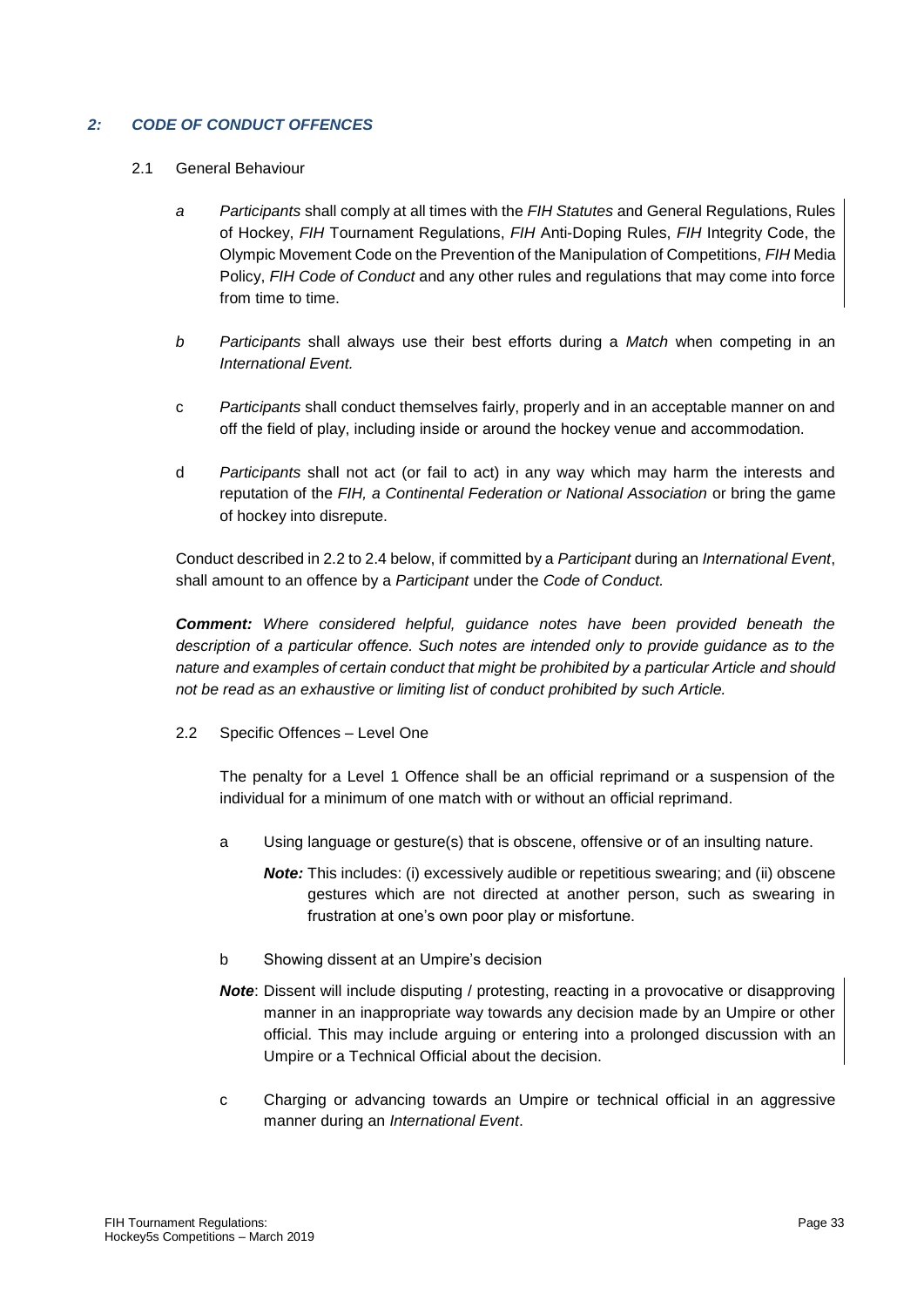d Excessive appealing of an Umpire's or Technical Official's decision, or crowding an Umpire.

*Note:* Excessive shall include repeated appealing of the same decision / appeal.

- e Throwing a stick or ball (or any other object or item of equipment) at or near another *Participant* or any other person in an inappropriate and / or dangerous manner.
- f Deliberate, reckless or careless physical contact between players in the course of play.
- *Note:* Without limitation, *Participants* will breach this article if they deliberately, recklessly or carelessly push, walk or run into another *Participant*.
- g Feigning injury and / or overreacting to alleged physical contact from another player.
	- *Note:* Without limitation, *Participants* will breach this article if they deliberately fake an injury in order to penalize another *Participant* against whom it is alleged committed a foul against him/her.
- h Abuse of hockey equipment or clothing, venue equipment or fixtures and fittings.
	- **Note:** This includes any action(s) outside the course of normal hockey actions, such as hitting or kicking the goal posts and any action(s) which intentionally or negligently results in damage to the team benches, advertising boards, dressing room doors, mirrors, windows and other fixtures and fittings.
- i Breach of FIH's Uniform Advertising Policy or FIH Team Dress Protocol
	- *Note:* One of the core objectives of the FIH Uniform Advertising Policy and FIH Team Dress Protocol is to ensure appropriate and professional standards of appearance on the field of play and during opening and closing ceremonies at International Events and to prevent any practices that undermine that objective.
- j Breach of FIH Media Policy
	- *Note:* One of the core objectives of the FIH Media Policy is to ensure compliance with all contractual obligations imposed upon FIH by its media partner(s). This includes failure by a Participant to participate in a press conference when requested to do so by FIH.
- k Public criticism of, or inappropriate public comment in relation to an incident occurring in an *International Match* or any *Participant* or team participating in any *International Match* or *FIH*, generally, irrespective of when such criticism or inappropriate comment is made.
- l Where the facts of the alleged incident are not adequately or clearly covered by any of the above offences, conduct that either is contrary to the spirit of the game or brings the game into disrepute.
	- **Note:** Article 2.2 I is intended to be a 'catch-all' provision to cover any type of conduct of a minor nature that is not, and because of its nature cannot be, adequately covered by the specific offences set out elsewhere in the *Code of Conduct*.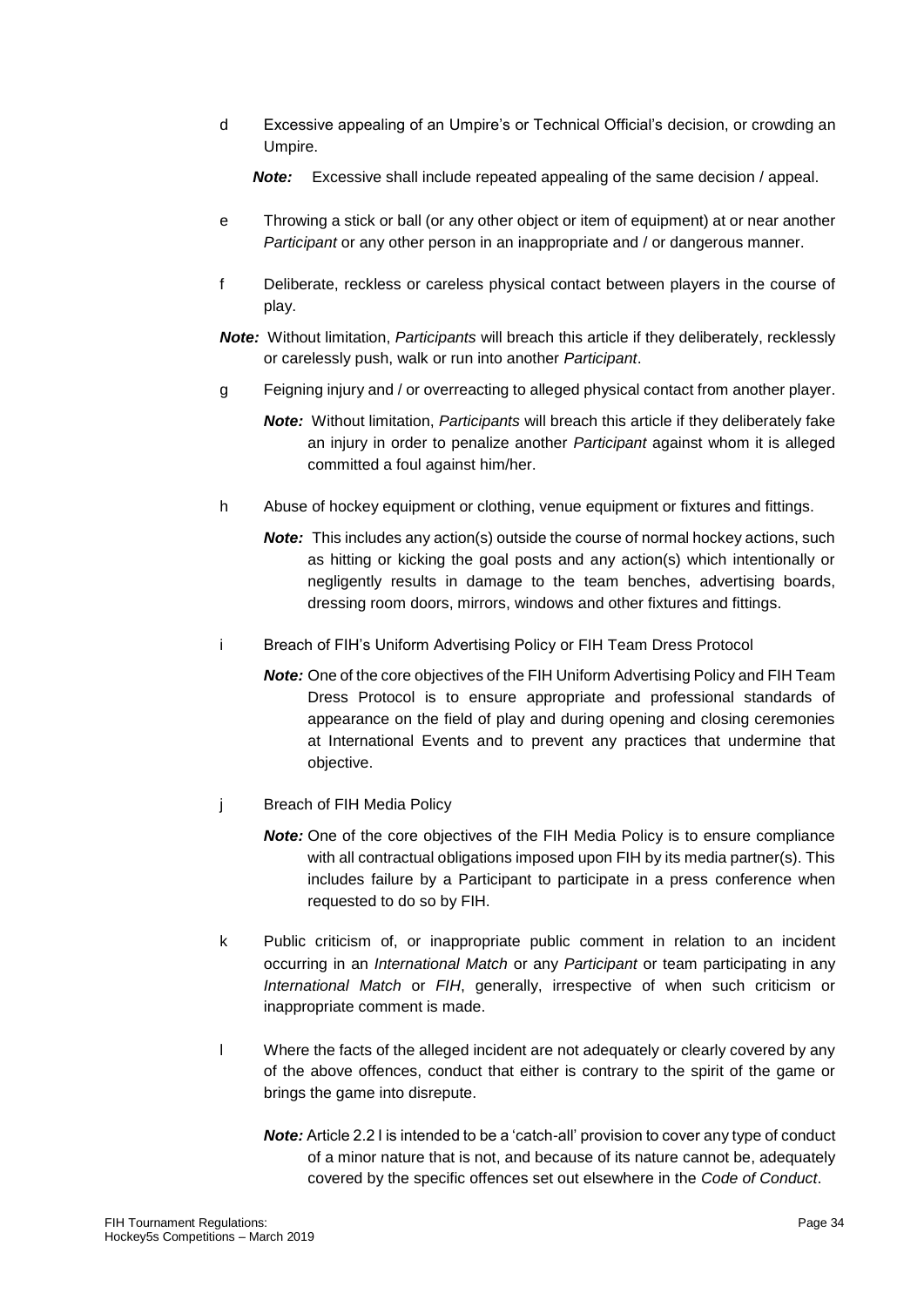# 2.3 Specific Offences – Level Two

The penalty for a Level 2 offence shall be a suspension of the individual for a minimum of two matches.

- a Using language or gesture(s) that is seriously obscene, seriously offensive or have a seriously insulting nature to another *Participant* or any other third person.
- *Note:* It is acknowledged that there will be verbal exchanges between Players in the course of play. Rather than seeking to eliminate these exchanges entirely, Umpires or technical officials will be required to report such conduct that falls below an acceptable standard.
- b Serious public criticism of, or inappropriate public comment in relation to an incident occurring in an *International Match* or any *Participant* or team participating in any *International Match* or *FIH*, generally, irrespective of when such criticism or inappropriate comment is made.
- c Any attempt to manipulate any *Match* or *International Event* for inappropriate strategic or tactical reasons.
- *Note:* This is intended to prevent the manipulation of *Matches* for inappropriate strategic or tactical reasons (such as when a team deliberately loses a pool *Match* in an *International Event* in order to affect the standings of other teams in that event). It is not intended to cover any corrupt or fraudulent acts (including any use of inside information and / or related betting activity). Such conduct is prohibited under the FIH Integrity Code and the Olympic Movement Code on the Prevention of the Manipulation of Competitions and must be dealt with according to the procedures set out therein.
- d Intimidation of an Umpire or other third person whether by language or conduct (including gestures) during an International Match.

*Note:* Includes appealing in an aggressive or threatening manner.

- e Threat of assault or physical assault (without injury) on a *Participant* or any other third person.
- **Note:** This offence is not intended to cover threats of assault, which are prohibited under Article 2.4.
- f Where the facts of the alleged incident are not adequately or clearly covered by any of the above offences, conduct that is either contrary to the spirit of the game or brings the game into disrepute
- *Note:* Article 2.3 f is intended to be a 'catch-all' provision to cover any type of conduct of a serious nature that is not, and because of its nature cannot be, adequately covered by the specific offences set out elsewhere in the *Code of Conduct*
- 2.4 Specific Offences Level Three

The penalty for a Level 3 offence shall be a suspension of the individual for a minimum of five matches.

a Threat of assault or physical assault (without injury) on an Umpire or technical official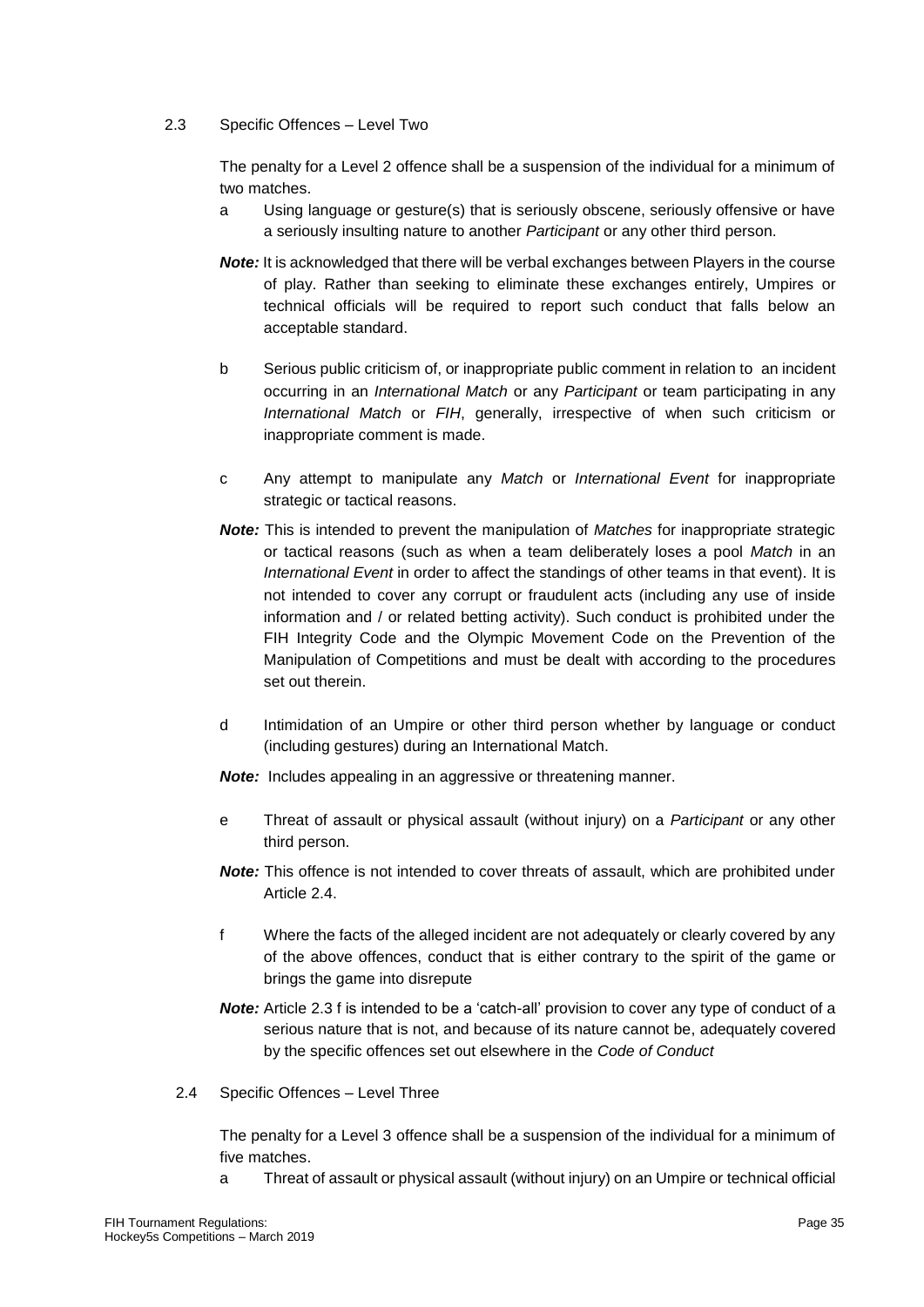- b Physical assault of another Participant or any other person (including a spectator)
- c Any act of violence on or off the field of play during an International Event.
- d Where the facts of the alleged incident are not adequately or clearly covered by any of the above offences, conduct that is either contrary to the spirit of the game, or brings the game into disrepute
- *Note:* Article 2.4 f is intended to be a 'catch-all' provision to cover any type of conduct of a very serious nature that is not, and because of its nature cannot be, adequately covered by the specific offences set out elsewhere in the *Code of Conduct*.

#### **3. DEFINITIONS**

#### *Applicability Period*

For the purpose of this *Code of Conduct*, this is defined as a period of 3 months after the last *International Event* that a *Participant* has taken part in.

#### *Code of Conduct*

This Code of Conduct, as amended from time to time.

#### *Continental Federation/National Association*

A continental or national entity which is a member of or is recognised by *FIH* as the entity governing the sport of hockey in a continent/country.

#### *Disciplinary Commissioner*

The Disciplinary Commissioner appointed in accordance with Article 11.1 of *FIH Statutes*

#### *Effective Date*

As defined in Article 1.9

#### *Executive Board*.

The Executive Board of the *FIH*.

#### *Event Director*

The person appointed by *FIH* from time to time to act in that role, or his / her designee.

#### *FIH*

The International Hockey Federation.

#### *FIH Chief Executive Officer*

The person appointed by *FIH* from time to time to act in that role, or his / her designee.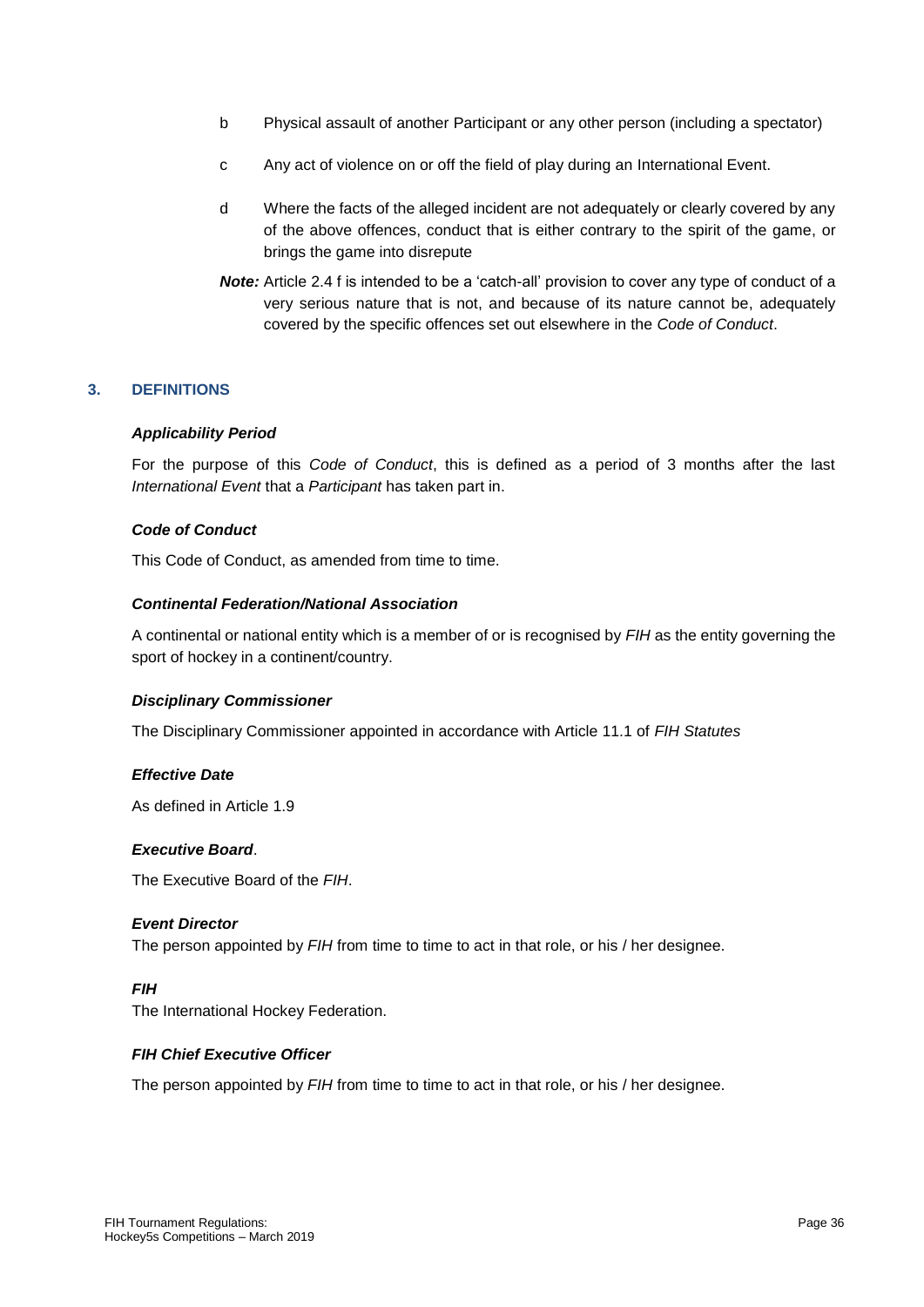# *Hockey*

The sport of hockey, including both field and indoor hockey and all current and future forms, variations and/or derivatives of the game modified or derived from its traditional form, irrespective of the number of players involved, or the type of venue or playing surface used (excluding only ice-hockey), as decided from time to time by the Executive Board.

# *Match*

A hockey match of any format and duration in length in which two hockey teams compete against each other to which the *FIH* deems it appropriate that the *Code of Conduct* should apply.

# *International Event.*

A duly sanctioned match or event contested by national representative teams.

# *Participants*

Participants shall be considered as the following:

- a All *National Association* team members and officials including Players, Team Management, Coaching Staff, Medical Staff, Technical Support Staff and any duly appointed representatives of the *National Associations* of the participating teams.
- b All *FIH* tournament officials including the *FIH* Representatives, *FIH* staff, Technical Delegate, Technical Officers, Umpires' Managers, Medical Officers, Media Officers, Judges, Umpires and any other ad hoc officials appointed by the *FIH* or the organising committee.
- c The host *National Association's* representatives and the members of the organising committee.

# *Statutes*

Statutes of *FIH*.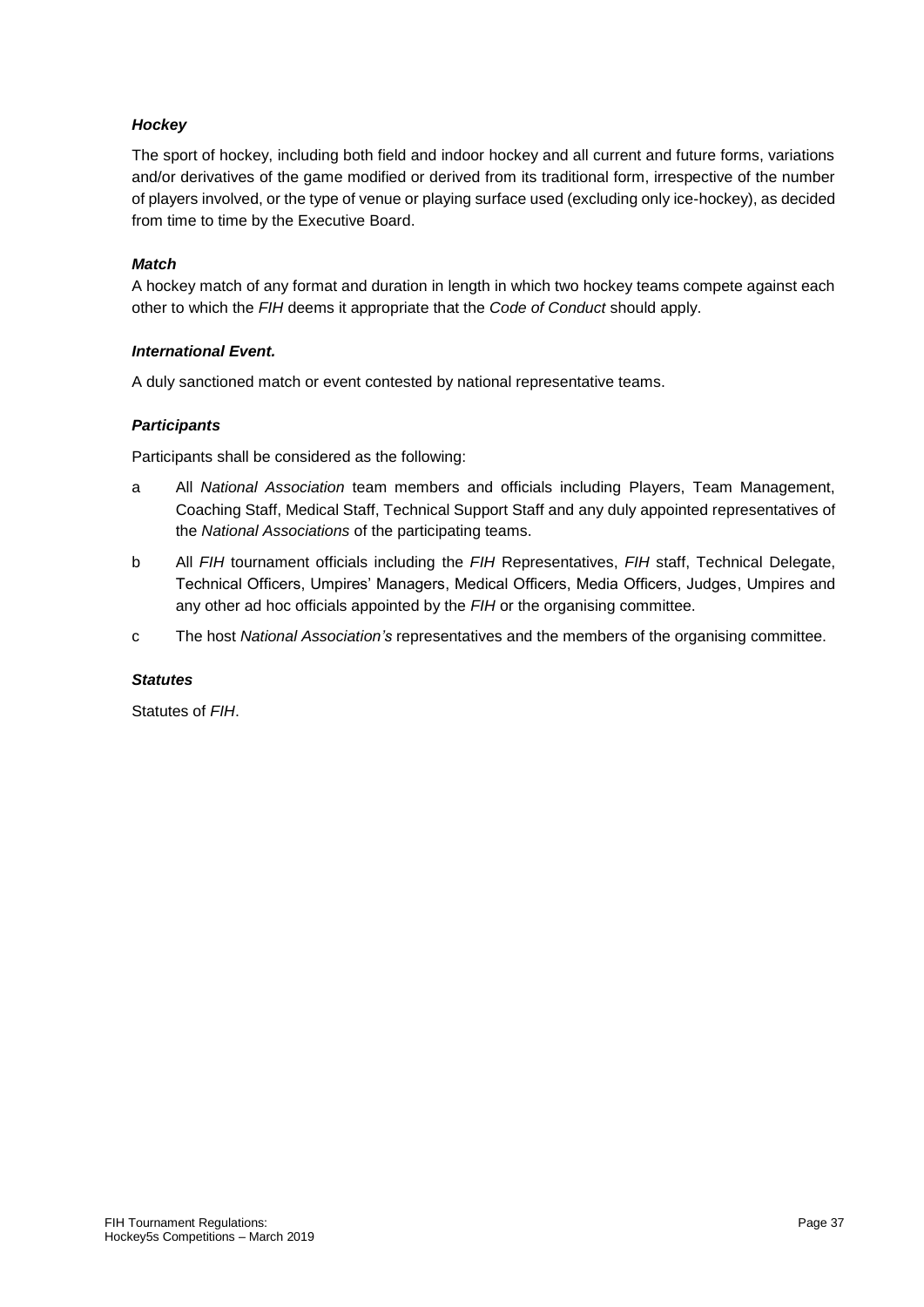# *FIH CODE OF CONDUCT – GUIDELINES TO TECHNICAL DELEGATES ON PROCESS FOR HEARING AND DETERMINING ANY REPORTED OFFENCE*

### *1 THE REPORT*

All reports of any offence against the FIH Code of Conduct shall be made to the Technical Delegate.

The Technical Delegate is to determine the level of the offence.

A report can be received by the Technical Delegate from any person but if received later than 24 hours after the occurrence of the conduct said to constitute the offence the Technical Delegate must exercise a discretion to accept such a report. That discretion is to be exercised taking into account the seriousness of the reported behaviour and the reason for the delay in making the report.

# *2 PRINCIPLES OF NATURAL JUSTICE*

The principles of natural justice apply in the following way.

The Technical Delegate will advise the Team Manager of

- the fact of the report of an offence;
- the identity of the team member(s) reported;
- the level of the offence;
- the time and place of the hearing;
- details of the conduct and the mode of proof of it;
- if the report was received later than 24 hours after the occurrence of the conduct said to constitute the offence the Technical Delegate must state the reasons for the exercise of the discretion to accept the report. No appeal from the exercise of that discretion is available.

#### *3 THE HEARING*

The Technical Delegate must chair the meeting (subject to delegation for reason of conflict of interest).

The hearing must be attended by the person the subject of the report and one representative if they desire (in addition the person the subject of the charge may be assisted by an interpreter).

The Technical Delegate must outline the evidence relied on to support the report including showing any video footage.

The team member is to be asked for their response to the report, ie do they accept the offence charged or not. The team member must be permitted to present material as to either or both of the fact of the offence or penalty.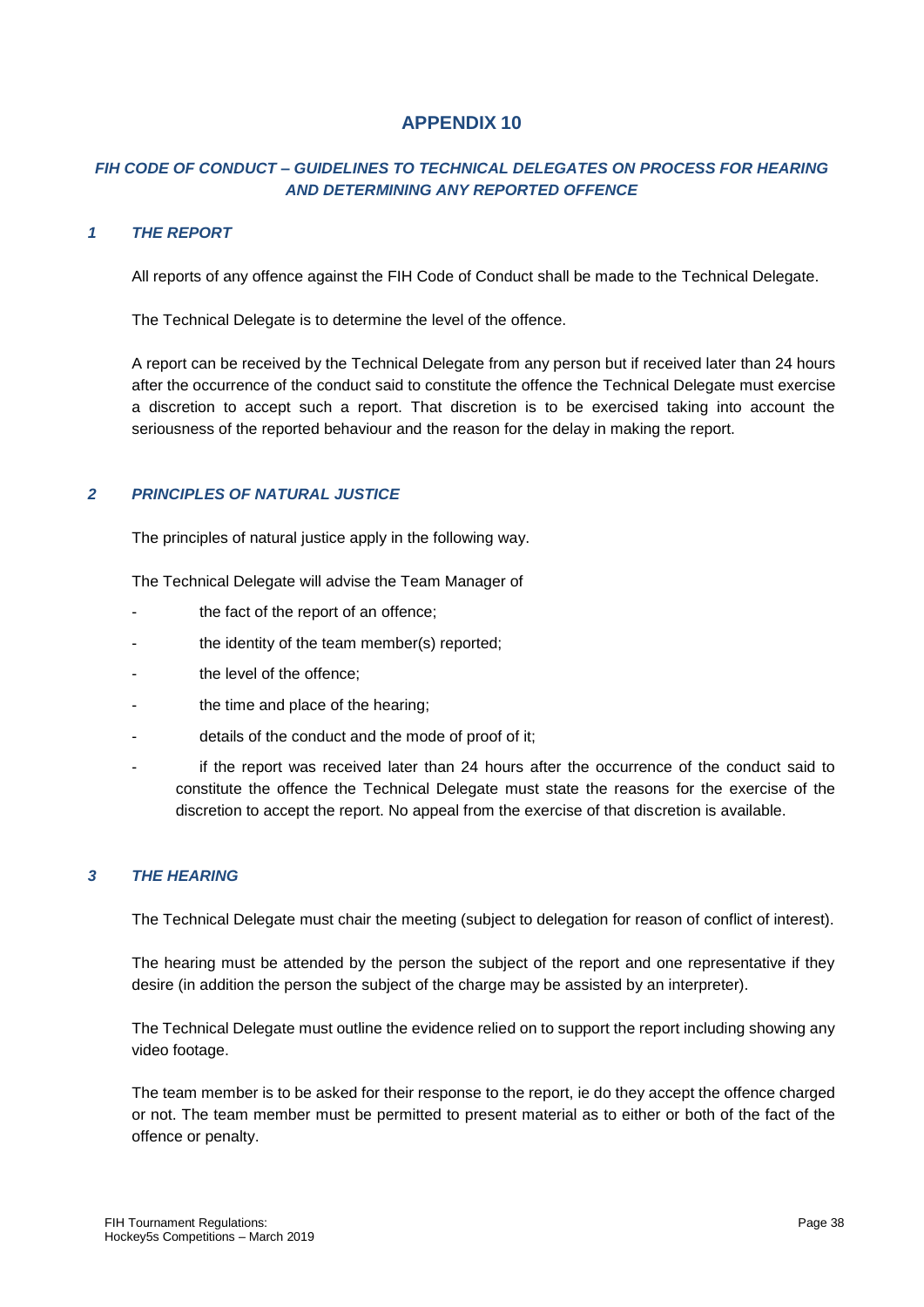Should the person who is the subject of the report fail to attend the hearing, the hearing shall take place in the absence of that person and the fact of the failure to attend shall be taken into account in the determination of the appropriate penalty in the event that an offence is found to have been committed.

# *4 THE DECISION*

The decision should be in writing and read to the person the subject of the report by the Technical Delegate (through an interpreter if necessary). It should deal (at least) with the following matters:

- a whether or not the team member accepts the breach of the Code of Conduct;
- b if the team member does not accept the breach, a finding as to whether a breach has occurred and why.

Should it be found (or agreed) that an offence has been committed either the minimum penalty will be imposed or, at the entire discretion of the Technical Delegate, a greater penalty. If a greater penalty is being considered then:

- a the disciplinary history of the team member;
- b the attitude of the team member at the hearing;
- c any penalty already incurred, eg if a card was given during the match the length of time of any suspension served under that card;
- d the seriousness of the offence by comparison with other offences at this level

will be taken into account by the Technical Delegate in imposing a greater penalty and details of which will be set out in the written decision.

# *5 DEFINITION OF THE PENALTY*

A clear definition of the penalty will include:

- a the number of matches for which the team member is suspended;
- b the date of commencement of the suspension;
- c a statement whether, in the view of the Technical Delegate, any additional period of suspension or other penalty to take effect beyond the conclusion of the tournament should be imposed or may be appropriate; and, if so
- d a statement that the decision to impose any further suspension or penalty is referred to the FIH Chief Executive Officer for further consideration by the FIH Disciplinary Commissioner; and
- e a summary of the Technical Delegate's reasons that may justify the imposition of an additional suspension or other penalty.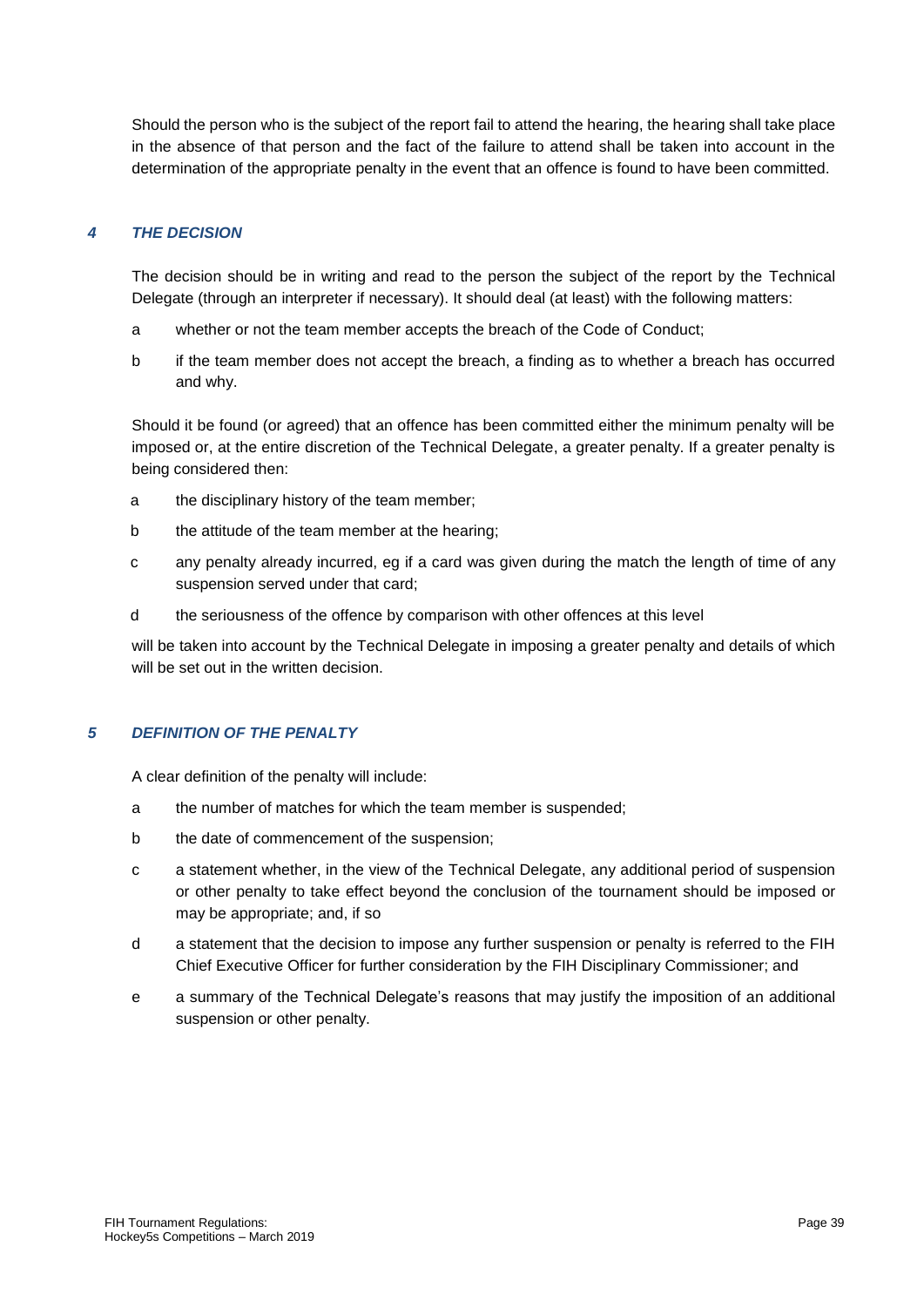# *FIH MEDIA POLICY*

# *1 PURPOSE, SCOPE AND APPLICATION*

- 1.1 The International Hockey Federation (*FIH*) is recognised by the International Olympic Committee as the sole ultimate governing body for the sport of *Hockey* throughout the world. *FIH's* purpose is to raise the global status and popularity of hockey. The Media Policy (the *Policy*) is adopted and implemented as part of *FIH's* strategy to unite the hockey community to reach its ambition a global game that inspires the next generation.
- 1.2 The Policy aims to assist in the management of the relationship between the accredited media covering *International Events* and *Participants*. Crucially, this *Policy* also assists in maximizing and enhancing the media coverage of *International Events* to help achieve *FIH's* purpose.
- 1.3 Unless otherwise indicated, words in italicised text in the *Policy* are defined terms and their definitions are set out in Article 5 of this policy.
- 1.4 All *Participants* are automatically bound by and required to comply with all of the provisions of the *Policy*. Accordingly, by their participation in a *Match* or an *International Event*, such *Participants*  shall be deemed to have agreed that it is their personal responsibility to familiarise themselves with all of the requirements of the *Policy* and acknowledge non-compliance with the *Policy* may result in disciplinary action being taken against them.
- 1.5 While this *Policy* sets out general guidelines and minimum requirements *FIH* reserves the right to apply flexibility whenever needed, for the benefit of all parties, and to modify them following consultation with the *Participants*.
- 1.6 The *Policy* incorporates the Social Media Guidelines set out in Article 3 of this policy.
- 1.7 The *National Association* of each participating team is responsible for informing and educating *Participants* about the *Policy* and ensuring that each *Participant's* media (and social media) activity prior to, during and after the *International Event* is in accordance with the *Policy* and does not bring the name of *FIH* and sport of *Hockey* into disrepute.
- 1.8 Each Participant acknowledges the importance of communicating and cooperating with the media in order to enhance the image of *International Events*. The *Policy* applies to all *Participants* for the duration of the *International Event* (from the start of the Outward Journey until the conclusion of the Homeward Journey).
- 1.9 The *Code of Conduct* came into full force and effect at *FIH* level on 1 May 2016 (the *Effective Date*) and superseded the previous *Policy* as from that date. It may be amended from time to time by *FIH.*

# *2. MEDIA ACTIVITIES*

2.1 *Participants*, and in particular, Captains shall participate in media conferences / briefings.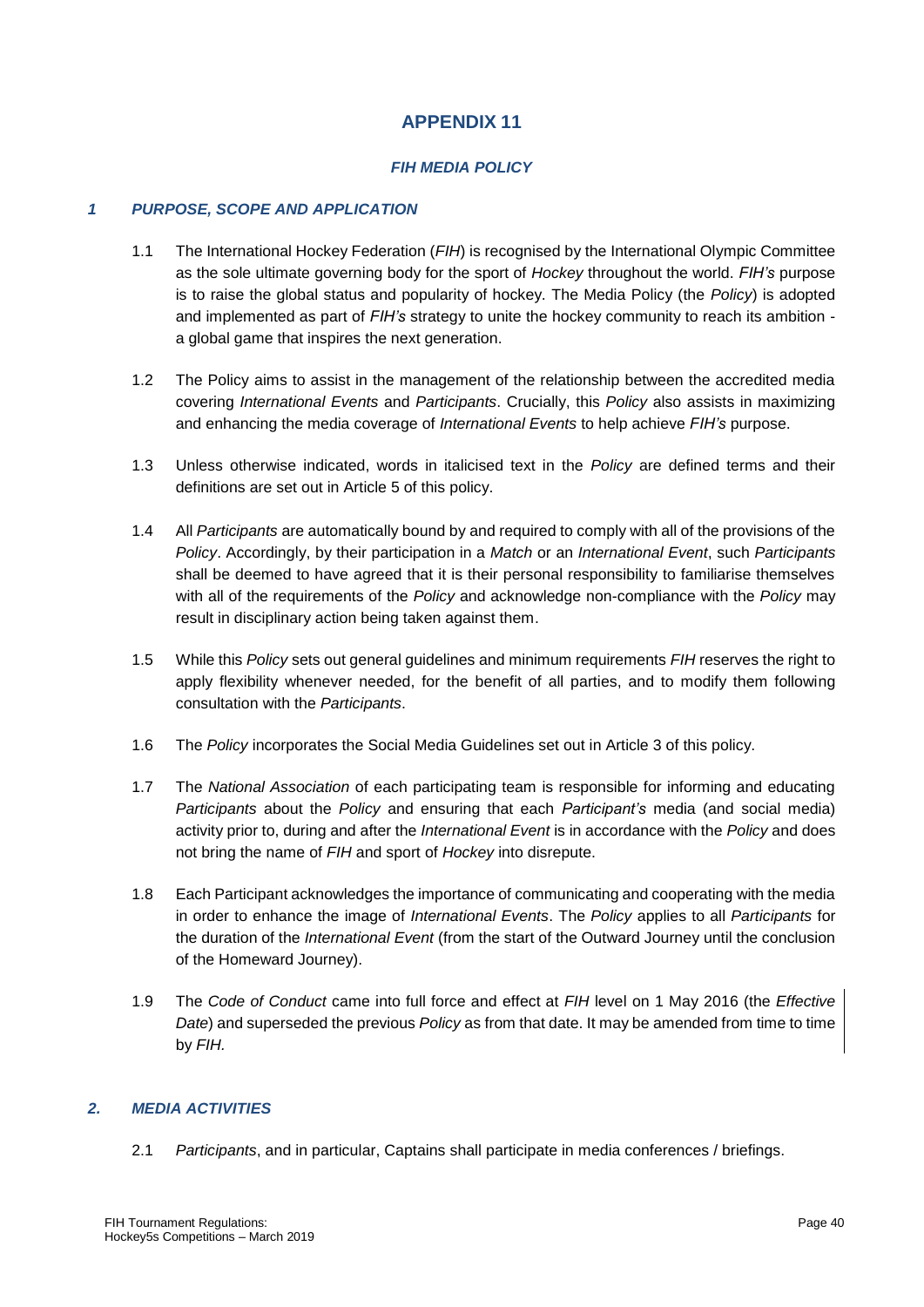- 2.2 *Participants* shall participate in media activities. Media activities may vary from each *International Event*, but shall include training sessions, school visits, personal appearances, photo opportunities and media conferences / briefings. Still and moving images from these media activities may be used for promotional and broadcast production.
- 2.3 *Participants* shall take part in promotional video shoots or other similar activity as may be reasonably required by *FIH*. These may be scheduled on non-match days.
- 2.4 *Participants* shall participate in TV and / or radio interviews pre and post *Matches*, throughout the *International Event*, for promotional activity and international broadcast*.*
- 2.5 The capturing of team "huddles" may take place before the start of any period of a *Match*
- 2.6 Each changing room may have a small remote-controlled camera installed which will be used according to the following protocol:
	- a the location of the cameras will be indicated to Team Managers
	- b a red cue light will indicate when the camera is live to air
	- c shots will be wide angled to encompass the team rather than focused on individuals
	- d these cameras will provide vision only; there will be no audio
	- e the maximum usage is specified below, however not all shots will be used for each *Match*.
	- f use of the shots will be determined by the Host Broadcaster for each *Match*
	- g shots from changing room cameras may only be used at the following times:
		- i a single shot may be transmitted from each changing room on a delayed basis as part of a pre-recorded sequence showing the team arriving at the venue, exiting the bus, moving into the tunnel area and entering the changing room. It will be a wide shot of the team entering the changing room moving to and placing their gear in their respective positions
		- ii a single shot from each changing room of a maximum of 20 seconds may be transmitted live between 8 and 10 minutes before the start of a *Match*. These shots should show the final team huddle / interaction prior to leaving the changing room
		- iii during half-time a single shot from each changing room for a maximum of 20 seconds may be transmitted live at a specified time
		- iv subject to prior agreement with each individual team, a maximum of 2 shots post *Match* from each changing room may be recorded and broadcast on a delayed basis. These will be a maximum of 20 seconds duration each. Agreement on the use of these shots can be reached based on results (eg it may be agreed that these shots are not used if a team loses a Match)
- 2.7 *Participants* may receive requests for half-time interviews, however these are subject to agreement by the respective Team Management and *FIH*.
- 2.8 A compulsory post-Match Mixed Zone or equivalent will be in operation following all *Matches*. It will be managed by FIH and is designed for brief commentary on the *Match,* not detailed interviews. The Mixed Zone, or its equivalent, is a managed area where the accredited media have the opportunity to interview players and coaching staff as they leave the Match Venue.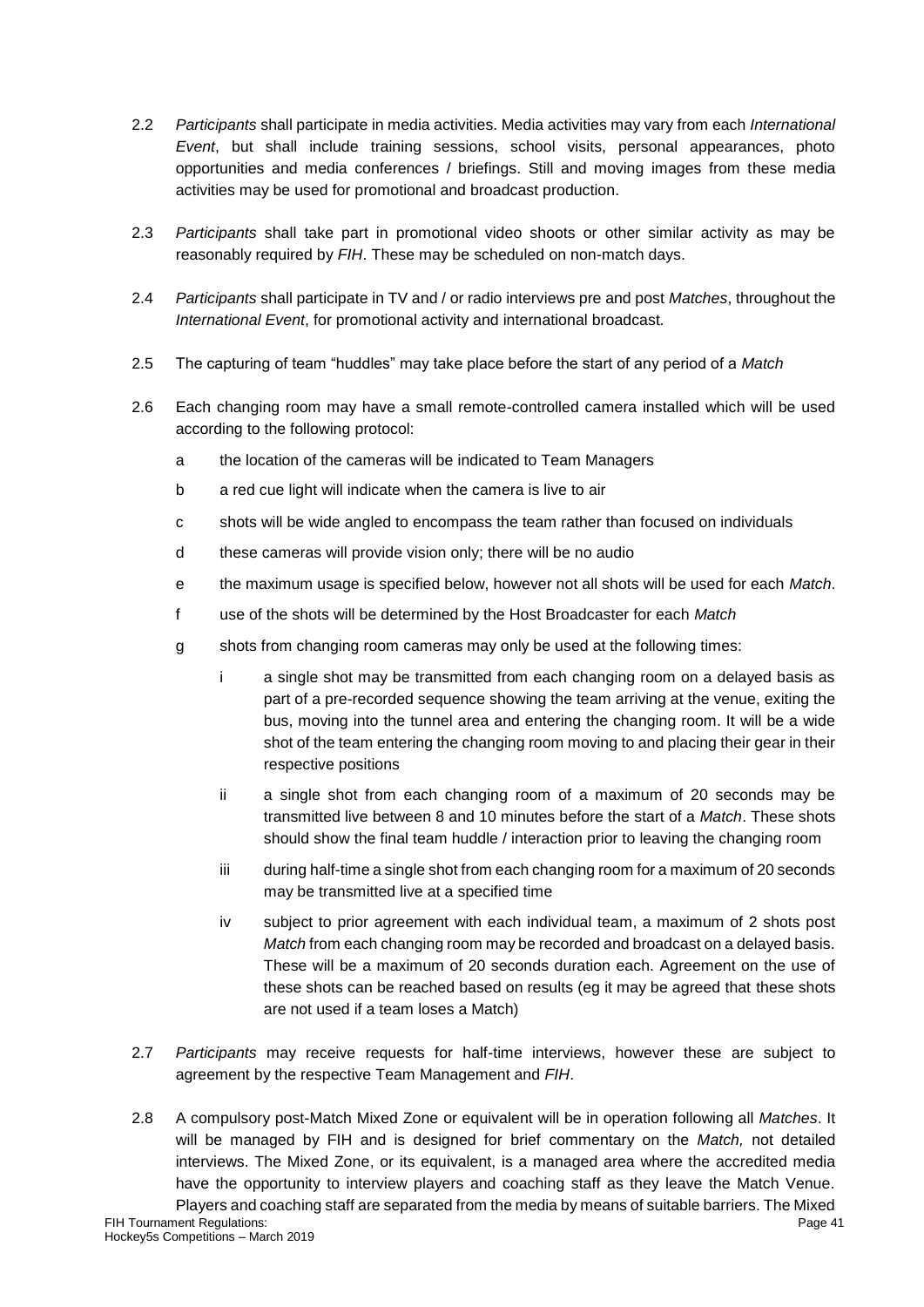Zone opens following the end of the *Match*. The host broadcaster will have priority in terms of access to *Participants* in the Mixed Zone. This is followed by TV and radio rights holders, then broadcast non-rights holders and finally the written press. All players and coaches should leave the Match Venue through the Mixed Zone, unless otherwise agreed by the FIH Event Director.

- 2.9 *Participants* will be required to give compulsory flash interviews:
	- a prior to the start of a period of a *Match*
	- b within one (1) minute of the end of a Match / Shoot-out, unless it is deemed unreasonable to do so by the FIH Event Director
	- c the captains of the two teams shall attend one world feed interview on the field or in close proximity of the changing room immediately after the end of the Match / Shoot-out and prior to returning to the changing room
	- d each interview will be conducted in English by the Host Broadcaster's reporter
	- e *FIH* may put in place a process to select a Player of the Match for each *Match;* if this happens the Player of the Match will conduct a flash interview after the final whistle / Shootout and prior to returning to the changing room
- 2.10 *Participants* shall participate in a Highlights Show, by providing an interview and / or commentary, which will be broadcast after the conclusion of the world feed.
- 2.11 *Participants* shall participate in guest slots during live broadcast
- 2.12 *Participants* shall participate in a "Master Class" slot during broadcast. This will provide an opportunity to analyse performances individually and as a team and will take place on non-match days.
- 2.13 *FIH* or the broadcasters will provide a set of headphones to the team benches so that *Participants'*  reaction can be captured during a *Match.*
- 2.14 Umpires may be required to wear for broadcasting purposes specifically designed cameras and microphones.

# *3. SOCIAL MEDIA ACTIVITIES*

- 3.1 FIH recognises the importance of social media for *Participants* communicating with hockey fans. The FIH Social Media Guidelines, a copy of which can be found on the FIH web site at <http://fih.ch/media/10040019/160318-fih-social-media-guidelines.pdf> have been developed to reflect standards expected from *Participants* at *International Events*. These Social Media Guidelines apply equally to all *Participants* and will sit alongside each Participating National Association's existing guidelines. Breaches of the Social Media Guidelines shall be treated in the same manner as any other breaches of this Policy and / or the Code of Conduct. Breaches of the Social Media Policy by FIH Representatives and staff shall be dealt with in accordance with the FIH Staff Procedures.
- 3.2 In addition to the Social Media Guidelines, any social media activity, including tweeting, is not permitted from the field of play, technical table and / or team bench during a *Match*.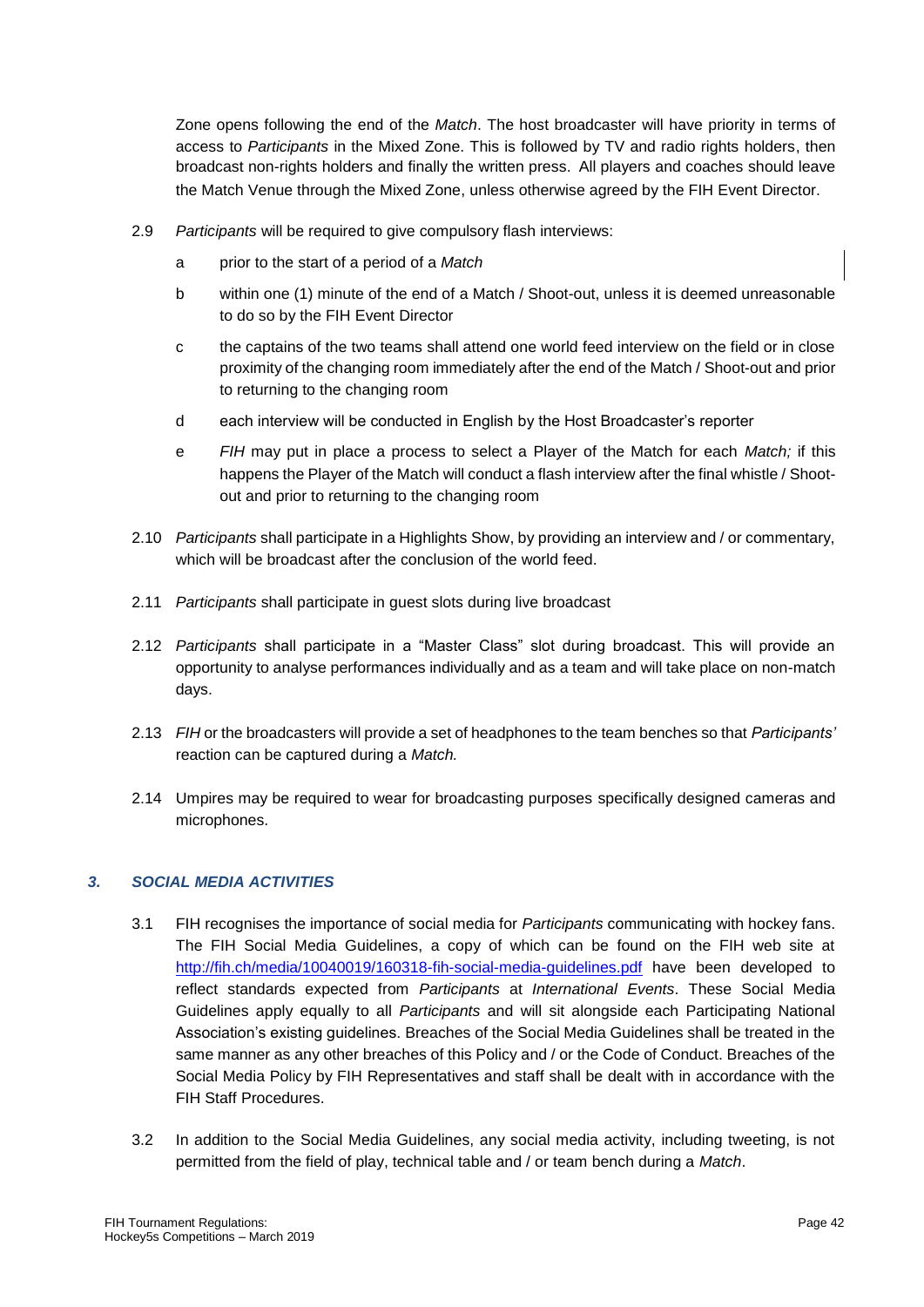# *4. IMAGE AND DATA RIGHTS*

- 4.1 *Participants* consent to be filmed, televised, photographed, identified and / or otherwise recorded during *International Events*, and that their captured or recorded images, together with their name, likeness, voice, performance and biographical information, may be used in any content, format and through any media or technology whether now existing or created in the future, by *FIH* and third parties authorised by *FIH* during and after an *International Event* in perpetuity in relation to the promotion of the *International Event*, the sport of *Hockey* the *FIH*, in a commercial or noncommercial manner
- 4.2 The copyright of footage and photographic images produced by *FIH* and third parties remains with *FIH*. Written permission from *FIH* must be given for any *Participant* or third party to use the footage / images.
- 4.3 All rights to exploit any news and information services and content arising from the *International Event* are retained by *FIH*, including, without limitation, all data, stills, audio and audio visual archive.
- 4.4 *Participants* consent to their personal information ("Personal Data") being collected by *FIH* and organising committees, and to such data being stored and used by *FIH* and organising committees in any place required for its operation, for the purposes of facilitating his / her participation in, and/or organising, *International Events*. This consent includes the right for *FIH* and organising committees to collect and process their Personal Data, including where necessary to share such data with law enforcement authorities and other third parties, in all manners necessary for the following purposes:
	- a security risk assessments
	- b manage accreditations
	- c carry out anti-doping activities
	- d manage tournaments and results
	- e provide services to participants and the media
	- f investigation and/or prosecution of breaches of any of *FIH Statutes*, *Code of Conduct* and other applicable rules and regulations (which may require, for example, the collection relevant information in relation to the prevention of the manipulation of competitions);
	- g statistics, historical studies and other *FIH* approved research projects conducted during and after the International Event
	- h any other data processing operation to which they provide their express consent to *FIH* and / or the organising committee

# *5. DEFINITIONS*

#### *Code of Conduct*

The *FIH* Code of Conduct

# *Continental Federation / National Association*

A continental or national entity which is a member of or is recognised by the *FIH* as the entity governing the sport of hockey in a continent / country.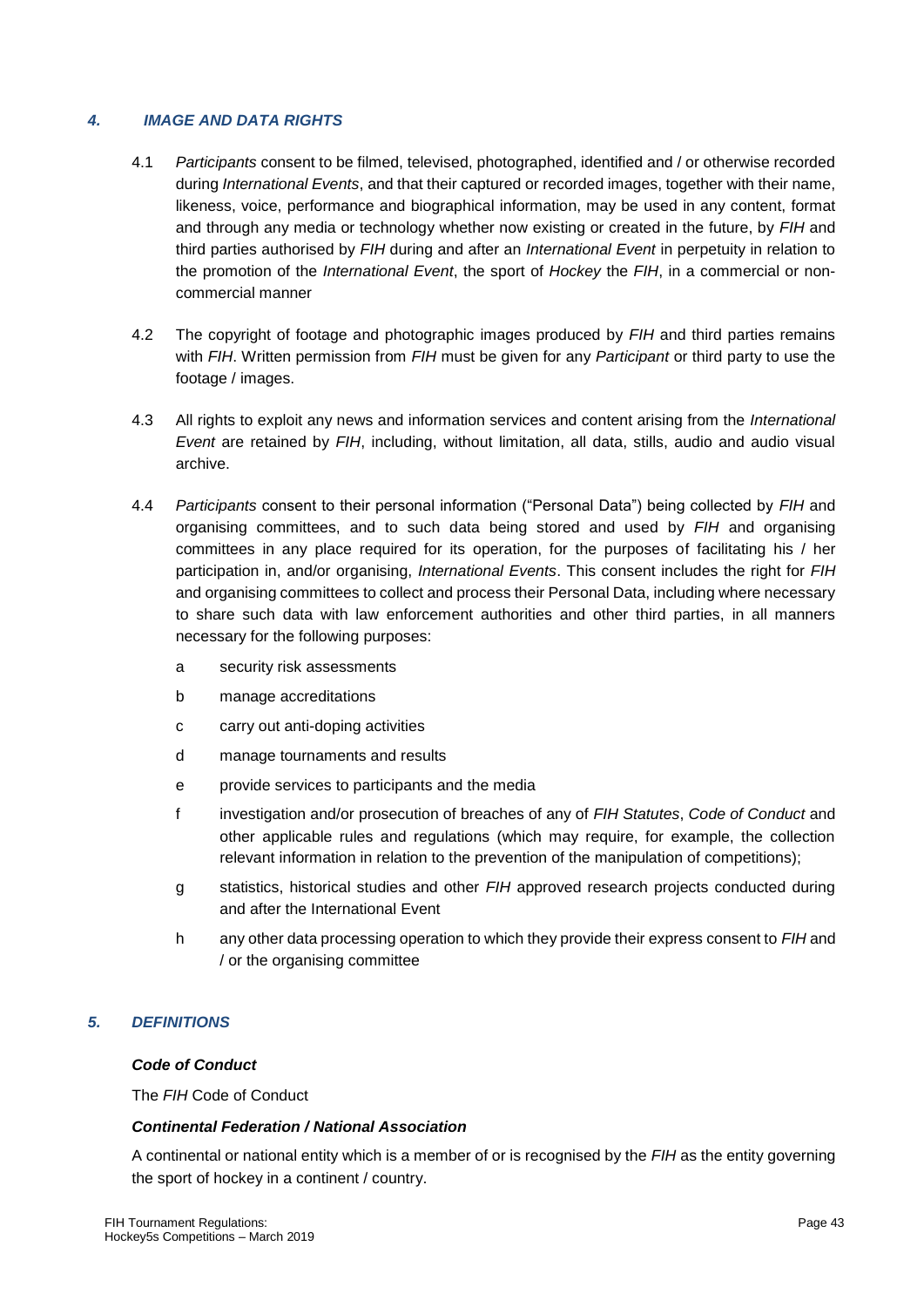# *Effective Date*.

As defined in Article 1.9

# *Executive Board*

The Executive Board of *FIH*.

# *FIH*

The International Hockey Federation.

# **Hockey**

The sport of hockey, including both field and indoor hockey and all current and future forms, variations and/or derivatives of the game modified or derived from its traditional form, irrespective of the number of players involved, or the type of venue or playing surface used (excluding only ice-hockey), as decided from time to time by the *Executive Board*.

# *Homeward Journey*

The air, rail or coach passage between a single international airport, train station or point of departure in the host country of the International Event as applicable and a single international airport, train station or point of arrival in the *National Association's* home territory (with the exception of the Host *National Association*).

#### **International Event.**

A duly sanctioned *Match* or event contested by national representative teams.

#### *Match*

A hockey match of any format and duration in length in which two teams compete against each other to which the *FIH* deems it appropriate that the *Media Policy* should apply.

# *Media Policy (The Policy).*

The FIH Media Policy as amended from time to time.

# *Outward Journey*

The air, rail or coach passage between a single international airport, train station or point of departure in the home territory of a *National Association* (other than the Host *National Association*) and a single international airport, train station or point of arrival in the host country of the *International Event*.

# *Participants*

Participants shall be considered as the following:

- a All *National Association* team members and officials including Players, Team Management, Coaching Staff, Medical Staff, Technical Support Staff and any duly appointed representatives of the *National Associations* of the participating teams.
- b All *FIH* tournament officials including the *FIH* Representatives, *FIH* staff, Technical Delegate, Technical Officers, Umpires' Managers, Medical Officers, Media Officers, Judges, Umpires and any other ad hoc officials appointed by the *FIH* or the organising committee.
- c The host *National Association's* representatives and the members of the organising committee.

#### *Statutes*

Statutes of the *FIH*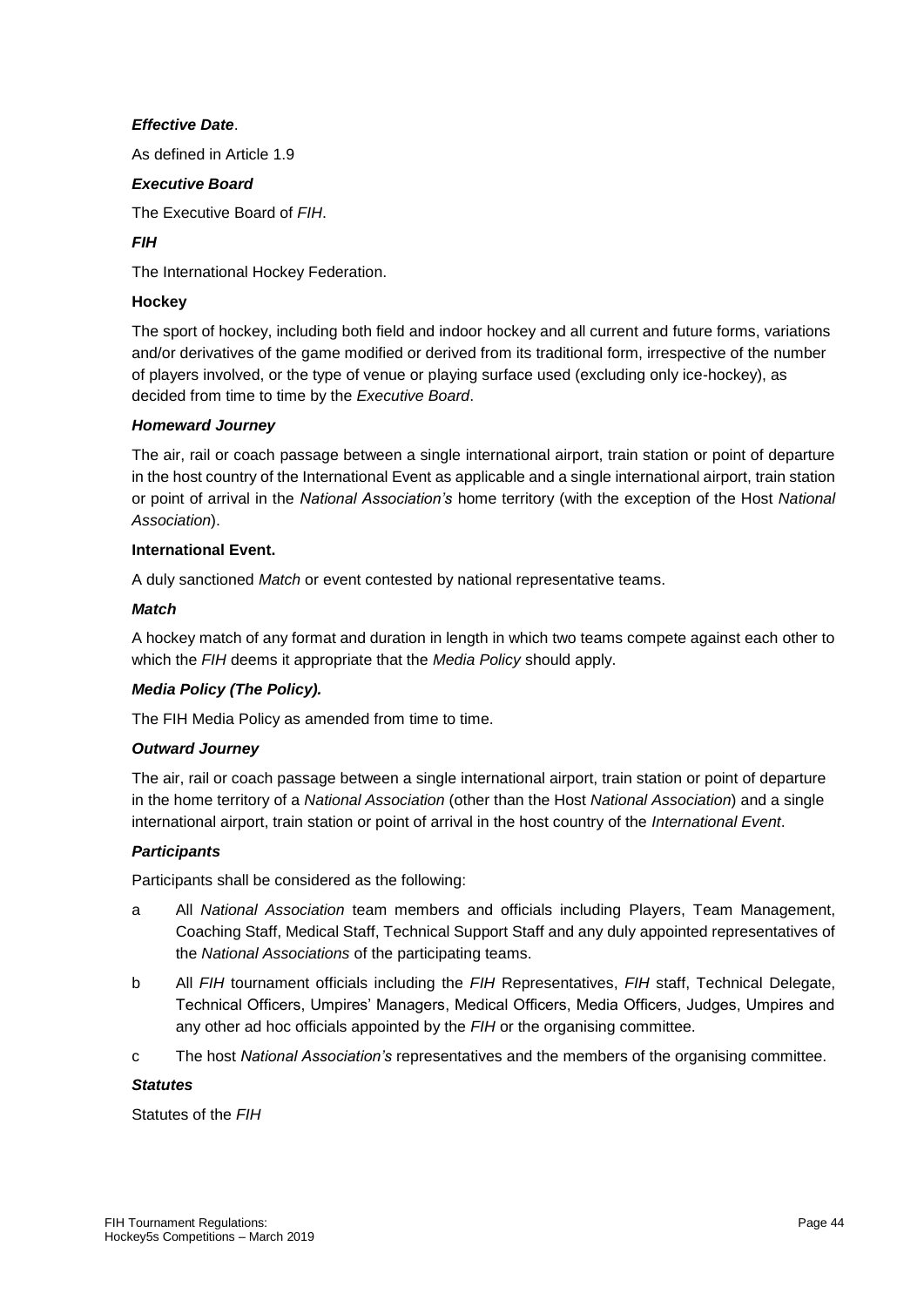# *FIH UNIFORM ADVERTISING POLICY*

# *1 PURPOSE, SCOPE AND APPLICATION*

- 1.1 The International Hockey Federation (*FIH*) is recognised by the International Olympic Committee as the sole ultimate governing body for the sport of *Hockey* throughout the world. *FIH's* purpose is to raise the global status and popularity of hockey. The Uniform Advertising Policy (the *Policy*) is adopted and implemented as part of the FIH's strategy to build a recognized powerful image for hockey.
- 1.2 Placing the national and *FIH* identity of athletes at the forefront helps to distinguish FIH International Events, whilst respecting the significant contribution that sponsors and sporting goods manufacturers provide.
- 1.3 Unless otherwise indicated, words in italicised text in the *Policy* are defined terms and their definitions are set out in Article 4 of this policy.
- 1.4 All *Participants* are automatically bound by and required to comply with all of the provisions of the *Policy*. Accordingly, by their participation in a *Match* or an *International Event*, such *Participants* shall be deemed to have agreed that it is their personal responsibility to familiarise themselves with all of the requirements of the *Policy* and acknowledge non-compliance with the Policy may result in disciplinary action being taken against them.
- 1.5 While this *Policy* sets out general guidelines and minimum requirements *FIH* reserves the right to apply flexibility whenever needed, for the benefit of all parties, and to modify them following consultation with the *Participants*.
- 1.6 The *National Association* of each participating team is responsible for informing and educating *Participants* about the *Policy* and ensuring that each *Participant* complies with it.

#### *2 MANUFACTURER IDENTIFICATION*

- 2.1 An item of clothing or equipment may display the manufacturer's identification in the form of the name, trademark, logo, or any other distinctive sign of the manufacturer of the item, when worn or used by a player, official or umpire whilst playing or officiating in any event subject to the following limitations.
- 2.2 The display may appear once only on any article of clothing, except on shirts where it may be repeated in the one or two figure(s) of the number(s) on the back of the shirts. Any such display may not exceed the overall size of 30  $cm<sup>2</sup>$  per article of shirt or shorts / skirt / skorts.
- 2.3 For socks, one Identification of the Manufacturer per sock will be permitted, to a maximum size of 10 cm<sup>2</sup>
- 2.4 In addition to the manufacturer's identification in Article 2.2 above, one additional identification limited to Product Technology will be allowed on clothing, with a maximum size of 10 cm<sup>2</sup>.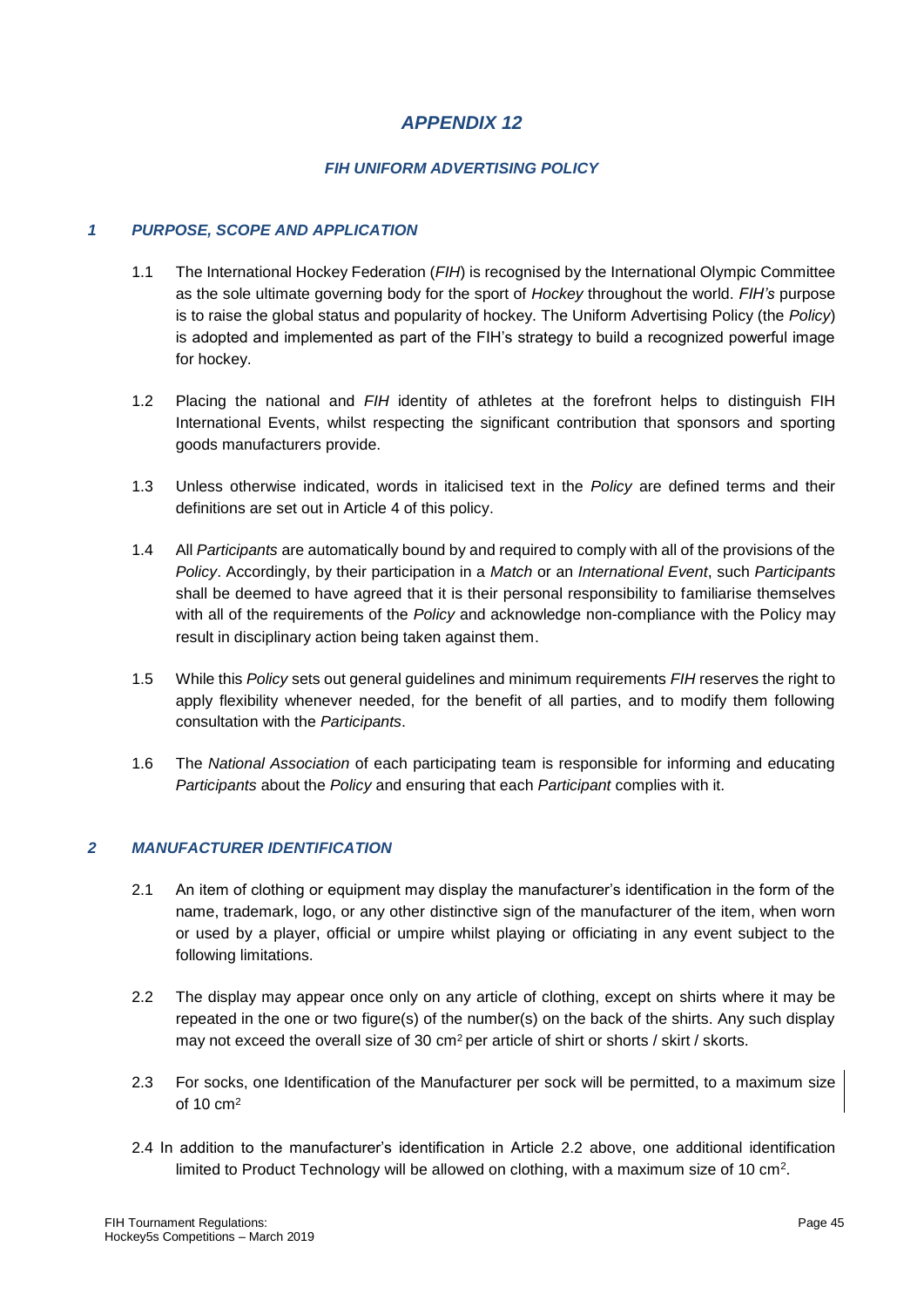- 2.5 Authorised identifications may not appear close or adjacent to each other, in order to avoid a composite logo effect or a repetitive effect. This applies also in case of several layers of items worn by the same person or for one-piece body suits.
- 2.6 Where one-piece body suits are used in competition, one identification of the manufacturer shall be permitted above the waist and one below the waist, each to be no larger than the maximum size noted above; however these identifications shall not be placed immediately adjacent to each other
- 2.7 In respect of outfield players' gloves and armbands, one identification of the manufacturer per glove or armband will be permitted to a maximum size of 10 cm<sup>2</sup>.
- 2.7 There is no restriction on equipment, headgear or shoes.

# *3 SPONSORS' ADVERTISMENTS*

- 3.1 Sponsor advertising is not permitted in the Youth Olympic Games
- 3.2 Interpretation
	- a The definition of "sponsor advertising" is to include all funding bodies such as national lotteries, National Olympic Committees and public or private companies. Uniforms may carry advertisements as specified in clause 3.4 below.
	- b All measurements are taken as the area within a rectangle drawn around the advertisement. Further information on the positions of the advertising sites see <http://www.fih.ch/files/Sport/Event%20Management/Uniform%20Advertising.pdf>
	- c Advertising must conform to all domestic legislation and regulations in force at the venue at which the team is competing. It is the responsibility of the *National Association* of each participating team to ensure compliance.
	- d No advertising will be permitted that is deemed by *FIH* to be detrimental to the positive image of the game.
	- e Temporary skin tattoos are not permitted as advertising media.
- 3.3 Procedure for Approval
	- a The National Association should advise *FIH* not less than 3 weeks before the tournament that it wishes to advertise on the players' or umpires' / officials' uniforms, as to the following:
		- i the company(ies)/organisation(s) product(s)/business type and country(ies) of origin;
		- ii the size of advertisement(s) (sample in full scale to be submitted);
		- iii the text of the advertisement(s);
		- iv the position(s) of the advertisement(s) on the uniform.
	- b Only written approval by *FIH* is valid. Approval will be given (or denied) within one week after submission to *FIH*. The approval, when given, is valid for any subsequent event.
	- c Changes to approved advertisements must be approved by *FIH* in the same manner.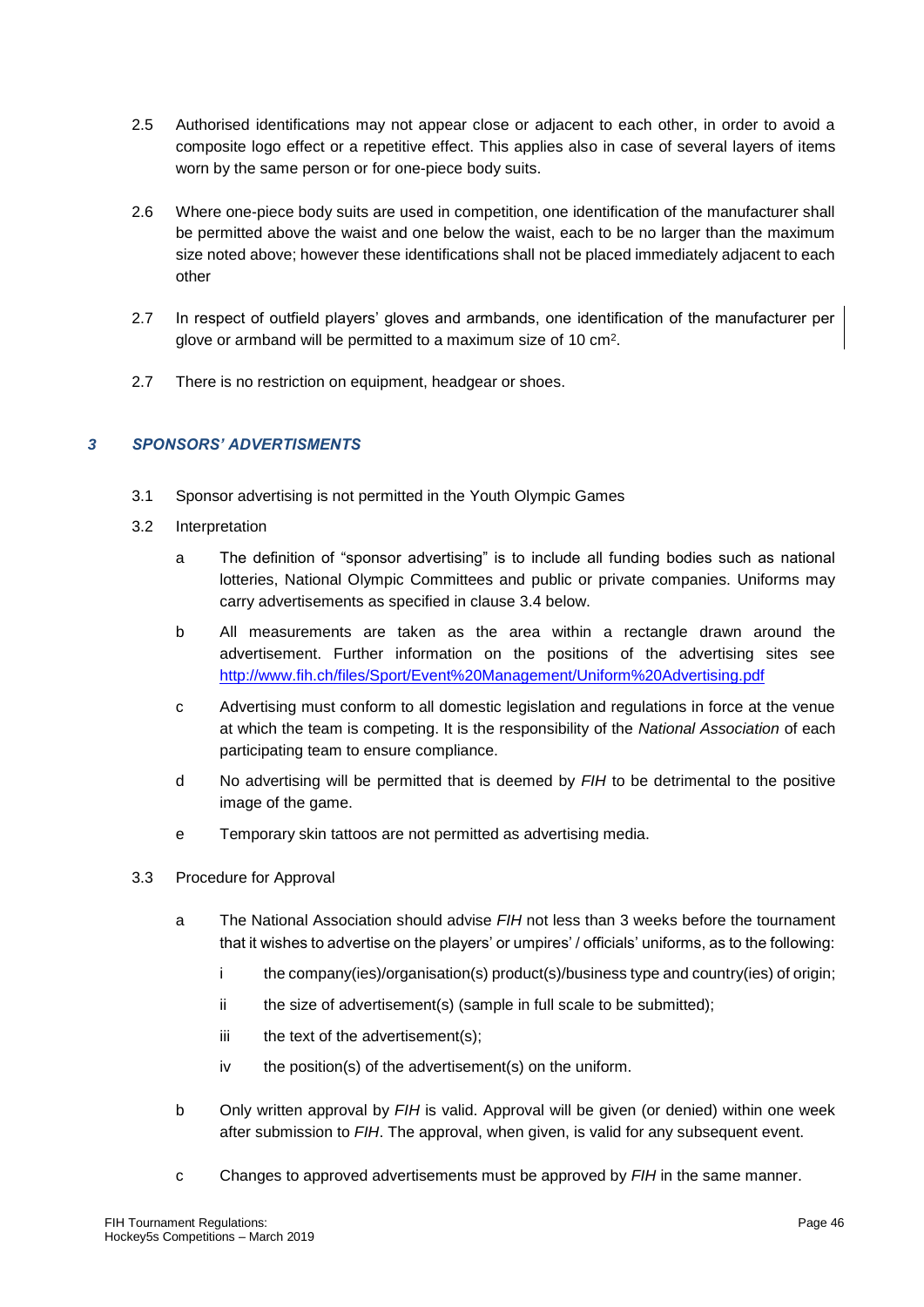d *FIH* will publish the list of approved advertisements on its official website [\(www.fih.ch\)](http://www.worldhockey.org/). Host organisers who wish to register a conflict of interest between a tournament sponsor and a participating team's sponsor must advise *FIH* in writing not less than one week prior to the start of the event. A decision will be made at the discretion of *FIH*.

# 3.4 Athletes' Uniforms

Advertising in the form of a company's name, logo or trademark or any other distinctive sign is permitted when expressly authorised by the *FIH*, as described below:

- a on the front of the player's shirt size not exceeding 350 cm<sup>2</sup>;
- b on the upper arm of both shirt sleeves size not exceeding 80 cm<sup>2</sup> each;
- c on the reverse of the player's shirt below the player's number size not exceeding 200 cm<sup>2</sup> ;
- d on the front of the shirt collar (both sides) size not exceeding 40 cm<sup>2</sup> each;
- e on the side panels of the shirt (both sides) size not exceeding 100 cm<sup>2</sup>each:
- f where a team wears a singlet style shirt (i.e. no collar) replacement advertisements of size not exceeding 40 cm<sup>2</sup> each may be placed near the neckline of the shirt:
- g on the back of the player's shorts / skirt / skorts below the waistline size not exceeding 100 cm<sup>2</sup>;
- h on one front leg (opposite the player's number) of the player's shorts / skirt / skorts size not exceeding 80 cm<sup>2</sup>.
- i on the sides or back of socks  $-$  size not exceeding 100 $cm<sup>22</sup>$
- j Below the collar on the reverse of the shirt is reserved for FIH use.
- k There are no restrictions on the size of the national emblem or name of the team..
- Notes Advertisements a, b and  $d h$  must be the same for all field players. Advertisement c may vary but the different advertisements must all be contained within the same sized rectangle drawn around the advertisement.

Advertisements on Goalkeepers shirts, if different from field players, must be subject to agreement of *FIH*, who will apply the principles outlined above.

3.5 Umpires / Officials' Uniforms

Advertising in the form of a company's name, logo or trademark or any other distinctive sign of the manufacturer is permitted when expressly authorised by *FIH*, as described below:

- a on the front of the umpires / officials' shirts  $-$  size not exceeding 350 cm<sup>2</sup>;
- b on the upper arm of one or both shirt sleeves size not exceeding 80 cm<sup>2</sup> each;
- c on the back of the umpires / officials' shirts, below the umpire's name size not exceeding 350 cm<sup>2</sup>;
- d the host organizer or *FIH* may add a tournament, National Association or *FIH* logo to the uniform, in place of the national emblem, with no restriction on size of the logo.
- 3.6 Other Clothing and Equipment